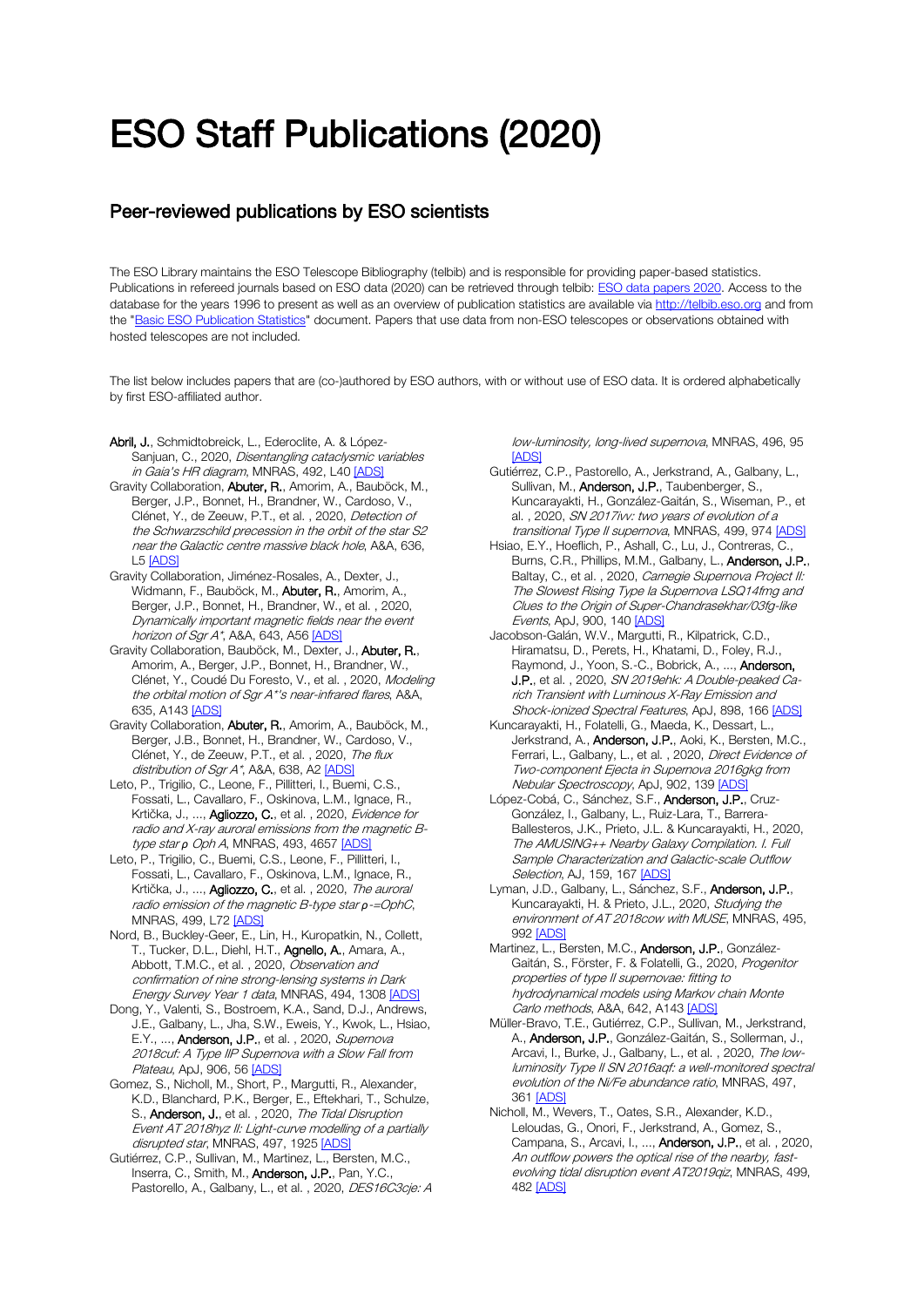Prentice, S.J., Maguire, K., Boian, I., Groh, J., Anderson, J., Barbarino, C., Bostroem, K.A., Burke, J., Clark, P., Dong, Y., et al., 2020, SN 2018gix reveals that some SNe Ibn are SNe IIb exploding in dense circumstellar material, MNRAS, 499, 145[0 \[ADS\]](https://ui.adsabs.harvard.edu/#abs/2020MNRAS.499.1450P)

Rodríguez, Ó., Pignata, G., Anderson, J.P., Moriya, T.J., Clocchiatti, A., Förster, F., Prieto, J.L., Phillips, M.M., Burns, C.R., Contreras, C., et al. , 2020, Luminous Type II supernovae for their low expansion velocities, MNRAS, 494, 5882 [\[ADS\]](https://ui.adsabs.harvard.edu/#abs/2020MNRAS.494.5882R)

Sánchez-Menguiano, L., Sánchez, S.F., Pérez, I., Ruiz-Lara, T., Galbany, L., Anderson, J.P. & Kuncarayakti, H., 2020, Arm-interarm gas abundance variations explored with MUSE: the role of spiral structure in the chemical enrichment of galaxies, MNRAS, 492, 414[9 \[ADS\]](https://ui.adsabs.harvard.edu/#abs/2020MNRAS.492.4149S)

Short, P., Nicholl, M., Lawrence, A., Gomez, S., Arcavi, I., Wevers, T., Leloudas, G., Schulze, S., Anderson, J.P., Berger, E., et al. , 2020, The tidal disruption event AT 2018hyz - I. Double-peaked emission lines and a flat Balmer decrement, MNRAS, 498, 4119 [\[ADS\]](https://ui.adsabs.harvard.edu/#abs/2020MNRAS.498.4119S)

Smith, K.W., Smartt, S.J., Young, D.R., Tonry, J.L., Denneau, L., Flewelling, H., Heinze, A.N., Weiland, H.J., Stalder, B., Rest, A., ..., Anderson, J.P., et al. , 2020, Design and Operation of the ATLAS Transient Science Server, PASP, 132, 085002 [\[ADS\]](https://ui.adsabs.harvard.edu/#abs/2020PASP..132h5002S)

Tucker, M.A., Shappee, B.J., Vallely, P.J., Stanek, K.Z., Prieto, J.L., Botyanszki, J., Kochanek, C.S., Anderson, J.P., Brown, J., Galbany, L., et al., 2020, Nebular spectra of 111 Type la supernovae disfavour single-degenerate progenitors, MNRAS, 493, 104[4 \[ADS\]](https://ui.adsabs.harvard.edu/#abs/2020MNRAS.493.1044T)

Wang, L., Contreras, C., Hu, M., Hamuy, M.A., Hsiao, E.Y., Sand, D.J., Anderson, J.P., Ashall, C., Burns, C.R., Chen, J., et al. , 2020, Optical and Near-infrared Observations of the Nearby SN Ia 2017cbv, ApJ, 904, 14 [\[ADS\]](https://ui.adsabs.harvard.edu/#abs/2020ApJ...904...14W)

Anderson, R.I., Saio, H., Ekström, S., Georgy, C. & Meynet, G., 2020, On the effect of rotation on populations of classical Cepheids. II. Pulsation analysis for metallicities 0.014, 0.006, and 0.002 (Corrigendum), A&A, 638, C1 [\[ADS\]](https://ui.adsabs.harvard.edu/#abs/2020A%26A...638C...1A)

Breuval, L., Kervella, P., Anderson, R.I., Riess, A.G., Arenou, F., Trahin, B., Mérand, A., Gallenne, A., Gieren, W., Storm, J., et al., 2020, The Milky Way Cepheid Leavitt law based on Gaia DR2 parallaxes of companion stars and host open cluster populations, A&A, 643, A115 [\[ADS\]](https://ui.adsabs.harvard.edu/#abs/2020A%26A...643A.115B)

Evans, N.R., Günther, H.M., Bond, H.E., Schaefer, G.H., Mason, B.D., Karovska, M., Tingle, E., Wolk, S., Engle, S., Guinan, E., ..., Anderson, R.I., et al., 2020, Hubble Space Telescope Snapshot Survey for Resolved Companions of Galactic Cepheids: Final Results, ApJ, 905, 81 [\[ADS\]](https://ui.adsabs.harvard.edu/#abs/2020ApJ...905...81E)

Gaia Collaboration, Helmi, A., van Leeuwen, F., McMillan, P.J., Massari, D., Antoja, T., Robin, A.C., Lindegren, L., Bastian, U., Arenou, F., ..., Anderson, R.I., et al. , 2020, Gaia Data Release 2. The kinematics of globular clusters and dwarf galaxies around the Milky Way (Corrigendum), A&A, 642, C[1 \[ADS\]](https://ui.adsabs.harvard.edu/#abs/2020A%26A...642C...1G)

Millon, M., Courbin, F., Bonvin, V., Paic, E., Meylan, G., Tewes, M., Sluse, D., Magain, P., Chan, J.H.H., Galan, A., ..., **Anderson, R.I.**, et al., 2020, *COSMOGRAIL. XIX.* Time delays in 18 strongly lensed quasars from 15 years of optical monitoring, A&A, 640, A10[5 \[ADS\]](https://ui.adsabs.harvard.edu/#abs/2020A%26A...640A.105M)

Andreani, P., Miyamoto, Y., Kaneko, H., Boselli, A., Tatematsu, K., Sorai, K. & Vio, R., 2020, The molecular mass function of the local Universe, A&A, 643, L11 [\[ADS\]](https://ui.adsabs.harvard.edu/#abs/2020A%26A...643L..11A)

Cheng, T., Clements, D.L., Greenslade, J., Cairns, J., Andreani, P., Bremer, M., Conversi, L., Cooray, A., Dannerbauer, H., De Zotti, G., et al. , 2020, SCUBA-2 overdensities associated with candidate protoclusters selected from Planck data, MNRAS, 494, 5985 [\[ADS\]](https://ui.adsabs.harvard.edu/#abs/2020MNRAS.494.5985C)

Longobardi, A., Boselli, A., Fossati, M., Villa-Vélez, J.A., Bianchi, S., Casasola, V., Sarpa, E., Combes, F.,

Hensler, G., Burgarella, D., ..., **Andreani, P.**, et al., 2020, A Virgo Environmental Survey Tracing Ionised Gas Emission (VESTIGE). VII. Bridging the cluster-ICM-galaxy evolution at small scales, A&A, 644, A161 [\[ADS\]](https://ui.adsabs.harvard.edu/#abs/2020A%26A...644A.161L)

Longobardi, A., Boselli, A., Boissier, S., Bianchi, S., Andreani, P., Sarpa, E., Nanni, A. & Miville-Deschênes, M., 2020, The GALEX Ultraviolet Virgo Cluster Survey (GUViCS). VIII. Diffuse dust in the Virgo intra-cluster space, A&A, 633, L[7 \[ADS\]](https://ui.adsabs.harvard.edu/#abs/2020A%26A...633L...7L)

Rybak, M., Hodge, J.A., Vegetti, S., van der Werf, P., Andreani, P., Graziani, L. & McKean, J.P., 2020. Full of Orions: a 200-pc mapping of the interstellar medium in the redshift-3 lensed dusty star-forming galaxy SDP.81, MNRAS, 494, 554[2 \[ADS\]](https://ui.adsabs.harvard.edu/#abs/2020MNRAS.494.5542R)

Vio, R., Nagler, T.W. & Andreani, P., 2020, Modeling highdimensional dependence in astronomical data, A&A, 642, A15[6 \[ADS\]](https://ui.adsabs.harvard.edu/#abs/2020A%26A...642A.156V)

Aoki, M., Aoki, W. & François, P., 2020, Chemical abundance analysis of extremely metal-poor stars in the Sextans dwarf spheroidal galaxy, A&A, 636, A111 [\[ADS\]](https://ui.adsabs.harvard.edu/#abs/2020A%26A...636A.111A)

François, P., Wanajo, S., Caffau, E., Prantzos, N., Aoki, W., Aoki, M., Bonifacio, P., Spite, M. & Spite, F., 2020, Detailed abundances in a sample of very metal-poor stars, A&A, 642, A2[5 \[ADS\]](https://ui.adsabs.harvard.edu/#abs/2020A%26A...642A..25F)

Khoperskov, S., Gerhard, O., Di Matteo, P., Haywood, M., Katz, D., Khrapov, S., Khoperskov, A. & Arnaboldi, M., 2020, Hic sunt dracones: Cartography of the Milky Way spiral arms and bar resonances with Gaia Data Release 2, A&A, 634, L8 [\[ADS\]](https://ui.adsabs.harvard.edu/#abs/2020A%26A...634L...8K)

Pulsoni, C., Gerhard, O., Arnaboldi, M., Pillepich, A., Nelson, D., Hernquist, L. & Springel, V., 2020, The stellar halos of ETGs in the IllustrisTNG simulations: The photometric and kinematic diversity of galaxies at large radii, A&A, 641, A6[0 \[ADS\]](https://ui.adsabs.harvard.edu/#abs/2020A%26A...641A..60P)

Aros, F.I., Sippel, A.C., Mastrobuono-Battisti, A., Askar, A., Bianchini, P. & van de Ven, G., 2020, Dynamical modelling of globular clusters: challenges for the robust determination of IMBH candidates, MNRAS, 499, 4646 [\[ADS\]](https://ui.adsabs.harvard.edu/#abs/2020MNRAS.499.4646A)

Travascio, A., Zappacosta, L., Cantalupo, S., Piconcelli, E., Arrigoni Battaia, F., Ginolfi, M., Bischetti, M., Vietri, G., Bongiorno, A., D'Odorico, V., et al. , 2020, The WISSH quasars project. VIII. Outflows and metals in the circumgalactic medium around the hyper-luminous  $z \sim 3.6$ quasar J1538+08, A&A, 635, A15[7 \[ADS\]](https://ui.adsabs.harvard.edu/#abs/2020A%26A...635A.157T)

Asmus, D., Greenwell, C.L., Gandhi, P., Boorman, P.G., Aird, J., Alexander, D.M., Assef, R.J., Baldi, R.D., Davies, R.I., Hönig, S.F., et al., 2020, Local AGN survey (LASr): I. Galaxy sample, infrared colour selection, and predictions for AGN within 100 Mpc, MNRAS, 494, 1784 [\[ADS\]](https://ui.adsabs.harvard.edu/#abs/2020MNRAS.494.1784A)

Ehrenreich, D., Lovis, C., Allart, R., Zapatero Osorio, M.R., Pepe, F., Cristiani, S., Rebolo, R., Santos, N.C., Borsa, F., Demangeon, O., ..., Avila, G., et al., 2020, Nightside condensation of iron in an ultrahot giant exoplanet, Nature, 580, 59[7 \[ADS\]](https://ui.adsabs.harvard.edu/#abs/2020Natur.580..597E)

Kamann, S., Bastian, N., Gossage, S., Baade, D., Cabrera-Ziri, I., Da Costa, G., de Mink, S.E., Georgy, C., Giesers, B., Göttgens, F., et al. , 2020, How stellar rotation shapes the colour-magnitude diagram of the massive intermediate-age star cluster NGC 1846, MNRAS, 492, 2177 [\[ADS\]](https://ui.adsabs.harvard.edu/#abs/2020MNRAS.492.2177K)

Langer, N., Baade, D., Bodensteiner, J., Greiner, J., Rivinius, T., Martayan, C. & Borre, C.C., 2020, *γ* Cas stars: Normal Be stars with discs impacted by the wind of a helium-star companion?, A&A, 633, A40 [\[ADS\]](https://ui.adsabs.harvard.edu/#abs/2020A%26A...633A..40L)

Stevance, H.F., Baade, D., Bruten, J.R., Cikota, A., Clocchiatti, A., Hines, D.C., Höflich, P., Maund, J.R., Patat, F. & Vallely, P.J., 2020, The shape of SN 1993J re-analysed, MNRAS, 494, 88[5 \[ADS\]](https://ui.adsabs.harvard.edu/#abs/2020MNRAS.494..885S)

Weiss, W.W., Fröhlich, H.E., Kallinger, T., Kuschnig, R., Popowicz, A., Baade, D., Buzasi, D., Handler, G., Kochukhov, O., Koudelka, O., et al. , 2020, New BRITE-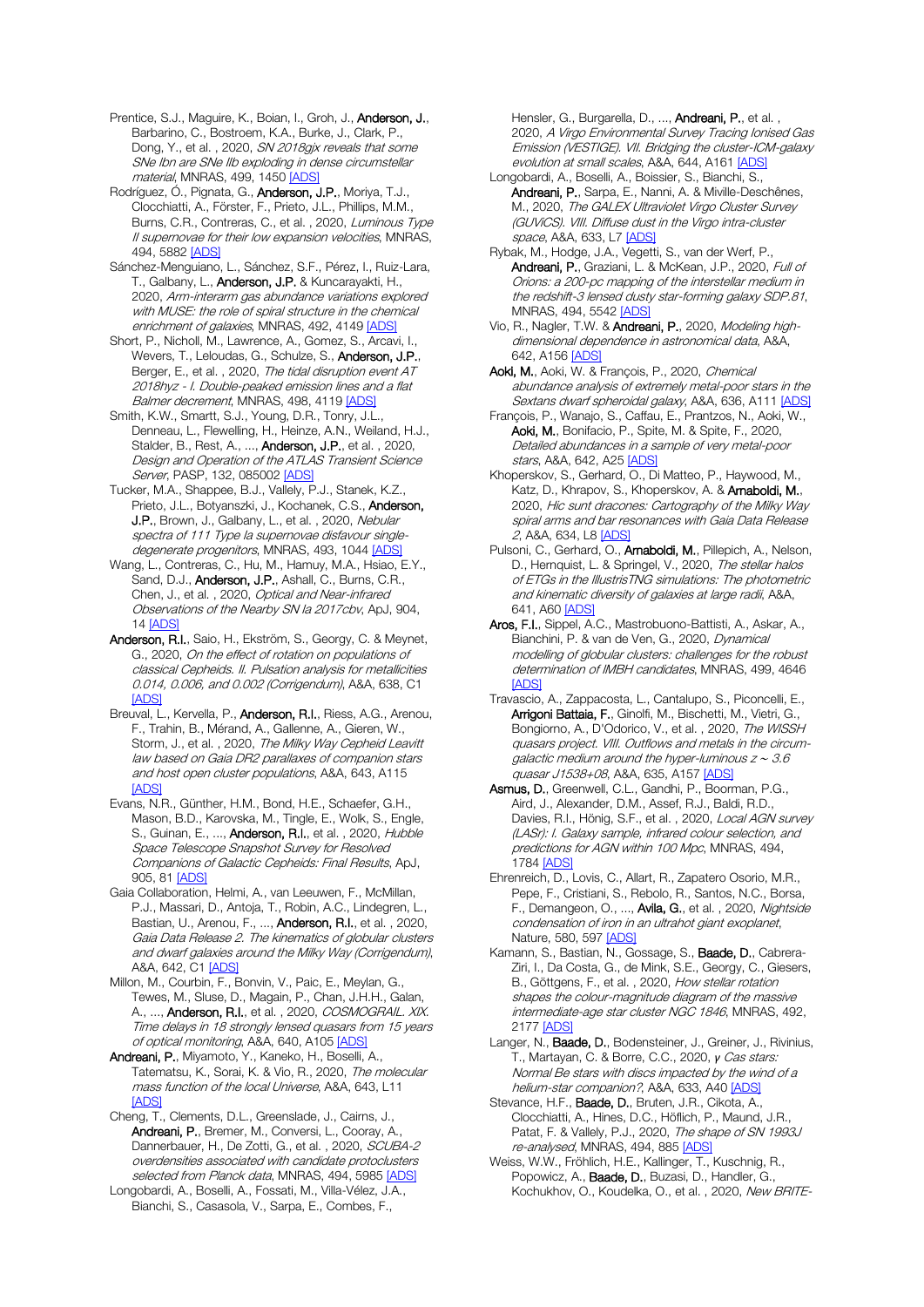Constellation observations of the roAp star *α* Cir, A&A, 642, A64 [\[ADS\]](https://ui.adsabs.harvard.edu/#abs/2020A%26A...642A..64W)

- Yang, Y., Hoeflich, P., Baade, D., Maund, J.R., Wang, L., Brown, P.J., Stevance, H.F., Arcavi, I., Burke, J., Cikota, A., et al., 2020, The Young and Nearby Normal Type la Supernova 2018gv: UV-optical Observations and the Earliest Spectropolarimetry, ApJ, 902, 46 [\[ADS\]](https://ui.adsabs.harvard.edu/#abs/2020ApJ...902...46Y)
- Coe, M.J., Monageng, I.M., Bartlett, E.S., Buckley, D.A.H. & Udalski, A., 2020, A major optical and X-ray outburst from the Magellanic Bridge source RX J0209.6-7427, MNRAS, 494, 1424 [\[ADS\]](https://ui.adsabs.harvard.edu/#abs/2020MNRAS.494.1424C)
- Annibali, F., Beccari, G., Bellazzini, M., Tosi, M., Cusano, F., Paris, D., Cignoni, M., Ciotti, L., Nipoti, C. & Sacchi, E., 2020, The Smallest Scale of Hierarchy survey (SSH) - I. Survey description, MNRAS, 491, 5101 [\[ADS\]](https://ui.adsabs.harvard.edu/#abs/2020MNRAS.491.5101A)
- Beccari, G., Boffin, H.M.J. & Jerabkova, T., 2020, Uncovering a 260 pc wide, 35-Myr-old filamentary relic of star formation, MNRAS, 491, 220[5 \[ADS\]](https://ui.adsabs.harvard.edu/#abs/2020MNRAS.491.2205B)
- Bellazzini, M., Annibali, F., Tosi, M., Mucciarelli, A., Cignoni, M., Beccari, G., Nipoti, C. & Pascale, R., 2020, The strange case of the peculiar spiral galaxy NGC 5474. New pieces of a galactic puzzle, A&A, 634, A12[4 \[ADS\]](https://ui.adsabs.harvard.edu/#abs/2020A%26A...634A.124B)
- Cadelano, M., Dalessandro, E., Webb, J.J., Vesperini, E., Lattanzio, D., Beccari, G., Gomez, M. & Monaco, L., 2020, Radial variation of the stellar mass functions in the globular clusters M15 and M30: clues of a non-standard IMF?, MNRAS, 499, 239[0 \[ADS\]](https://ui.adsabs.harvard.edu/#abs/2020MNRAS.499.2390C)
- Brownson, S., Belfiore, F., Maiolino, R., Lin, L. & Carniani, S., 2020, What drives galaxy quenching? Resolving molecular gas and star formation in the green valley, MNRAS, 498, L6[6 \[ADS\]](https://ui.adsabs.harvard.edu/#abs/2020MNRAS.498L..66B)
- Lin, L., Ellison, S.L., Pan, H.-A., Thorp, M.D., Su, Y.-C., Sánchez, S.F., Belfiore, F., Bothwell, M.S., Bundy, K., Chen, Y.-M., et al., 2020, ALMaQUEST. IV. The ALMA-MaNGA QUEnching and STar Formation (ALMaQUEST) Survey, ApJ, 903, 14[5 \[ADS\]](https://ui.adsabs.harvard.edu/#abs/2020ApJ...903..145L)
- Mingozzi, M., Belfiore, F., Cresci, G., Bundy, K., Bershady, M., Bizyaev, D., Blanc, G., Boquien, M., Drory, N., Fu, H., et al., 2020, SDSS IV MaNGA: Metallicity and ionisation parameter in local star-forming galaxies from Bayesian fitting to photoionisation models, A&A, 636, A42 [\[ADS\]](https://ui.adsabs.harvard.edu/#abs/2020A%26A...636A..42M)
- Pan, H.-A., Lin, L., Hsieh, B.-C., Michałowski, M.J., Bothwell, M.S., Huang, S., Moiseev, A.V., Oparin, D., O'Sullivan, E., Worrall, D.M., ..., Belfiore, F., et al., 2020, SDSS-IV MaNGA: The Nature of an Off-galaxy H*α* Blob—A Multiwavelength View of Offset Cooling in a Merging Galaxy Group, ApJ, 903, 16 [\[ADS\]](https://ui.adsabs.harvard.edu/#abs/2020ApJ...903...16P)
- Schaefer, A.L., Tremonti, C., Belfiore, F., Pace, Z. Bershady, M.A., Andrews, B.H. & Drory, N., 2020, SDSS-IV MaNGA: Variations in the N/O*─*O/H Relation Bias Metallicity Gradient Measurements, ApJL, 890, L3 [\[ADS\]](https://ui.adsabs.harvard.edu/#abs/2020ApJ...890L...3S)
- Schulz, R., Kadler, M., Ros, E., Perucho, M., Krichbaum, T.P., Agudo, I., Beuchert, T., Lindqvist, M., Mannheim, K. & Wilms, J., 2020, Sub-milliarcsecond imaging of a bright flare and ejection event in the extragalactic jet 3C 111, A&A, 644, A85 [\[ADS\]](https://ui.adsabs.harvard.edu/#abs/2020A%26A...644A..85S)
- Vaidya, K., Rao, K.K., Agarwal, M. & Bhattacharya, S., 2020, Blue straggler populations of seven open clusters with Gaia DR2, MNRAS, 496, 2402 [\[ADS\]](https://ui.adsabs.harvard.edu/#abs/2020MNRAS.496.2402V)
- Bian, F. & Fan, X., 2020, Lyman continuum escape fraction in Ly *α* emitters at z <sup>≃</sup> 3.1, MNRAS, 493, L6[5 \[ADS\]](https://ui.adsabs.harvard.edu/#abs/2020MNRAS.493L..65B)
- Bian, F., Kewley, L.J., Groves, B. & Dopita, M.A., 2020, What drives the redshift evolution of strong emission line ratios?, MNRAS, 493, 580 [\[ADS\]](https://ui.adsabs.harvard.edu/#abs/2020MNRAS.493..580B)
- Ning, Y., Jiang, L., Zheng, Z.-Y., Wu, J., Bian, F., Egami, E., Fan, X., Ho, L.C., Shen, Y. & Wang, R., 2020, The Magellan M2FS Spectroscopic Survey of High-redshift Galaxies: A Sample of 260 Ly*α* Emitters at Redshift z <sup>≍</sup> 5.7, ApJ, 903, [4 \[ADS\]](https://ui.adsabs.harvard.edu/#abs/2020ApJ...903....4N)
- Onken, C.A., Bian, F., Fan, X., Wang, F., Wolf, C. & Yang, J., 2020, A thirty-four billion solar mass black hole in

SMSS J2157*─*3602, the most luminous known quasar, MNRAS, 496, 230[9 \[ADS\]](https://ui.adsabs.harvard.edu/#abs/2020MNRAS.496.2309O)

- Wang, F., Davies, F.B., Yang, J., Hennawi, J.F., Fan, X., Barth, A.J., Jiang, L., Wu, X.-B., Mudd, D.M., Bañados, E., Bian, F., et al., 2020, A Significantly Neutral Intergalactic Medium Around the Luminous  $z = 7$ Quasar J0252-0503, ApJ, 896, 23 [\[ADS\]](https://ui.adsabs.harvard.edu/#abs/2020ApJ...896...23W)
- Wolf, C., Hon, W.J., **Bian, F.**, Onken, C.A., Alonzi, N. Bessell, M.A., Li, Z., Schmidt, B.P. & Tisserand, P., 2020, Ultra-luminous quasars at redshift  $z > 4.5$  from SkvMapper, MNRAS, 491, 197[0 \[ADS\]](https://ui.adsabs.harvard.edu/#abs/2020MNRAS.491.1970W)
- Yang, J., Wang, F., Fan, X., Hennawi, J.F., Davies, F.B., Yue, M., Eilers, A.-C., Farina, E.P., Wu, X.-B., Bian, F., et al., 2020, Measurements of the z ~ 6 Intergalactic Medium Optical Depth and Transmission Spikes Using a New z > 6.3 Quasar Sample, ApJ, 904, 2[6 \[ADS\]](https://ui.adsabs.harvard.edu/#abs/2020ApJ...904...26Y)
- Yang, J., Wang, F., Fan, X., Hennawi, J.F., Davies, F.B., Yue, M., Banados, E., Wu, X.-B., Venemans, B., Barth, A.J., **Bian, F.**, et al., 2020, Poniua'ena: A Luminous  $z =$ 7.5 Quasar Hosting a 1.5 Billion Solar Mass Black Hole, ApJL, 897, L1[4 \[ADS\]](https://ui.adsabs.harvard.edu/#abs/2020ApJ...897L..14Y)
- Zuo, W., Wu, X.-B., Fan, X., Green, R., Yi, W., Schulze, A., Wang, R. & Bian, F., 2020, C IV Emission-line Properties and Uncertainties in Black Hole Mass Estimates of z <sup>∼</sup> 3.5 Quasars, ApJ, 896, 4[0 \[ADS\]](https://ui.adsabs.harvard.edu/#abs/2020ApJ...896...40Z)
- Bittner, A., Sánchez-Blázquez, P., Gadotti, D.A., Neumann, J., Fragkoudi, F., Coelho, P., de Lorenzo-Cáceres, A., Falcón-Barroso, J., Kim, T., Leaman, R., et al. , 2020, Inside-out formation of nuclear discs and the absence of old central spheroids in barred galaxies of the TIMER survey, A&A, 643, A65 [\[ADS\]](https://ui.adsabs.harvard.edu/#abs/2020A%26A...643A..65B)
- Rosado-Belza, D., Falcón-Barroso, J., Knapen, J.H., Bittner, A., Gadotti, D.A., Neumann, J., de Lorenzo-Cáceres, A., Méndez-Abreu, J., Querejeta, M., Martín-Navarro, I., et al. , 2020, The kinematics of young and old stellar populations in nuclear rings of MUSE TIMER galaxies, A&A, 644, A11[6 \[ADS\]](https://ui.adsabs.harvard.edu/#abs/2020A%26A...644A.116R)
- Boffin, H.M.J. & Trimble, V., 2020, My companion is bigger than your companion!, Obs, 140, [1 \[ADS\]](https://ui.adsabs.harvard.edu/#abs/2020Obs...140....1B)
- Gómez-Llanos, V., Morisset, C., García-Rojas, J., Jones, D., Wesson, R., Corradi, R.L.M. & Boffin, H.M.J., 2020, The impact of strong recombination on temperature determination in planetary nebulae, MNRAS, 498, L82 [\[ADS\]](https://ui.adsabs.harvard.edu/#abs/2020MNRAS.498L..82G)
- Halbwachs, J.L., Kiefer, F., Lebreton, Y., Boffin, H.M.J., Arenou, F., Le Bouquin, J.B., Famaey, B., Pourbaix, D., Guillout, P. & Salomon, J.B., 2020, Masses of the components of SB2 binaries observed with Gaia - V. Accurate SB2 orbits for 10 binaries and masses of the components of 5 binaries, MNRAS, 496, 135[5 \[ADS\]](https://ui.adsabs.harvard.edu/#abs/2020MNRAS.496.1355H)
- Jones, D., Boffin, H.M.J., Hibbert, J., Steinmetz, T., Wesson, R., Hillwig, T.C., Sowicka, P., Corradi, R.L.M., García-Rojas, J. & Rodríguez-Gil, P., 2020, The postcommon-envelope binary central star of the planetary nebula PN G283.7-05.1. A possible post-red-giantbranch planetary nebula central star, A&A, 642, A108 [\[ADS\]](https://ui.adsabs.harvard.edu/#abs/2020A%26A...642A.108J)
- Momany, Y., Zaggia, S., Montalto, M., Jones, D., Boffin, H.M.J., Cassisi, S., Moni Bidin, C., Gullieuszik, M., Saviane, I., Monaco, L., et al., 2020, A plague of magnetic spots among the hot stars of globular clusters, NatAs, 4, 109[2 \[ADS\]](https://ui.adsabs.harvard.edu/#abs/2020NatAs...4.1092M)
- Munday, J., Jones, D., García-Rojas, J., Boffin, H.M.J., Miszalski, B., Corradi, R.L.M., Rodríguez-Gil, P., Rubio-Díez, M.d.M., Santander-García, M. & Sowicka, P., 2020, The post-common-envelope binary central star of the planetary nebula ETHOS 1, MNRAS, 498, 6005 [\[ADS\]](https://ui.adsabs.harvard.edu/#abs/2020MNRAS.498.6005M)
- Rain, M.J., Carraro, G., Ahumada, J.A., Villanova, S., Boffin, H., Monaco, L. & Beccari, G., 2020, A Study of the Blue Straggler Population of the Old Open Cluster Collinder 261, AJ, 159, 59 [\[ADS\]](https://ui.adsabs.harvard.edu/#abs/2020AJ....159...59R)
- Šubjak, J., Sharma, R., Carmichael, T.W., Johnson, M.C., Gonzales, E.J., Matthews, E., Boffin, H.M.J., Brahm, R.,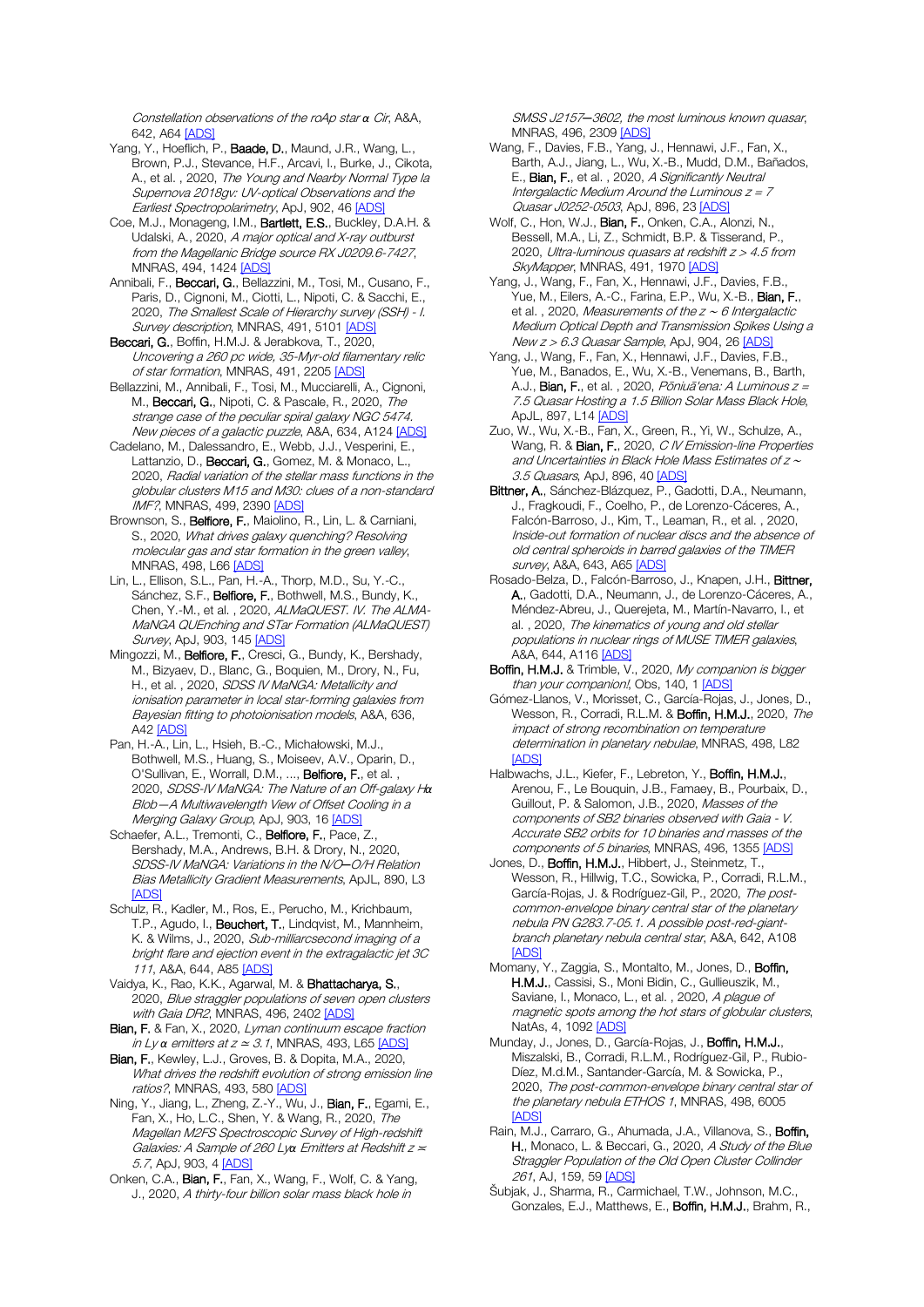Chaturvedi, P., Chakraborty, A., et al., 2020, TOI-503: The First Known Brown-dwarf Am-star Binary from the TESS Mission, AJ, 159, 151 [\[ADS\]](https://ui.adsabs.harvard.edu/#abs/2020AJ....159..151S)

Borre, C.C., Baade, D., Pigulski, A., Panoglou, D., Weiss, A., Rivinius, T., Handler, G., Moffat, A.F.J., Popowicz, A., Wade, G.A., et al., 2020, Short-term variability and mass loss in Be stars. V. Space photometry and ground-based spectroscopy of *γ* Cas, A&A, 635, A140 [\[ADS\]](https://ui.adsabs.harvard.edu/#abs/2020A%26A...635A.140B)

Colas, F., Zanda, B., Bouley, S., Jeanne, S., Malgoyre, A., Birlan, M., Blanpain, C., Gattacceca, J., Jorda, L., Lecubin, J., ..., **Bourget, P.**, et al., 2020, FRIPON: a worldwide network to track incoming meteoroids, A&A, 644, A53 [\[ADS\]](https://ui.adsabs.harvard.edu/#abs/2020A%26A...644A..53C)

Lagos, F., Schreiber, M.R., Parsons, S.G., Zurlo, A., Mesa, D., Gänsicke, B.T., Brahm, R., Caceres, C., Canovas, H., Hernandez, M.S., et al., 2020, The White Dwarf Binary Pathways Survey -III. Contamination from hierarchical triples containing a white dwarf, MNRAS, 494, 91[5 \[ADS\]](https://ui.adsabs.harvard.edu/#abs/2020MNRAS.494..915L)

Breuer, J.P., Werner, N., Mernier, F., Mroczkowski, T., Simionescu, A., Clarke, T.E., ZuHone, J.A. & Di Mascolo, L., 2020, The mergers in Abell 2256: displaced gas and its connection to the radio-emitting plasma, MNRAS, 495, 501[4 \[ADS\]](https://ui.adsabs.harvard.edu/#abs/2020MNRAS.495.5014B)

Fawcett, V.A., Alexander, D.M., Rosario, D.J., Klindt, L., Fotopoulou, S., Lusso, E., Morabito, L.K. & Calistro Rivera, G., 2020, Fundamental differences in the radio properties of red and blue quasars: enhanced compact AGN emission in red quasars, MNRAS, 494, 480[2 \[ADS\]](https://ui.adsabs.harvard.edu/#abs/2020MNRAS.494.4802F)

Rosario, D.J., Fawcett, V.A., Klindt, L., Alexander, D.M., Morabito, L.K., Fotopoulou, S., Lusso, E. & Calistro Rivera, G., 2020, Fundamental differences in the radio properties of red and blue quasars: insight from the LOFAR Two-metre Sky Survey (LoTSS), MNRAS, 494, 3061 [\[ADS\]](https://ui.adsabs.harvard.edu/#abs/2020MNRAS.494.3061R)

Algera, H.S.B., Smail, I., Dudzevičiūtė, U., Swinbank, A.M., Stach, S., Hodge, J.A., Thomson, A.P., Almaini, O., Arumugam, V., Blain, A.W., Calistro-Rivera, G., et al., 2020, An ALMA Survey of the SCUBA-2 Cosmology Legacy Survey UKIDSS/UDS Field: The Farinfrared/Radio Correlation for High-redshift Dusty Star-forming Galaxies, ApJ, 903, 138 [\[ADS\]](https://ui.adsabs.harvard.edu/#abs/2020ApJ...903..138A)

Chen, C.-C., Harrison, C.M., Smail, I., Swinbank, A.M., Turner, O.J., Wardlow, J.L., Brandt, W.N., Calistro Rivera, G., Chapman, S.C., Cooke, E.A., et al. , 2020, Extended H*α* over compact far-infrared continuum in dusty submillimeter galaxies. Insights into dust distributions and star-formation rates at z <sup>∼</sup> 2, A&A, 635, A11[9 \[ADS\]](https://ui.adsabs.harvard.edu/#abs/2020A%26A...635A.119C)

Dudzevičiūtė, U., Smail, I., Swinbank, A.M., Stach, S.M., Almaini, O., da Cunha, E., An, F.X., Arumugam, V., Birkin, J., Blain, A.W., ..., Chen, C.C., et al. , 2020, An ALMA survey of the SCUBA-2 CLS UDS field: physical properties of 707 sub-millimetre galaxies, MNRAS, 494, 3828 [\[ADS\]](https://ui.adsabs.harvard.edu/#abs/2020MNRAS.494.3828D)

Koprowski, M.P., Coppin, K.E.K., Geach, J.E., Dudzevičiūtė, U., Smail, I., Almaini, O., An, F., Blain, A.W., Chapman, S.C., Chen, C.-C., et al., 2020, An ALMA survey of the SCUBA-2 cosmology legacy survey UKIDSS/UDS field: Dust attenuation in high-redshift Lyman-break galaxies, MNRAS, 492, 4927 [\[ADS\]](https://ui.adsabs.harvard.edu/#abs/2020MNRAS.492.4927K)

Lim, C.-F., Chen, C.-C., Smail, I., Wang, W.-H., Tee, W.-L., Lin, Y.-T., Scott, D., Toba, Y., Chang, Y.-Y., Ao, Y., et al., 2020, SCUBA-2 Ultra Deep Imaging EAO Survey (STUDIES). IV. Spatial Clustering and Halo Masses of Submillimeter Galaxies, ApJ, 895, 10[4 \[ADS\]](https://ui.adsabs.harvard.edu/#abs/2020ApJ...895..104L)

Lim, C.-F., Wang, W.-H., Smail, I., Scott, D., Chen, C.-C., Chang, Y.-Y., Simpson, J.M., Toba, Y., Shu, X., Clements, D., et al., 2020, SCUBA-2 Ultra Deep Imaging EAO Survey (Studies). III. Multiwavelength Properties, Luminosity Functions, and Preliminary Source Catalog of 450 μm Selected Galaxies, ApJ, 889, 80 [\[ADS\]](https://ui.adsabs.harvard.edu/#abs/2020ApJ...889...80L)

Kusakabe, H., Blaizot, J., Garel, T., Verhamme, A., Bacon, R., Richard, J., Hashimoto, T., Inami, H., Conseil, S., Guiderdoni, B., ..., Christian Herenz, E., et al. , 2020, The MUSE Hubble Ultra Deep Field Survey. XIV. Evolution of the Ly $\alpha$  emitter fraction from  $z = 3$  to  $z = 6$ , A&A, 638, A1[2 \[ADS\]](https://ui.adsabs.harvard.edu/#abs/2020A%26A...638A..12K)

Cullen, F., McLure, R.J., Dunlop, J.S., Carnall, A.C., McLeod, D.J., Shapley, A.E., Amorín, R., Bolzonella, M., Castellano, M., Cimatti, A., Cirasuolo, M., et al. , 2020, The VANDELS survey: a strong correlation between Ly *α* equivalent width and stellar metallicity at  $3 \le z \le 5$ , MNRAS, 495, 150[1 \[ADS\]](https://ui.adsabs.harvard.edu/#abs/2020MNRAS.495.1501C)

Curti, M., Maiolino, R., Cirasuolo, M., Mannucci, F., Williams, R.J., Auger, M., Mercurio, A., Hayden-Pawson, C., Cresci, G., Marconi, A., et al., 2020, The KLEVER Survey: spatially resolved metallicity maps and gradients in a sample of  $1.2 < z < 2.5$  lensed galaxies, MNRAS, 492, 821 [\[ADS\]](https://ui.adsabs.harvard.edu/#abs/2020MNRAS.492..821C)

Magliocchetti, M., Pentericci, L., Cirasuolo, M., Zamorani, G., Amorin, R., Bongiorno, A., Cimatti, A., Fontana, A., Garilli, B., Gargiulo, A., et al., 2020, The role of galaxy mass on AGN emission: a view from the VANDELS survey, MNRAS, 493, 383[8 \[ADS\]](https://ui.adsabs.harvard.edu/#abs/2020MNRAS.493.3838M)

D'Amato, Q., Gilli, R., Vignali, C., Massardi, M., Pozzi, F., Zamorani, G., Circosta, C., Vito, F., Fritz, J., Cresci, G., et al. , 2020, Dust and gas content of high-redshift galaxies hosting obscured AGN in the Chandra Deep Field-South, A&A, 636, A37 [\[ADS\]](https://ui.adsabs.harvard.edu/#abs/2020A%26A...636A..37D)

Bidaran, B., Pasquali, A., Lisker, T., Coccato, L., Falcón-Barroso, J., van de Ven, G., Peletier, R., Emsellem, E., Grebel, E.K., La Barbera, F., et al. , 2020, On the accretion of a new group of galaxies on to Virgo: I. Internal kinematics of nine in-falling dEs, MNRAS, 497, 1904 [\[ADS\]](https://ui.adsabs.harvard.edu/#abs/2020MNRAS.497.1904B)

Coccato, L., Jaffé, Y.L., Cortesi, A., Merrifield, M., Johnston, E., Rodríguez del Pino, B., Haeussler, B., Chies-Santos, A.L., Mendes de Oliveira, C.L. & Sheen, Y.-K., 2020, Formation of S0s in extreme environments I: clues from kinematics and stellar populations, MNRAS, 492, 2955 [\[ADS\]](https://ui.adsabs.harvard.edu/#abs/2020MNRAS.492.2955C)

Migliori, G., Orienti, M., Coccato, L., Brunetti, G., D'Ammando, F., Mack, K.H. & Prieto, M.A., 2020, Particle acceleration in low-power hotspots: modelling the broad-band spectral energy distribution, MNRAS, 495, 159[3 \[ADS\]](https://ui.adsabs.harvard.edu/#abs/2020MNRAS.495.1593M)

Spriggs, T.W., Sarzi, M., Napiwotzki, R., Galán-de Anta, P.M., Viaene, S., Nedelchev, B., Coccato, L., Corsini, E.M., de Zeeuw, P.T., Falcón-Barroso, J., et al. , 2020, Fornax 3D project: Automated detection of planetary nebulae in the centres of early-type galaxies and first results, A&A, 637, A6[2 \[ADS\]](https://ui.adsabs.harvard.edu/#abs/2020A%26A...637A..62S)

Berlanas, S.R., Herrero, A., Comerón, F., Simón-Díaz, S., Lennon, D.J., Pasquali, A., Maíz Apellániz, J., Sota, A. & Pellerín, A., 2020, Spectroscopic characterization of the known O-star population in Cygnus OB2. Evidence of multiple star-forming bursts, A&A, 642, A16[8 \[ADS\]](https://ui.adsabs.harvard.edu/#abs/2020A%26A...642A.168B)

Comerón, F. & Figueras, F., 2020, The K supergiant runaway star HD 137071, A&A, 638, A90 [\[ADS\]](https://ui.adsabs.harvard.edu/#abs/2020A%26A...638A..90C)

Comerón, F., Djupvik, A.A., Schneider, N. & Pasquali, A., 2020, The historical record of massive star formation in Cygnus, A&A, 644, A62 [\[ADS\]](https://ui.adsabs.harvard.edu/#abs/2020A%26A...644A..62C)

Cúneo, V.A., Muñoz-Darias, T., Sánchez-Sierras, J., Jiménez-Ibarra, F., Armas Padilla, M., Buckley, D.A.H., Casares, J., Charles, P., Corral-Santana, J.M., Fender, R., et al. , 2020, Discovery of optical outflows and inflows in the black hole candidate GRS 1716-249, MNRAS, 498, 25 [\[ADS\]](https://ui.adsabs.harvard.edu/#abs/2020MNRAS.498...25C)

Gandhi, P., Rao, A., Charles, P.A., Belczynski, K., Maccarone, T.J., Arur, K. & Corral-Santana, J.M., 2020, A period-dependent spatial scatter of Galactic black hole transients, MNRAS, 496, L2[2 \[ADS\]](https://ui.adsabs.harvard.edu/#abs/2020MNRAS.496L..22G)

Monguió, M., Greimel, R., Drew, J.E., Barentsen, G., Groot, P.J., Irwin, M.J., Casares, J., Gänsicke, B.T., Carter, P.J., Corral-Santana, J.M., et al., 2020, IGAPS: the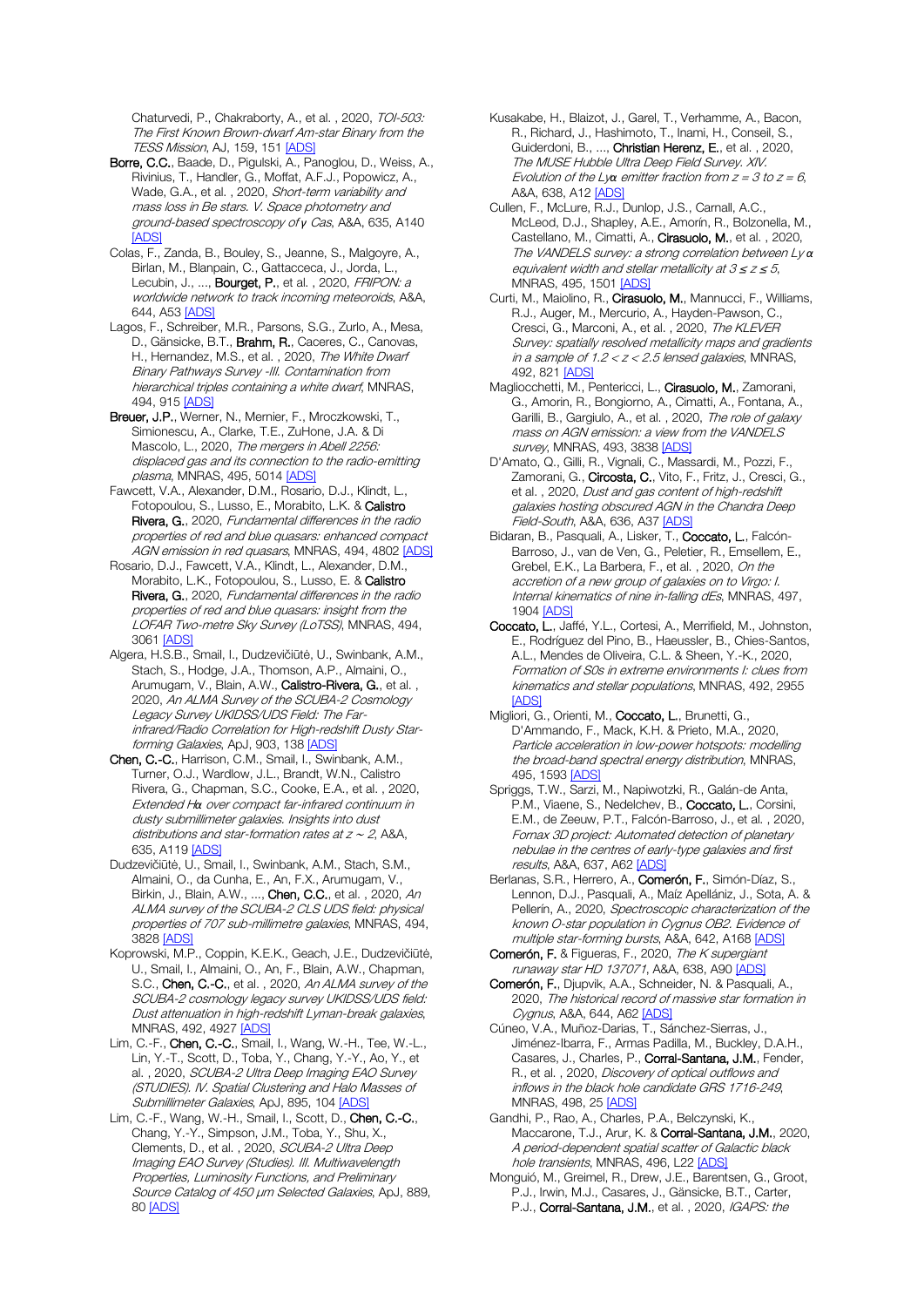merged IPHAS and UVEX optical surveys of the northern Galactic plane, A&A, 638, A1[8 \[ADS\]](https://ui.adsabs.harvard.edu/#abs/2020A%26A...638A..18M)

Davison, T.A., Norris, M.A., Pfeffer, J.L., Davies, J.J. & Crain, R.A., 2020, An EAGLE's view of ex situ galaxy growth, MNRAS, 497, 8[1 \[ADS\]](https://ui.adsabs.harvard.edu/#abs/2020MNRAS.497...81D)

Concerto Collaboration, Ade, P., Aravena, M., Barria, E., Beelen, A., Benoit, A., Béthermin, M., Bounmy, J., Bourrion, O., Bres, G., De Breuck, C., et al. , 2020, A wide field-of-view low-resolution spectrometer at APEX: Instrument design and scientific forecast, A&A, 642, A60 [\[ADS\]](https://ui.adsabs.harvard.edu/#abs/2020A%26A...642A..60C)

Cunningham, D.J.M., Chapman, S.C., Aravena, M., De Breuck, C., Béthermin, M., Chen, C.-C., Dong, C., Gonzalez, A.H., Greve, T.R., Litke, K.C., et al. , 2020, The [C II]/[N II] ratio in  $3 < z < 6$  sub-millimetre galaxies from the South Pole Telescope survey, MNRAS, 494, 4090 [\[ADS\]](https://ui.adsabs.harvard.edu/#abs/2020MNRAS.494.4090C)

Drouart, G., Seymour, N., Galvin, T.J., Afonso, J., Callingham, J.R., De Breuck, C., Johnston-Hollitt, M., Kapińska, A.D., Lehnert, M.D. & Vernet, J., 2020, The GLEAMing of the first supermassive black holes, PASA, 37, e026 [\[ADS\]](https://ui.adsabs.harvard.edu/#abs/2020PASA...37...26D)

Galametz, M., Schruba, A., De Breuck, C., Immer, K., Chevance, M., Galliano, F., Gusdorf, A., Lebouteiller, V., Lee, M.Y., Madden, S.C., et al., 2020, DeGaS-MC. Dense Gas Survey in the Magellanic Clouds. I. An APEX survey of HCO<sup>+</sup> and HCN(2-1) toward the LMC and SMC, A&A, 643, A6[3 \[ADS\]](https://ui.adsabs.harvard.edu/#abs/2020A%26A...643A..63G)

Hacar, A., Hogerheijde, M.R., Harsono, D., Portegies Zwart, S., De Breuck, C., Torstensson, K., Boland, W., Baryshev, A.M., Hesper, R., Barkhof, J., et al. , 2020, APEX-SEPIA660 Early Science: gas at densities above <sup>10</sup>*⁷* cm-3 towards OMC-1, A&A, 644, A13[3 \[ADS\]](https://ui.adsabs.harvard.edu/#abs/2020A%26A...644A.133H)

Hill, R., Chapman, S., Scott, D., Apostolovski, Y., Aravena, M., Béthermin, M., Bradford, C.M., Canning, R.E.A., De Breuck, C., Dong, C., et al., 2020, Megaparsec-scale structure around the protocluster core SPT2349-56 at z  $= 4.3$ , MNRAS, 495, 3124  $[ADS]$ 

Maithil, J., Runnoe, J.C., Brotherton, M.S., Wardle, J.F., Wills, B.J., DiPompeo, M. & De Breuck, C., 2020, Investigating Orientation Effects Considering Angular Resolution for a Sample of Radio-loud Quasars Using VLA Observations, ApJ, 904, 17[9 \[ADS\]](https://ui.adsabs.harvard.edu/#abs/2020ApJ...904..179M)

Marinello, M., Overzier, R.A., Röttgering, H.J.A., Kurk, J.D., De Breuck, C., Vernet, J., Wylezalek, D., Stern, D. Duncan, K.J., Hatch, N., et al. , 2020, VLT/SINFONI study of black hole growth in high-redshift radio-loud quasars from the CARLA survey, MNRAS, 492, 1991 [\[ADS\]](https://ui.adsabs.harvard.edu/#abs/2020MNRAS.492.1991M)

Markov, V., Mei, S., Salomé, P., Combes, F., Stern, D., Galametz, A., De Breuck, C., Wylezalek, D., Amodeo, S., Cooke, E.A., et al., 2020, Massive molecular gas reservoir around the central AGN in the CARLA J1103 + 3449 cluster at z = 1.44, A&A, 641, A22 [\[ADS\]](https://ui.adsabs.harvard.edu/#abs/2020A%26A...641A..22M)

Reuter, C., Vieira, J.D., Spilker, J.S., Weiss, A., Aravena, M., Archipley, M., Béthermin, M., Chapman, S.C., De Breuck, C., Dong, C., et al., 2020, The Complete Redshift Distribution of Dusty Star-forming Galaxies from the SPT-SZ Survey, ApJ, 902, 7[8 \[ADS\]](https://ui.adsabs.harvard.edu/#abs/2020ApJ...902...78R)

The CONCERTO collaboration, Ade, P., Aravena, M., Barria, E., Beelen, A., Benoit, A., Béthermin, M., Bounmy, J., Bourrion, O., Bres, G., De Breuck, C., et al., 2020, A wide field-of-view low-resolution spectrometer at APEX: instrument design and science forecast, arXiv2007, , arXiv:2007.14246 [\[ADS\]](https://ui.adsabs.harvard.edu/#abs/2020arXiv200714246T)

Arriaga, P., Fitzgerald, M.P., Duchêne, G., Kalas, P., Millar-Blanchaer, M.A., Perrin, M.D., Chen, C.H., Mazoyer, J., Ammons, M., Bailey, V.P., ..., De Rosa, R.J., et al. 2020, Multiband Polarimetric Imaging of HR 4796A with the Gemini Planet Imager, AJ, 160, 7[9 \[ADS\]](https://ui.adsabs.harvard.edu/#abs/2020AJ....160...79A)

Chakrabarti, S., Wright, J., Chang, P., Quillen, A., Craig, P., Territo, J., D'Onghia, E., Johnston, K.V., De Rosa, R.J., Huber, D., et al., 2020, Toward a Direct Measure of the Galactic Acceleration, ApJL, 902, L2[8 \[ADS\]](https://ui.adsabs.harvard.edu/#abs/2020ApJ...902L..28C)

Chen, C., Mazoyer, J., Poteet, C.A., Ren, B., Duchêne, G., Hom, J., Arriaga, P., Millar-Blanchaer, M.A., Arnold, J., Bailey, V.P., ..., De Rosa, R.J., et al., 2020, Multiband GPI Imaging of the HR 4796A Debris Disk, ApJ, 898, 55 [\[ADS\]](https://ui.adsabs.harvard.edu/#abs/2020ApJ...898...55C)

De Rosa, R.J., Dawson, R. & Nielsen, E.L., 2020, A significant mutual inclination between the planets within the π Mensae system, A&A, 640, A7[3 \[ADS\]](https://ui.adsabs.harvard.edu/#abs/2020A%26A...640A..73D)

Nguyen, M.M., De Rosa, R.J., Wang, J.J., Esposito, T.M., Kalas, P., Graham, J.R., Macintosh, B., Bailey, V.P., Barman, T., Bulger, J., et al. , 2020, HD 165054: An Astrometric Calibration Field for High-contrast Imagers in Baade's Window, AJ, 159, 24[4 \[ADS\]](https://ui.adsabs.harvard.edu/#abs/2020AJ....159..244N)

Stanford-Moore, S.A., Nielsen, E.L., De Rosa, R.J. Macintosh, B. & Czekala, I., 2020, BAFFLES: Bayesian Ages for Field Lower-mass Stars, ApJ, 898, 2[7 \[ADS\]](https://ui.adsabs.harvard.edu/#abs/2020ApJ...898...27S)

Wang, J.J., Ginzburg, S., Ren, B., Wallack, N., Gao, P., Mawet, D., Bond, C.Z., Cetre, S., Wizinowich, P., De Rosa, R.J., et al., 2020, Keck/NIRC2 L'-band Imaging of Jovian-mass Accreting Protoplanets around PDS 70, AJ, 159, 26[3 \[ADS\]](https://ui.adsabs.harvard.edu/#abs/2020AJ....159..263W)

Koumpia, E., Oudmaijer, R.D., Graham, V., Banyard, G., Black, J.H., Wichittanakom, C., Ababakr, K.M., de Wit, W.J., Millour, F., Lagadec, E., et al., 2020, Optical and near-infrared observations of the Fried Egg Nebula. Multiple shell ejections on a 100 yr timescale from a massive yellow hypergiant, A&A, 635, A18[3 \[ADS\]](https://ui.adsabs.harvard.edu/#abs/2020A%26A...635A.183K)

Allart, R., Pino, L., Lovis, C., Sousa, S.G., Casasayas-Barris, N., Zapatero Osorio, M.R., Cretignier, M., Palle, E., Pepe, F., Cristiani, S., ..., Dekker, H., et al. , 2020, WASP-127b: a misaligned planet with a partly cloudy atmosphere and tenuous sodium signature seen by ESPRESSO, A&A, 644, A155 [\[ADS\]](https://ui.adsabs.harvard.edu/#abs/2020A%26A...644A.155A)

Della Valle, M. & Izzo, L., 2020, Observations of galactic and extragalactic novae, A&ARv, 28, [3 \[ADS\]](https://ui.adsabs.harvard.edu/#abs/2020A%26ARv..28....3D)

Guetta, D., Rahin, R., Bartos, I. & Della Valle, M., 2020, Constraining the fraction of core-collapse supernovae harbouring choked jets with high-energy neutrinos, MNRAS, 492, 84[3 \[ADS\]](https://ui.adsabs.harvard.edu/#abs/2020MNRAS.492..843G)

Tamburini, F., Thidé, B. & Della Valle, M., 2020, Measurement of the spin of the M87 black hole from its observed twisted light, MNRAS, 492, L22 [\[ADS\]](https://ui.adsabs.harvard.edu/#abs/2020MNRAS.492L..22T)

Zang, W., Dong, S., Gould, A., Calchi Novati, S., Chen, P., Yang, H., Li, S.-S., Mao, S., Alton, K.B., Brimacombe, J., ..., Delplancke-Ströbele, F., et al., 2020, Spitzer + VLTI-GRAVITY Measure the Lens Mass of a Nearby Microlensing Event, ApJ, 897, 18[0 \[ADS\]](https://ui.adsabs.harvard.edu/#abs/2020ApJ...897..180Z)

Matrà, L., Dent, W.R.F., Wilner, D.J., Marino, S., Wyatt, M.C., Marshall, J.P., Su, K.Y.L., Chavez, M., Hales, A., Hughes, A.M., et al., 2020, Dust Populations in the Iconic Vega Planetary System Resolved by ALMA, ApJ, 898, 146 [\[ADS\]](https://ui.adsabs.harvard.edu/#abs/2020ApJ...898..146M)

Vincentelli, F.M., Cavecchi, Y., Casella, P., Migliari, S., Altamirano, D., Belloni, T. & Diaz-Trigo, M., 2020, Discovery of a thermonuclear Type I X-ray burst in infrared: new limits on the orbital period of 4U 1728-34, MNRAS, 495, L3[7 \[ADS\]](https://ui.adsabs.harvard.edu/#abs/2020MNRAS.495L..37V)

Stefanov, K.D., Prest, M., Downing, M., George, E., Bezawada, N. & Holland, A.D., 2020, Simulations and Design of a Single-Photon CMOS Imaging Pixel Using Multiple Non-Destructive Signal Sampling, arXiv2004, , arXiv:2004.02675 [\[ADS\]](https://ui.adsabs.harvard.edu/#abs/2020arXiv200402675S)

Dutta, R., Raghunathan, S., Gupta, N. & Joshi, R., 2020, uGMRT search for cold gas at z <sup>∼</sup> 1-1.4 towards red quasars, MNRAS, 491, 83[8 \[ADS\]](https://ui.adsabs.harvard.edu/#abs/2020MNRAS.491..838D)

den Brok, M., Carollo, C.M., Erroz-Ferrer, S., Fagioli, M., Brinchmann, J., Emsellem, E., Krajnović, D., Marino, R.A., Onodera, M., Tacchella, S., et al. , 2020, The MUSE Atlas of Discs (MAD): Ionized gas kinematic maps and an application to diffuse ionized gas, MNRAS, 491, 4089 [\[ADS\]](https://ui.adsabs.harvard.edu/#abs/2020MNRAS.491.4089D)

Ferrarese, L., Côté, P., MacArthur, L.A., Durrell, P.R., Gwyn, S.D.J., Duc, P.-A., Sánchez-Janssen, R., Santos, M., Blakeslee, J.P., Boselli, A., ..., Emsellem, E., et al. ,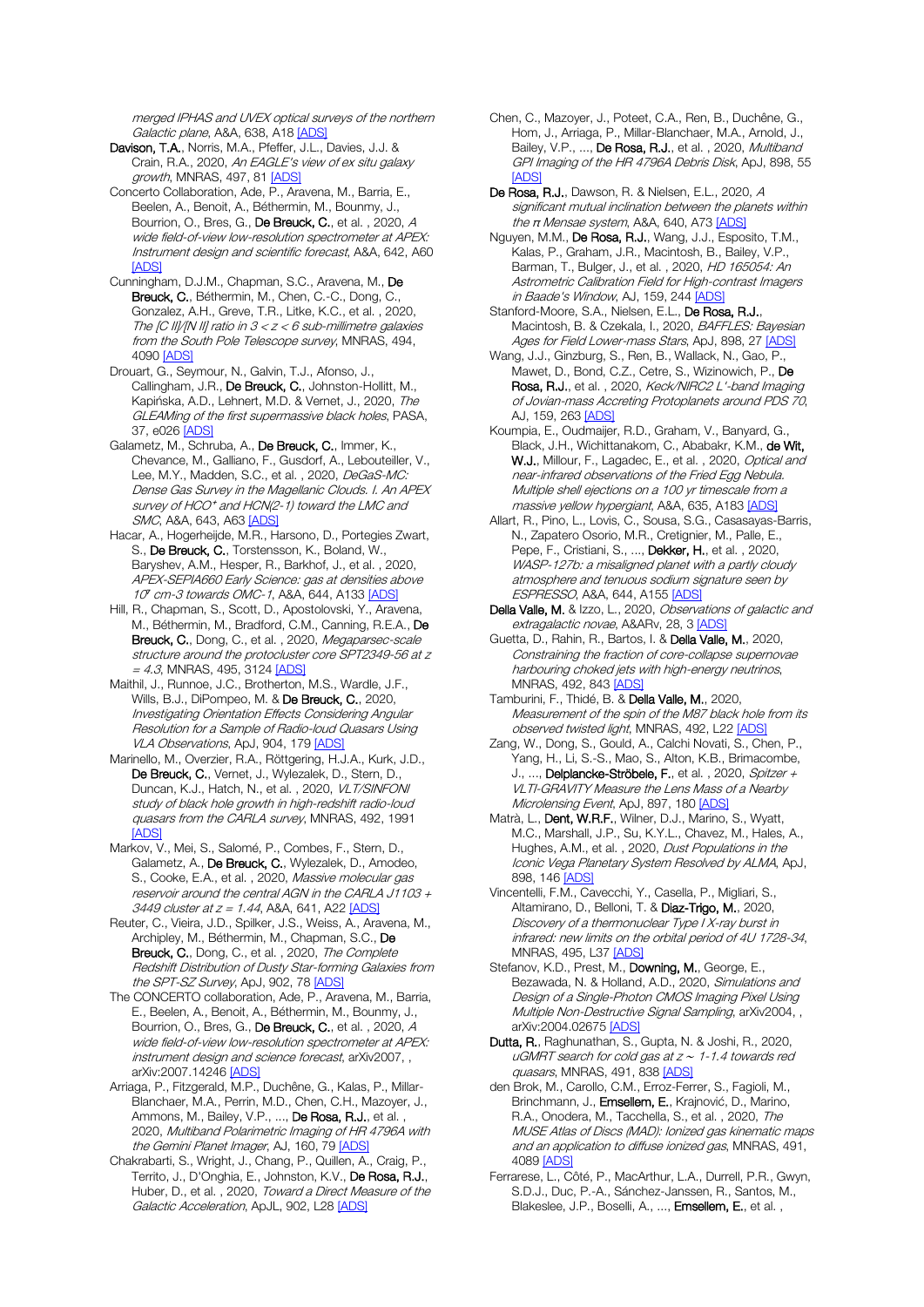2020, The Next Generation Virgo Cluster Survey (NGVS). XIV. The Discovery of Low-mass Galaxies and a New Galaxy Catalog in the Core of the Virgo Cluster, ApJ, 890, 12[8 \[ADS\]](https://ui.adsabs.harvard.edu/#abs/2020ApJ...890..128F)

Fraser-McKelvie, A., Aragón-Salamanca, A., Merrifield, M., Masters, K., Nair, P., Emsellem, E., Kraljic, K., Krishnarao, D., Andrews, B.H. & Drory, N., 2020, SDSS-IV MaNGA: spatially resolved star formation in barred galaxies, MNRAS, 495, 4158 [\[ADS\]](https://ui.adsabs.harvard.edu/#abs/2020MNRAS.495.4158F)

Henshaw, J.D., Kruijssen, J.M.D., Longmore, S.N., Riener, M., Leroy, A.K., Rosolowsky, E., Ginsburg, A., Battersby, C., Chevance, M., Meidt, S.E., ..., Emsellem, E., et al. , 2020, Ubiquitous velocity fluctuations throughout the molecular interstellar medium, NatAs, 4, 1064 [\[ADS\]](https://ui.adsabs.harvard.edu/#abs/2020NatAs...4.1064H)

Kreckel, K., Ho, I.T., Blanc, G.A., Glover, S.C.O., Groves, B., Rosolowsky, E., Bigiel, F., Boquíen, M., Chevance, M., Dale, D.A., ..., Emsellem, E., et al., 2020, Measuring the mixing scale of the ISM within nearby spiral galaxies, MNRAS, 499, 19[3 \[ADS\]](https://ui.adsabs.harvard.edu/#abs/2020MNRAS.499..193K)

Lang, P., Meidt, S.E., Rosolowsky, E., Nofech, J., Schinnerer, E., Leroy, A.K., Emsellem, E., Pessa, I., Glover, S.C.O., Groves, B., et al., 2020, PHANGS CO Kinematics: Disk Orientations and Rotation Curves at 150 pc Resolution, ApJ, 897, 12[2 \[ADS\]](https://ui.adsabs.harvard.edu/#abs/2020ApJ...897..122L)

Müller, O., Marleau, F.R., Duc, P.-A., Habas, R., Fensch, J., Emsellem, E., Poulain, M., Lim, S., Agnello, A., Durrell, P., et al. , 2020, Spectroscopic study of MATLAS-2019 with MUSE: An ultra-diffuse galaxy with an excess of old globular clusters, A&A, 640, A10[6 \[ADS\]](https://ui.adsabs.harvard.edu/#abs/2020A%26A...640A.106M)

Sun, J., Leroy, A.K., Ostriker, E.C., Hughes, A., Rosolowsky, E., Schruba, A., Schinnerer, E., Blanc, G.A., Faesi, C., Kruijssen, J.M.D., ..., Emsellem, E., et al., 2020, Dynamical Equilibrium in the Molecular ISM in 28 Nearby Star-forming Galaxies, ApJ, 892, 148 [\[ADS\]](https://ui.adsabs.harvard.edu/#abs/2020ApJ...892..148S)

Utreras, J., Blanc, G.A., Escala, A., Meidt, S., Emsellem, E., Bigiel, F., Glover, S.C.O., Henshaw, J., Hygate, A., Kruijssen, J.M.D., et al., 2020, When Gas Dynamics Decouples from Galactic Rotation: Characterizing ISM Circulation in Disk Galaxies, ApJ, 892, 94 [\[ADS\]](https://ui.adsabs.harvard.edu/#abs/2020ApJ...892...94U)

Ansdell, M., Haworth, T.J., Williams, J.P., Facchini, S., Winter, A., Manara, C.F., Hacar, A., Chiang, E., van Terwisga, S. & van der Marel, N., 2020, An ALMA Survey of *λ* Orionis Disks: From Supernovae to Planet Formation, AJ, 160, 248 [\[ADS\]](https://ui.adsabs.harvard.edu/#abs/2020AJ....160..248A)

Facchini, S., Benisty, M., Bae, J., Loomis, R., Perez, L., Ansdell, M., Mayama, S., Pinilla, P., Teague, R. & Isella, A., 2020, Annular substructures in the transition disks around LkCa 15 and J1610, A&A, 639, A12[1 \[ADS\]](https://ui.adsabs.harvard.edu/#abs/2020A%26A...639A.121F)

Garufi, A., Podio, L., Codella, C., Rygl, K., Bacciotti, F., Facchini, S., Fedele, D., Miotello, A., Teague, R. & Testi, L., 2020, ALMA chemical survey of disk-outflow sources in Taurus (ALMA-DOT). I. CO, CS, CN, and H<sub>2</sub>CO around DG Tau B, A&A, 636, A6[5 \[ADS\]](https://ui.adsabs.harvard.edu/#abs/2020A%26A...636A..65G)

Muro-Arena, G.A., Benisty, M., Ginski, C., Dominik, C., Facchini, S., Villenave, M., van Boekel, R., Chauvin, G., Garufi, A., Henning, T., et al., 2020, Shadowing and multiple rings in the protoplanetary disk of HD 139614★, A&A, 635, A121 [\[ADS\]](https://ui.adsabs.harvard.edu/#abs/2020A%26A...635A.121M)

Trapman, L., Ansdell, M., Hogerheijde, M.R., Facchini, S., Manara, C.F., Miotello, A., Williams, J.P. & Bruderer, S., 2020, Constraining the radial drift of millimeter-sized grains in the protoplanetary disks in Lupus, A&A, 638, A38 [\[ADS\]](https://ui.adsabs.harvard.edu/#abs/2020A%26A...638A..38T)

Fahrion, K., Lyubenova, M., Hilker, M., van de Ven, G., Falcón-Barroso, J., Leaman, R., Martín-Navarro, I., Bittner, A., Coccato, L., Corsini, E.M., et al. , 2020, The Fornax 3D project: Globular clusters tracing kinematics and metallicities, A&A, 637, A2[6 \[ADS\]](https://ui.adsabs.harvard.edu/#abs/2020A%26A...637A..26F)

Fahrion, K., Lyubenova, M., Hilker, M., van de Ven, G., Falcón-Barroso, J., Leaman, R., Martín-Navarro, I., Bittner, A., Coccato, L., Corsini, E.M., et al. , 2020, The Fornax 3D project: Non-linear colour-metallicity relation of globular clusters, A&A, 637, A27 [\[ADS\]](https://ui.adsabs.harvard.edu/#abs/2020A%26A...637A..27F)

Fahrion, K., Müller, O., Rejkuba, M., Hilker, M., Lyubenova, M., van de Ven, G., Georgiev, I.Y., Lelli, F., Pawlowski, M.S. & Jerjen, H., 2020, Metal-poor nuclear star clusters in two dwarf galaxies near Centaurus A suggesting formation from the in-spiraling of globular clusters, A&A, 634, A5[3 \[ADS\]](https://ui.adsabs.harvard.edu/#abs/2020A%26A...634A..53F)

Leaman, R., Ruiz-Lara, T., Cole, A.A., Beasley, M.A., Boecker, A., Fahrion, K., Bianchini, P., Falcón-Barroso, J., Webb, J., Sills, A., et al., 2020, Globular cluster ejection, infall, and the host dark matter halo of the Pegasus dwarf galaxy, MNRAS, 492, 510[2 \[ADS\]](https://ui.adsabs.harvard.edu/#abs/2020MNRAS.492.5102L)

Fensch, J., Duc, P.-A., Lim, S., Emsellem, É., Bílek, M., Durrell, P., Liu, C., Peng, É. & Smith, R., 2020, Shedding light on the formation mechanism of shell galaxy NGC 474 with MUSE, A&A, 644, A16[4 \[ADS\]](https://ui.adsabs.harvard.edu/#abs/2020A%26A...644A.164F)

Habas, R., Marleau, F.R., Duc, P.-A., Durrell, P.R., Paudel, S., Poulain, M., Sánchez-Janssen, R., Sreejith, S., Ramasawmy, J., Stemock, B., ..., Fensch, J., et al. 2020, Newly discovered dwarf galaxies in the MATLAS low-density fields, MNRAS, 491, 190[1 \[ADS\]](https://ui.adsabs.harvard.edu/#abs/2020MNRAS.491.1901H)

Adibekyan, V., Sousa, S.G., Santos, N.C., Figueira, P., Allende Prieto, C., Delgado Mena, E., González Hernández, J.I., de Laverny, P., Recio-Blanco, A., Campante, T.L., et al. , 2020, Benchmark stars, benchmark spectrographs. Detailed spectroscopic comparison of ESPRESSO, PEPSI, and HARPS data for Gaia benchmark stars, A&A, 642, A18[2 \[ADS\]](https://ui.adsabs.harvard.edu/#abs/2020A%26A...642A.182A)

Armstrong, D.J., Lopez, T.A., Adibekyan, V., Booth, R.A., Bryant, E.M., Collins, K.A., Deleuil, M., Emsenhuber, A., Huang, C.X., King, G.W., ..., Figueira, P., et al., 2020, A remnant planetary core in the hot-Neptune desert, Nature, 583, 3[9 \[ADS\]](https://ui.adsabs.harvard.edu/#abs/2020Natur.583...39A)

Astudillo-Defru, N., Cloutier, R., Wang, S.X., Teske, J., Brahm, R., Hellier, C., Ricker, G., Vanderspek, R., Latham, D., Seager, S., ..., Figueira, P., et al., 2020, A hot terrestrial planet orbiting the bright M dwarf L 168-9 unveiled by TESS, A&A, 636, A5[8 \[ADS\]](https://ui.adsabs.harvard.edu/#abs/2020A%26A...636A..58A)

Bonifacio, P., Molaro, P., Adibekyan, V., Aguado, D., Alibert, Y., Allende Prieto, C., Caffau, E., Cristiani, S., Cupani, G., Di Marcantonio, P., ..., Figueira, P., et al. , 2020, ESPRESSO highlights the binary nature of the ultrametal-poor giant HE 0107-5240, A&A, 633, A12[9 \[ADS\]](https://ui.adsabs.harvard.edu/#abs/2020A%26A...633A.129B)

Donati, J.F., Kouach, D., Moutou, C., Doyon, R., Delfosse, X., Artigau, E., Baratchart, S., Lacombe, M., Barrick, G., Hébrard, G., ..., Figueira, P., et al., 2020, SPIRou: NIR velocimetry and spectropolarimetry at the CFHT, MNRAS, 498, 568[4 \[ADS\]](https://ui.adsabs.harvard.edu/#abs/2020MNRAS.498.5684D)

Espinoza, N., Brahm, R., Henning, T., Jordán, A., Dorn, C., Rojas, F., Sarkis, P., Kossakowski, D., Schlecker, M., Díaz, M.R., ..., Figueira, P., et al., 2020, HD 213885b: a transiting 1-d-period super-Earth with an Earth-like composition around a bright  $(V = 7.9)$  star unveiled by TESS, MNRAS, 491, 298[2 \[ADS\]](https://ui.adsabs.harvard.edu/#abs/2020MNRAS.491.2982E)

Faria, J.P., Adibekyan, V., Amazo-Gómez, E.M., Barros, S.C.C., Camacho, J.D., Demangeon, O., Figueira, P., Mortier, A., Oshagh, M., Pepe, F., et al. , 2020, Decoding the radial velocity variations of HD 41248 with ESPRESSO, A&A, 635, A1[3 \[ADS\]](https://ui.adsabs.harvard.edu/#abs/2020A%26A...635A..13F)

Hojjatpanah, S., Oshagh, M., Figueira, P., Santos, N.C., Amazo-Gómez, E.M., Sousa, S.G., Adibekyan, V., Akinsanmi, B., Demangeon, O., Faria, J., et al. , 2020, The correlation between photometric variability and radial velocity jitter. Based on TESS and HARPS observations, A&A, 639, A3[5 \[ADS\]](https://ui.adsabs.harvard.edu/#abs/2020A%26A...639A..35H)

Kemmer, J., Stock, S., Kossakowski, D., Kaminski, A., Molaverdikhani, K., Schlecker, M., Caballero, J.A., Amado, P.J., Astudillo-Defru, N., Bonfils, X., ..., Figueira, P., et al., 2020, Discovery of a hot, transiting, Earthsized planet and a second temperate, non-transiting planet around the M4 dwarf GJ 3473 (TOI-488), A&A, 642, A23[6 \[ADS\]](https://ui.adsabs.harvard.edu/#abs/2020A%26A...642A.236K)

Lillo-Box, J., Lopez, T.A., Santerne, A., Nielsen, L.D., Barros, S.C.C., Deleuil, M., Acuña, L., Mousis, O., Sousa, S.G., Adibekyan, V., ..., Figueira, P., et al.,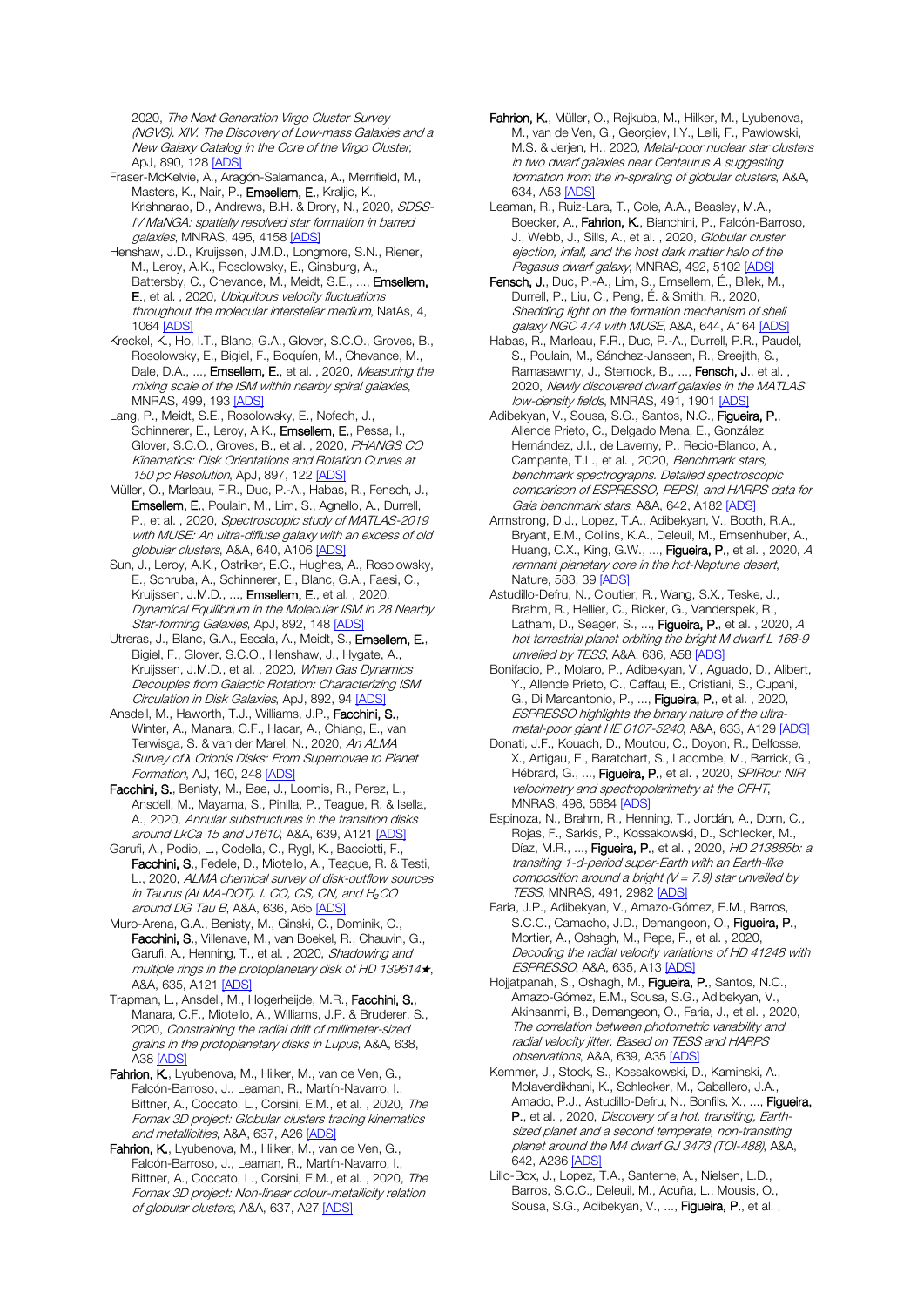2020, Masses for the seven planets in K2-32 and K2- 233. Four diverse planets in resonant chain and the first young rocky worlds, A&A, 640, A48 [\[ADS\]](https://ui.adsabs.harvard.edu/#abs/2020A%26A...640A..48L)

- Lillo-Box, J., Figueira, P., Leleu, A., Acuña, L., Faria, J.P., Hara, N., Santos, N.C., Correia, A.C.M., Robutel, P., Deleuil, M., et al., 2020, Planetary system LHS 1140 revisited with ESPRESSO and TESS, A&A, 642, A121 [\[ADS\]](https://ui.adsabs.harvard.edu/#abs/2020A%26A...642A.121L)
- Santos, N.C., Cristo, E., Demangeon, O., Oshagh, M., Allart, R., Barros, S.C.C., Borsa, F., Bourrier, V., Casasayas-Barris, N., Ehrenreich, D., ..., Figueira, P., et al., 2020, Broadband transmission spectroscopy of HD 209458b with ESPRESSO: evidence for Na, TiO, or both, A&A, 644, A51 [\[ADS\]](https://ui.adsabs.harvard.edu/#abs/2020A%26A...644A..51S)
- Suárez Mascareño, A., Faria, J.P., Figueira, P., Lovis, C., Damasso, M., González Hernández, J.I., Rebolo, R., Cristiani, S., Pepe, F., Santos, N.C., et al. , 2020, Revisiting Proxima with ESPRESSO, A&A, 639, A77 [\[ADS\]](https://ui.adsabs.harvard.edu/#abs/2020A%26A...639A..77S)
- Toledo-Padrón, B., Lovis, C., Suárez Mascareño, A., Barros, S.C.C., González Hernández, J.I., Sozzetti, A., Bouchy, F., Zapatero Osorio, M.R., Rebolo, R., Cristiani, S., ..., Figueira, P., et al., 2020, Characterization of the K2-38 planetary system. Unraveling one of the densest planets known to date, A&A, 641, A9[2 \[ADS\]](https://ui.adsabs.harvard.edu/#abs/2020A%26A...641A..92T)
- Wehbe, B., Cabral, A., Martins, J.H.C., Figueira, P., Santos, N.C. & Ávila, G., 2020, The impact of atmospheric dispersion in the performance of high-resolution spectrographs, MNRAS, 491, 351[5 \[ADS\]](https://ui.adsabs.harvard.edu/#abs/2020MNRAS.491.3515W)
- Ladjelate, B., André, P., Könyves, V., Ward-Thompson, D., Men'shchikov, A., Bracco, A., Palmeirim, P., Roy, A., Shimajiri, Y., Kirk, J.M., ..., Fiorellino, E., et al., 2020, The Herschel view of the dense core population in the Ophiuchus molecular cloud, A&A, 638, A74 [\[ADS\]](https://ui.adsabs.harvard.edu/#abs/2020A%26A...638A..74L)
- Dennihy, E., Farihi, J., Fusillo, N.P.G. & Debes, J.H., 2020, A Word to the WISE: Confusion is Unavoidable for WISE-selected Infrared Excesses, ApJ, 891, 9[7 \[ADS\]](https://ui.adsabs.harvard.edu/#abs/2020ApJ...891...97D)
- Gadotti, D.A., Bittner, A., Falcón-Barroso, J., Méndez-Abreu, J., Kim, T., Fragkoudi, F., de Lorenzo-Cáceres, A., Leaman, R., Neumann, J., Querejeta, M., et al. , 2020, Kinematic signatures of nuclear discs and bardriven secular evolution in nearby galaxies of the MUSE TIMER project, A&A, 643, A1[4 \[ADS\]](https://ui.adsabs.harvard.edu/#abs/2020A%26A...643A..14G)
- Neumann, J., Fragkoudi, F., Pérez, I., Gadotti, D.A., Falcón-Barroso, J., Sánchez-Blázquez, P., Bittner, A., Husemann, B., Gómez, F.A., Grand, R.J.J., et al. , 2020, Stellar populations across galaxy bars in the MUSE TIMER project, A&A, 637, A56 [\[ADS\]](https://ui.adsabs.harvard.edu/#abs/2020A%26A...637A..56N)
- Zabel, N., Davis, T.A., Sarzi, M., Nedelchev, B., Chevance, M., Kruijssen, J.M.D., Iodice, E., Baes, M., Bendo, G.J., Corsini, E.M., ..., Gadotti, D.A., et al., 2020, AlFoCS + Fornax3D: resolved star formation in the Fornax cluster with ALMA and MUSE, MNRAS, 496, 215[5 \[ADS\]](https://ui.adsabs.harvard.edu/#abs/2020MNRAS.496.2155Z)
- Gravity Collaboration, Pfuhl, O., Davies, R., Dexter, J., Netzer, H., Hönig, S., Lutz, D., Schartmann, M., Sturm, E., Amorim, A., ..., Garcia, P.J.V., et al., 2020, An image of the dust sublimation region in the nucleus of NGC 1068, A&A, 634, A[1 \[ADS\]](https://ui.adsabs.harvard.edu/#abs/2020A%26A...634A...1G)
- Gravity Collaboration, Amorim, A., Bauböck, M., Brandner, W., Clénet, Y., Davies, R., de Zeeuw, P.T., Dexter, J., Eckart, A., Eisenhauer, F., ..., Garcia, P.J.V., et al., 2020, The spatially resolved broad line region of IRAS 09149-6206, A&A, 643, A154 [\[ADS\]](https://ui.adsabs.harvard.edu/#abs/2020A%26A...643A.154G)
- Gatuzz, E., Díaz Trigo, M., Miller-Jones, J.C.A. & Migliari, S., 2020, Simultaneous detection of an intrinsic absorber and a compact jet emission in the X-ray binary IGR J17091-3624 during a hard accretion state, MNRAS, 491, 4857 [\[ADS\]](https://ui.adsabs.harvard.edu/#abs/2020MNRAS.491.4857G)
- Gendron-Marsolais, M., Hlavacek-Larrondo, J., van Weeren, R.J., Rudnick, L., Clarke, T.E., Sebastian, B., Mroczkowski, T., Fabian, A.C., Blundell, K.M., Sheldahl, E., et al., 2020, High-resolution VLA low radio frequency observations of the Perseus cluster: radio

lobes, mini-halo, and bent-jet radio galaxies, MNRAS, 499, 579[1 \[ADS\]](https://ui.adsabs.harvard.edu/#abs/2020MNRAS.499.5791G)

- Hlavacek-Larrondo, J., Rhea, C.L., Webb, T., McDonald, M., Muzzin, A., Wilson, G., Finner, K., Valin, F., Bonaventura, N., Cooper, M., ..., Gendron-Marsolais, M.L., et al., 2020, Evidence of Runaway Gas Cooling in the Absence of Supermassive Black Hole Feedback at the Epoch of Cluster Formation, ApJL, 898, L5[0 \[ADS\]](https://ui.adsabs.harvard.edu/#abs/2020ApJ...898L..50H)
- Hu, Y., Lazarian, A., Li, Y., Zhuravleva, I. & Gendron-Marsolais, M.-L., 2020, Probing Magnetic Field Morphology in Galaxy Clusters with the Gradient Technique, ApJ, 901, 16[2 \[ADS\]](https://ui.adsabs.harvard.edu/#abs/2020ApJ...901..162H)
- Li, Y., Gendron-Marsolais, M.-L., Zhuravleva, I., Xu, S., Simionescu, A., Tremblay, G.R., Lochhaas, C., Bryan, G.L., Quataert, E., Murray, N.W., et al., 2020, Direct Detection of Black Hole-driven Turbulence in the Centers of Galaxy Clusters, ApJL, 889, L1 [\[ADS\]](https://ui.adsabs.harvard.edu/#abs/2020ApJ...889L...1L)
- Prasow-Émond, M., Hlavacek-Larrondo, J., Rhea, C.L., Latulippe, M., Gendron-Marsolais, M.L., Richard-Laferrière, A., Sanders, J.S., Edge, A.C., Allen, S.W. & Mantz, A., 2020, A Multiwavelength Study of the Cool Core Cluster MACS J1447.4+0827, AJ, 160, 10[3 \[ADS\]](https://ui.adsabs.harvard.edu/#abs/2020AJ....160..103P)
- Rhea, C., Hlavacek-Larrondo, J., Perreault-Levasseur, L., Gendron-Marsolais, M.-L. & Kraft, R., 2020, A Novel Machine Learning Approach to Disentangle Multitemperature Regions in Galaxy Clusters, AJ, 160, 20[2 \[ADS\]](https://ui.adsabs.harvard.edu/#abs/2020AJ....160..202R)
- Richard-Laferrière, A., Hlavacek-Larrondo, J., Nemmen, R.S., Rhea, C.L., Taylor, G.B., Prasow-Émond, M., Gendron-Marsolais, M., Latulippe, M., Edge, A.C., Fabian, A.C., et al. , 2020, On the relation between minihalos and AGN feedback in clusters of galaxies, MNRAS, 499, 293[4 \[ADS\]](https://ui.adsabs.harvard.edu/#abs/2020MNRAS.499.2934R)
- Dennihy, E., Xu, S., Lai, S., Bonsor, A., Clemens, J.C. Dufour, P., Gänsicke, B.T., Gentile Fusillo, N.P., Hardy, F., Hegedus, R.J., et al. , 2020, Five New Post-mainsequence Debris Disks with Gaseous Emission, ApJ, 905, [5 \[ADS\]](https://ui.adsabs.harvard.edu/#abs/2020ApJ...905....5D)
- Gänsicke, B.T., Rodríguez-Gil, P., Gentile Fusillo, N.P., Inight, K., Schreiber, M.R., Pala, A.F. & Tremblay, P.-E., 2020, Single magnetic white dwarfs with Balmer emission lines: a small class with consistent physical characteristics as possible signposts for close-in planetary companions, MNRAS, 499, 256[4 \[ADS\]](https://ui.adsabs.harvard.edu/#abs/2020MNRAS.499.2564G)
- Green, M.J., Marsh, T.R., Carter, P.J., Steeghs, D., Breedt, E., Dhillon, V.S., Littlefair, S.P., Parsons, S.G., Kerry, P., Gentile Fusillo, N.P., et al., 2020, Spectroscopic and photometric periods of six ultracompact accreting binaries, MNRAS, 496, 124[3 \[ADS\]](https://ui.adsabs.harvard.edu/#abs/2020MNRAS.496.1243G)
- Manser, C.J., Gänsicke, B.T., Gentile Fusillo, N.P., Ashley, R., Breedt, E., Hollands, M., Izquierdo, P. & Pelisoli, I., 2020, The frequency of gaseous debris discs around white dwarfs, MNRAS, 493, 212[7 \[ADS\]](https://ui.adsabs.harvard.edu/#abs/2020MNRAS.493.2127M)
- McCleery, J., Tremblay, P.-E., Gentile Fusillo, N.P., Hollands, M.A., Gänsicke, B.T., Izquierdo, P., Toonen, S., Cunningham, T. & Rebassa-Mansergas, A., 2020, Gaia white dwarfs within 40 pc II: the volume-limited Northern hemisphere sample, MNRAS, 499, 1890 [\[ADS\]](https://ui.adsabs.harvard.edu/#abs/2020MNRAS.499.1890M)
- Tremblay, P.E., Hollands, M.A., Gentile Fusillo, N.P., McCleery, J., Izquierdo, P., Gänsicke, B.T., Cukanovaite, E., Koester, D., Brown, W.R., Charpinet, S., et al., 2020, Gaia white dwarfs within 40 pc - l. Spectroscopic observations of new candidates, MNRAS, 497, 13[0 \[ADS\]](https://ui.adsabs.harvard.edu/#abs/2020MNRAS.497..130T)
- Hollands, M.A., Tremblay, P.E., Gänsicke, B.T., Camisassa, M.E., Koester, D., Aungwerojwit, A., Chote, P., Córsico, A.H., Dhillon, V.S., Gentile-Fusillo, N.P., et al., 2020, An ultra-massive white dwarf with a mixed hydrogencarbon atmosphere as a likely merger remnant, NatAs, 4, 66[3 \[ADS\]](https://ui.adsabs.harvard.edu/#abs/2020NatAs...4..663H)
- Bianchini, F., Wu, W.L.K., Ade, P.A.R., Anderson, A.J., Austermann, J.E., Avva, J.S., Beall, J.A., Bender, A.N., Benson, B.A., Bleem, L.E., ..., George, E.M., et al., 2020, Constraints on Cosmological Parameters from the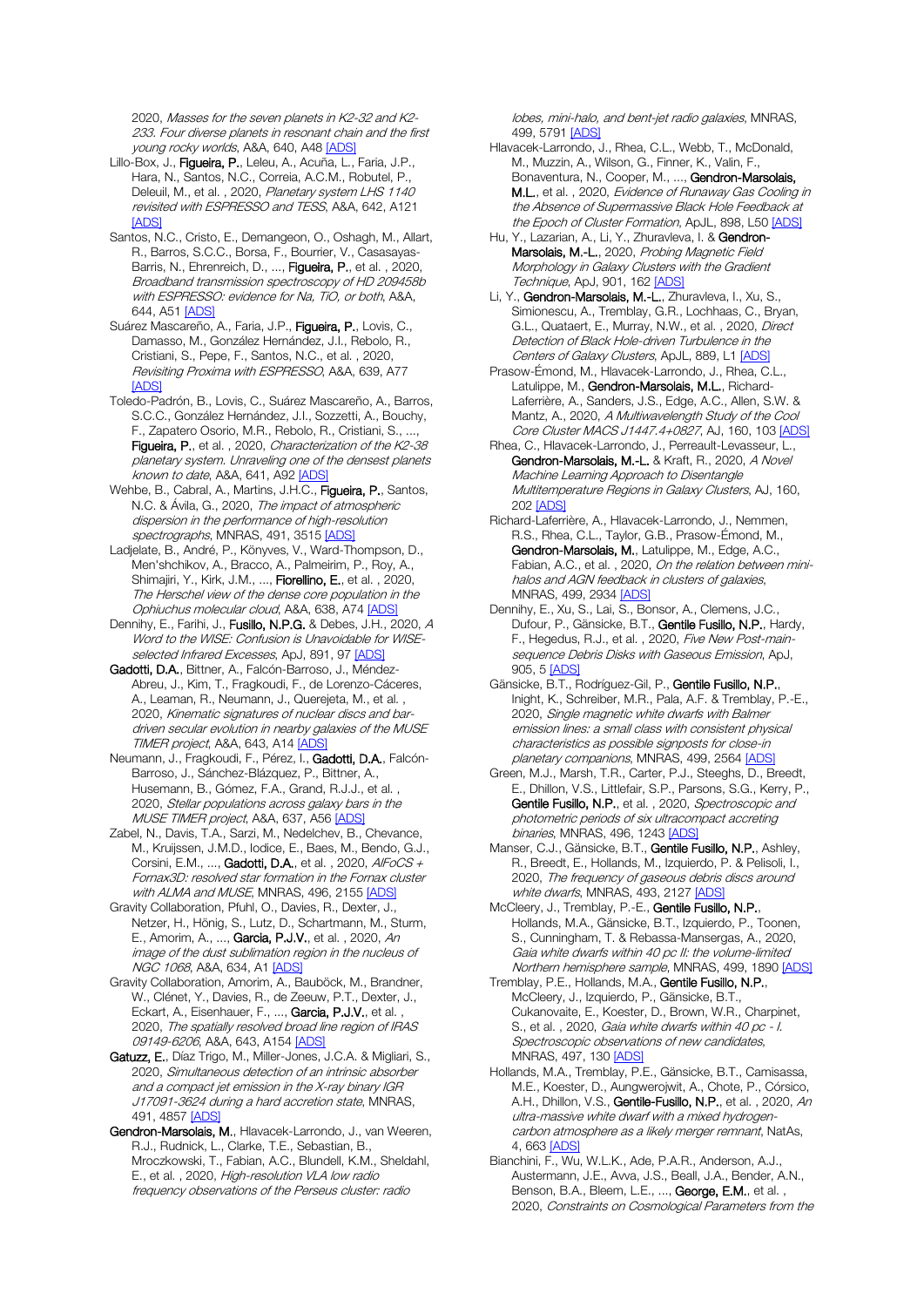500 deg² SPTPOL Lensing Power Spectrum, ApJ, 888, 11[9 \[ADS\]](https://ui.adsabs.harvard.edu/#abs/2020ApJ...888..119B)

Bianchini, F., Wu, W.L.K., Ade, P.A.R., Anderson, A.J., Austermann, J.E., Avva, J.S., Balkenhol, L., Baxter, E., Beall, J.A., Bender, A.N., ..., George, E.M., et al., 2020, Searching for anisotropic cosmic birefringence with polarization data from SPTpol, PhRvD, 102, 083504 [\[ADS\]](https://ui.adsabs.harvard.edu/#abs/2020PhRvD.102h3504B)

Bleem, L.E., Bocquet, S., Stalder, B., Gladders, M.D., Ade, P.A.R., Allen, S.W., Anderson, A.J., Annis, J., Ashby, M.L.N., Austermann, J.E., ..., George, E.M., et al., 2020, The SPTpol Extended Cluster Survey, ApJS, 247, 25 [\[ADS\]](https://ui.adsabs.harvard.edu/#abs/2020ApJS..247...25B)

Everett, W.B., Zhang, L., Crawford, T.M., Vieira, J.D., Aravena, M., Archipley, M.A., Austermann, J.E., Benson, B.A., Bleem, L.E., Carlstrom, J.E., ..., George, E.M., et al. , 2020, Millimeter-wave Point Sources from the 2500 Square Degree SPT-SZ Survey: Catalog and Population Statistics, ApJ, 900, 5[5 \[ADS\]](https://ui.adsabs.harvard.edu/#abs/2020ApJ...900...55E)

Huang, N., Bleem, L.E., Stalder, B., Ade, P.A.R., Allen, S.W., Anderson, A.J., Austermann, J.E., Avva, J.S., Beall, J.A., Bender, A.N., ..., George, E.M., et al., 2020, Galaxy Clusters Selected via the Sunyaev*─*Zel'dovich Effect in the SPTpol 100-square-degree Survey, AJ, 159, 11[0 \[ADS\]](https://ui.adsabs.harvard.edu/#abs/2020AJ....159..110H)

Sayre, J.T., Reichardt, C.L., Henning, J.W., Ade, P.A.R., Anderson, A.J., Austermann, J.E., Avva, J.S., Beall, J.A., Bender, A.N., Benson, B.A., ..., George, E.M., et al. , 2020, Measurements of B -mode polarization of the cosmic microwave background from 500 square degrees of SPTpol data, PhRvD, 101, 122003 [\[ADS\]](https://ui.adsabs.harvard.edu/#abs/2020PhRvD.101l2003S)

Hull, C.L.H., Cortes, P.C., Gouellec, V.J.M.L., Girart, J.M., Nagai, H., Nakanishi, K., Kameno, S., Fomalont, E.B., Brogan, C.L., Moellenbrock, G.A., et al. , 2020, Characterizing the Accuracy of ALMA Linear-polarization Mosaics, PASP, 132, 09450[1 \[ADS\]](https://ui.adsabs.harvard.edu/#abs/2020PASP..132i4501H)

Hull, C.L.H., Gouellec, V.J.M.L., Girart, J.M., Tobin, J.J. & Bourke, T.L., 2020, Understanding the Origin of the Magnetic Field Morphology in the Wide-binary Protostellar System BHR 71, ApJ, 892, 15[2 \[ADS\]](https://ui.adsabs.harvard.edu/#abs/2020ApJ...892..152H)

Rojas-Arriagada, A., Zasowski, G., Schultheis, M., Zoccali, M., Hasselquist, S., Chiappini, C., Cohen, R.E., Cunha, K., Fernández-Trincado, J.G., Fragkoudi, F., ..., Gran, F., et al. , 2020, How many components? Quantifying the complexity of the metallicity distribution in the Milky Way bulge with APOGEE, MNRAS, 499, 103[7 \[ADS\]](https://ui.adsabs.harvard.edu/#abs/2020MNRAS.499.1037R)

Bagnulo, S., Wade, G.A., Nazé, Y., Grunhut, J.H., Shultz, M.E., Asher, D.J., Crowther, P.A., Evans, C.J., David-Uraz, A., Howarth, I.D., et al., 2020, A search for strong magnetic fields in massive and very massive stars in the Magellanic Clouds, A&A, 635, A163 [\[ADS\]](https://ui.adsabs.harvard.edu/#abs/2020A%26A...635A.163B)

Guaita, L., Pompei, E., Castellano, M., Pentericci, L. Cucciati, O., Zamorani, G., Zoldan, A., Fontanot, F., Bauer, F.E., Amorin, R., et al., 2020, The VANDELS survey: Discovery of massive overdensities of galaxies at z > 2. Location of Ly*α*-emitting galaxies with respect to environment, A&A, 640, A10[7 \[ADS\]](https://ui.adsabs.harvard.edu/#abs/2020A%26A...640A.107G)

Chu, L.E.U., Meech, K.J., Farnham, T.L., Kührt, E., Mottola, S., Keane, J.V., Hellmich, S., Hainaut, O.R. & Kleyna, J.T., 2020, Detailed characterization of low activity comet 49P/Arend-Rigaux, Icar, 338, 113532 [\[ADS\]](https://ui.adsabs.harvard.edu/#abs/2020Icar..33813532C)

Hainaut, O.R. & Williams, A.P., 2020, Impact of satellite constellations on astronomical observations with ESO telescopes in the visible and infrared domains, A&A, 636, A12[1 \[ADS\]](https://ui.adsabs.harvard.edu/#abs/2020A%26A...636A.121H)

Hamanowicz, A., Péroux, C., Zwaan, M.A., Rahmani, H., Pettini, M., York, D.G., Klitsch, A., Augustin, R., Krogager, J.-K., Kulkarni, V., et al., 2020, MUSE-ALMA haloes V: physical properties and environment of  $z \leq 1.4$ H I quasar absorbers, MNRAS, 492, 234[7 \[ADS\]](https://ui.adsabs.harvard.edu/#abs/2020MNRAS.492.2347H)

Wyrzykowski, Ł., Mróz, P., Rybicki, K.A., Gromadzki, M., Kołaczkowski, Z., Zieliński, M., Zieliński, P., Britavskiy, N., Gomboc, A., Sokolovsky, K., ..., Hamanowicz, A., et al. , 2020, Full orbital solution for the binary system in

the northern Galactic disc microlensing event Gaia16aye, A&A, 633, A9[8 \[ADS\]](https://ui.adsabs.harvard.edu/#abs/2020A%26A...633A..98W)

Gillman, S., Tiley, A.L., Swinbank, A.M., Harrison, C.M., Smail, I., Dudzevičiūtė, U., Sharples, R.M., Cortese, L., Obreschkow, D., Bower, R.G., et al. , 2020, From peculiar morphologies to Hubble-type spirals: the relation between galaxy dynamics and morphology in star-forming galaxies at  $z \sim 1.5$ , MNRAS, 492, 1492 [\[ADS\]](https://ui.adsabs.harvard.edu/#abs/2020MNRAS.492.1492G)

Hartke, J., Arnaboldi, M., Gerhard, O., Coccato, L., Pulsoni, C., Freeman, K.C., Merrifield, M., Cortesi, A. & Kuijken, K., 2020, The halo of M 105 and its group environment as traced by planetary nebula populations. I. Wide-field photometric survey of planetary nebulae in the Leo I group, A&A, 642, A46 [\[ADS\]](https://ui.adsabs.harvard.edu/#abs/2020A%26A...642A..46H)

Fernández-Ontiveros, J.A., Dasyra, K.M., Hatziminaoglou, E., Malkan, M.A., Pereira-Santaella, M., Papachristou, M., Spinoglio, L., Combes, F., Aalto, S., Nagar, N., et al. , 2020, A CO molecular gas wind 340 pc away from the Seyfert 2 nucleus in ESO 420-G13 probes an elusive radio jet, A&A, 633, A12[7 \[ADS\]](https://ui.adsabs.harvard.edu/#abs/2020A%26A...633A.127F)

Hernán-Caballero, A., Spoon, H.W.W., Alonso-Herrero, A., Hatziminaoglou, E., Magdis, G.E., Pérez-González, P.G., Pereira-Santaella, M., Arribas, S., Cortzen, I., Labiano, Á., et al., 2020, Extinction in the 11.2 um PAH band and the low L11.2/LIR in ULIRGs, MNRAS, 497, 4614 [\[ADS\]](https://ui.adsabs.harvard.edu/#abs/2020MNRAS.497.4614H)

Salvestrini, F., Gruppioni, C., Pozzi, F., Vignali, C., Giannetti, A., Paladino, R. & Hatziminaoglou, E., 2020, Molecular gas in the central region of NGC 7213, A&A, 641, A151 [\[ADS\]](https://ui.adsabs.harvard.edu/#abs/2020A%26A...641A.151S)

Perrin, G., Ridgway, S.T., Lacour, S., Haubois, X., Thiébaut, É., Berger, J.P., Lacasse, M.G., Millan-Gabet, R., Monnier, J.D., Pedretti, E., et al., 2020, Evidence for localized onset of episodic mass loss in Mira, A&A, 642, A82 [\[ADS\]](https://ui.adsabs.harvard.edu/#abs/2020A%26A...642A..82P)

Bachetti, M., Maccarone, T.J., Brightman, M., Brumback, M.C., Fürst, F., Harrison, F.A., Heida, M., Israel, G.L., Middleton, M.J., Tomsick, J.A., et al., 2020, All at Once: Transient Pulsations, Spin-down, and a Glitch from the Pulsating Ultraluminous X-Ray Source M82 X-2, ApJ, 891, 4[4 \[ADS\]](https://ui.adsabs.harvard.edu/#abs/2020ApJ...891...44B)

Brightman, M., Earnshaw, H., Fürst, F., Harrison, F.A., Heida, M., Israel, G., Pike, S., Stern, D. & Walton, D.J., 2020, Swift Monitoring of M51: A 38 day Superorbital Period for the Pulsar ULX7 and a New Transient Ultraluminous X-Ray Source, ApJ, 895, 12[7 \[ADS\]](https://ui.adsabs.harvard.edu/#abs/2020ApJ...895..127B)

Earnshaw, H.P., Heida, M., Brightman, M., Fürst, F., Harrison, F.A., Jaodand, A., Middleton, M.J., Roberts, T.P., Sathyaprakash, R. & Stern, D., 2020, The (Re)appearance of NGC 925 ULX-3, a New Transient ULX, ApJ, 891, 153 [\[ADS\]](https://ui.adsabs.harvard.edu/#abs/2020ApJ...891..153E)

López, K.M., Heida, M., Jonker, P.G., Torres, M.A.P., Roberts, T.P., Walton, D.J., Moon, D.S. & Harrison, F.A., 2020, NIR counterparts to ULXs (III): completing the photometric survey and selected spectroscopic results, MNRAS, 497, 91[7 \[ADS\]](https://ui.adsabs.harvard.edu/#abs/2020MNRAS.497..917L)

Torres, M.A.P., Casares, J., Jiménez-Ibarra, F., Álvarez-Hernández, A., Muñoz-Darias, T., Armas Padilla, M., Jonker, P.G. & Heida, M., 2020, The Binary Mass Ratio in the Black Hole Transient MAXI J1820+070, ApJL, 893, L37 [\[ADS\]](https://ui.adsabs.harvard.edu/#abs/2020ApJ...893L..37T)

Walton, D.J., Pinto, C., Nowak, M., Bachetti, M., Sathyaprakash, R., Kara, E., Roberts, T.P., Soria, R., Brightman, M., Canizares, C.R., ..., Heida, M., et al., 2020, The unusual broad-band X-ray spectral variability of NGC 1313 X-1 seen with XMM-Newton, Chandra, and NuSTAR, MNRAS, 494, 601[2 \[ADS\]](https://ui.adsabs.harvard.edu/#abs/2020MNRAS.494.6012W)

Hellemeier, J.A., Bonaccini Calia, D., Hickson, P., Otarola, A. & Pfrommer, T., 2020, Measuring line-of-sight sodium density structure using laser guide stars, MNRAS, 494, 2798 [\[ADS\]](https://ui.adsabs.harvard.edu/#abs/2020MNRAS.494.2798H)

Hickson, P., Feng, L., Hellemeier, J.A., Shen, Z., Xue, S., Yao, Y., Ma, B., Chen, H. & Yang, R., 2020, Optical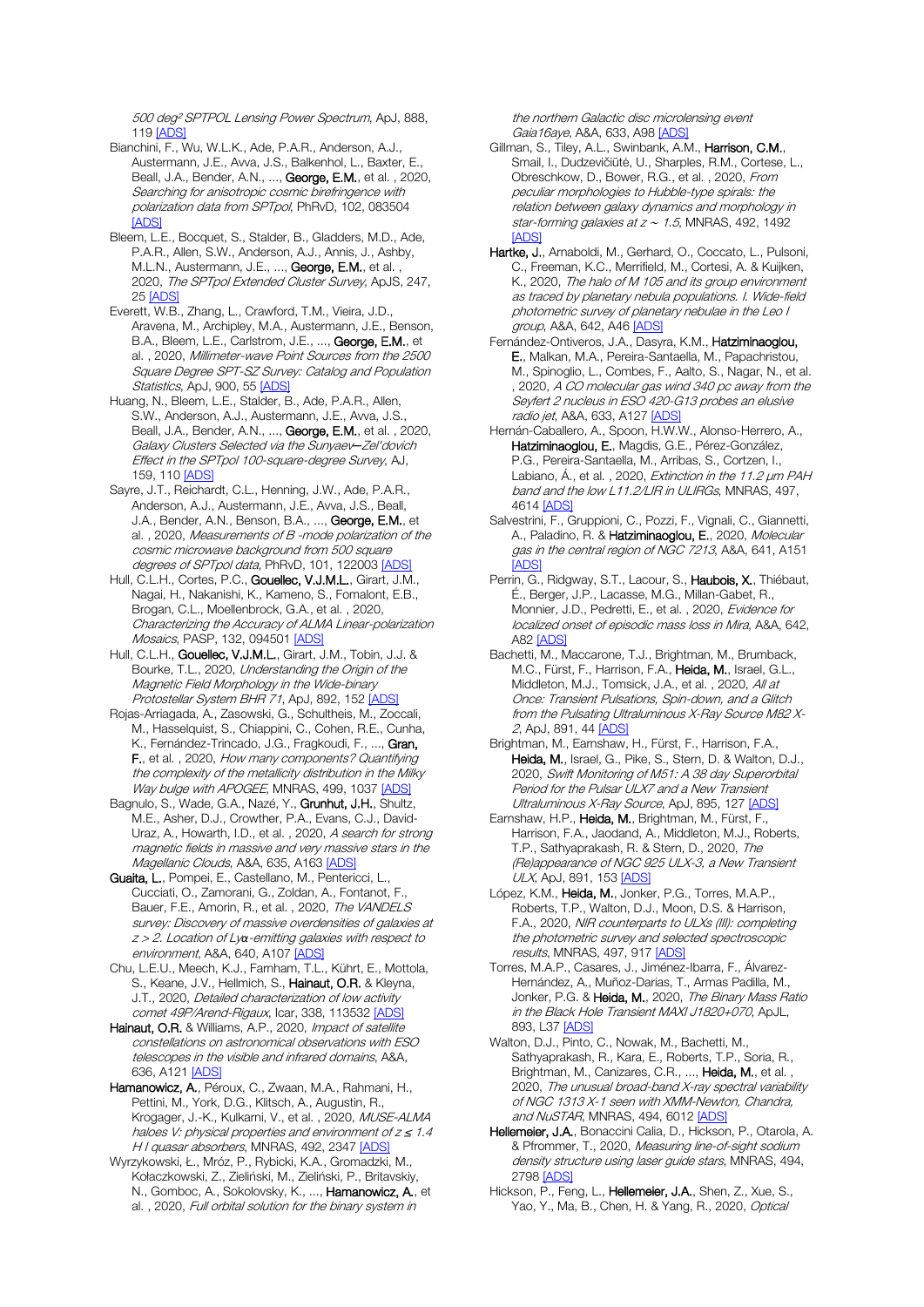turbulence at Ali, China - results from the first year of lunar scintillometer observations, MNRAS, 494, 5992 [\[ADS\]](https://ui.adsabs.harvard.edu/#abs/2020MNRAS.494.5992H)

Herenz, E.C., Hayes, M. & Scarlata, C., 2020, Deciphering the Lyman *α* blob 1 with deep MUSE observations, A&A, 642, A5[5 \[ADS\]](https://ui.adsabs.harvard.edu/#abs/2020A%26A...642A..55H)

Leclercq, F., Bacon, R., Verhamme, A., Garel, T., Blaizot, J., Brinchmann, J., Cantalupo, S., Claeyssens, A., Conseil, S., Contini, T., ..., Herenz, E.C., et al., 2020, The MUSE Hubble Ultra Deep Field Survey. XIII. Spatially resolved spectral properties of Lyman *α* haloes around starforming galaxies at  $z > 3$ , A&A, 635, A82 [\[ADS\]](https://ui.adsabs.harvard.edu/#abs/2020A%26A...635A..82L)

Puschnig, J., Hayes, M., Östlin, G., Cannon, J., Smirnova-Pinchukova, I., Husemann, B., Kunth, D., Bridge, J., Herenz, E.C. & Messa, M., 2020, The Lyman Alpha Reference Sample. XI. Efficient turbulence-driven Ly*α* escape and an analysis of IR, CO, and [C II]158 μm, A&A, 644, A10 [ADS

Kim, J.-Y., Krichbaum, T.P., Broderick, A.E., Wielgus, M., Blackburn, L., Gómez, J.L., Johnson, M.D., Bouman, K.L., Chael, A., Akiyama, K., ..., Herrero-Illana, R., et al. , 2020, Event Horizon Telescope imaging of the archetypal blazar 3C 279 at an extreme 20 microarcsecond resolution, A&A, 640, A69 [\[ADS\]](https://ui.adsabs.harvard.edu/#abs/2020A%26A...640A..69K)

Privon, G.C., Ricci, C., Aalto, S., Viti, S., Armus, L., Díaz-Santos, T., González-Alfonso, E., Iwasawa, K., Jeff, D.L., Treister, E., ..., Herrero-Illana, R., et al., 2020, A Hard X-Ray Test of HCN Enhancements As a Tracer of Embedded Black Hole Growth, ApJ, 893, 149 [\[ADS\]](https://ui.adsabs.harvard.edu/#abs/2020ApJ...893..149P)

Bruzzone, J.S., Metchev, S., Duchêne, G., Millar-Blanchaer, M.A., Dong, R., Esposito, T.M., Wang, J.J., Graham, J.R., Mazoyer, J., Wolff, S., ..., Hibon, P., et al., 2020, Imaging the 44 au Kuiper Belt Analog Debris Ring around HD 141569A with GPI Polarimetry, AJ, 159, 53 [\[ADS\]](https://ui.adsabs.harvard.edu/#abs/2020AJ....159...53B)

De Rosa, R.J., Nguyen, M.M., Chilcote, J., Macintosh, B., Perrin, M.D., Konopacky, Q., Wang, J.J., Duchêne, G., Nielsen, E.L., Rameau, J., ..., Hibon, P., et al. , 2020, Revised astrometric calibration of the Gemini Planet Imager, JATIS, 6, 01500[6 \[ADS\]](https://ui.adsabs.harvard.edu/#abs/2020JATIS...6a5006D)

Harish, S., Coughlin, A., Rhoads, J.E., Malhotra, S., Finkelstein, S.L., Stevans, M., Tilvi, V.S., Khostovan, A.A., Veilleux, S., Wang, J., Hibon, P., et al. , 2020, A Comprehensive Study of H*α* Emitters at z <sup>∼</sup> 0.62 in the DAWN Survey: The Need for Deep and Wide Regions, ApJ, 892, 30 [\[ADS\]](https://ui.adsabs.harvard.edu/#abs/2020ApJ...892...30H)

Hibon, P., Tang, F. & Thomas, R., 2020, A Ly*α* nebula at z <sup>∼</sup> 3.3, A&A, 641, A32 [\[ADS\]](https://ui.adsabs.harvard.edu/#abs/2020A%26A...641A..32H)

Hom, J., Patience, J., Esposito, T.M., Duchêne, G., Worthen, K., Kalas, P., Jang-Condell, H., Saboi, K., Arriaga, P., Mazoyer, J., ..., Hibon, P., et al., 2020, First Resolved Scattered-light Images of Four Debris Disks in Scorpius-Centaurus with the Gemini Planet Imager, AJ, 159, 31 [\[ADS\]](https://ui.adsabs.harvard.edu/#abs/2020AJ....159...31H)

Pharo, J., Malhotra, S., Rhoads, J.E., Pirzkal, N., Finkelstein, S.L., Ryan, R., Cimatti, A., Christensen, L., Hathi, N., Koekemoer, A., ..., Hibon, P., et al., 2020, A Catalog of Emission-line Galaxies from the Faint Infrared Grism Survey: Studying Environmental Influence on Star Formation, ApJ, 888, 79 [\[ADS\]](https://ui.adsabs.harvard.edu/#abs/2020ApJ...888...79P)

Tilvi, V., Malhotra, S., Rhoads, J.E., Coughlin, A., Zheng, Z., Finkelstein, S.L., Veilleux, S., Mobasher, B., Wang, J., Probst, R., ..., Hibon, P., et al., 2020, Onset of Cosmic Reionization: Evidence of an Ionized Bubble Merely 680 Myr after the Big Bang, ApJL, 891, L1[0 \[ADS\]](https://ui.adsabs.harvard.edu/#abs/2020ApJ...891L..10T)

Baumgardt, H., Sollima, A. & Hilker, M., 2020, Absolute Vband magnitudes and mass-to-light ratios of Galactic globular clusters, PASA, 37, e04[6 \[ADS\]](https://ui.adsabs.harvard.edu/#abs/2020PASA...37...46B)

Cantiello, M., Venhola, A., Grado, A., Paolillo, M., D'Abrusco, R., Raimondo, G., Quintini, M., Hilker, M., Mieske, S., Tortora, C., et al., 2020, The Fornax Deep Survey with VST. IX. Catalog of sources in the FDS area with an example study for globular clusters and background galaxies, A&A, 639, A13[6 \[ADS\]](https://ui.adsabs.harvard.edu/#abs/2020A%26A...639A.136C)

Cordoni, G., Milone, A.P., Mastrobuono-Battisti, A., Marino, A.F., Lagioia, E.P., Tailo, M., Baumgardt, H. & Hilker, M., 2020, Three-component Kinematics of Multiple Stellar Populations in Globular Clusters with Gaia and VLT, ApJ, 889, 1[8 \[ADS\]](https://ui.adsabs.harvard.edu/#abs/2020ApJ...889...18C)

Ebrahimi, H., Sollima, A., Haghi, H., Baumgardt, H. & Hilker, M., 2020, New insight into the stellar mass function of Galactic globular clusters, MNRAS, 494, 422[6 \[ADS\]](https://ui.adsabs.harvard.edu/#abs/2020MNRAS.494.4226E)

Feldmeier-Krause, A., Kerzendorf, W., Do, T., Nogueras-Lara, F., Neumayer, N., Walcher, C.J., Seth, A., Schödel, R., de Zeeuw, P.T., Hilker, M., et al. , 2020, Asymmetric spatial distribution of subsolar metallicity stars in the Milky Way nuclear star cluster, MNRAS, 494, 39[6 \[ADS\]](https://ui.adsabs.harvard.edu/#abs/2020MNRAS.494..396F)

Nogueras-Lara, F., Schödel, R., Gallego-Calvente, A.T., Gallego-Cano, E., Shahzamanian, B., Dong, H., Neumayer, N., Hilker, M., Najarro, F., Nishiyama, S., et al. , 2020, Early formation and recent starburst activity in the nuclear disk of the Milky Way, NatAs, 4, 37[7 \[ADS\]](https://ui.adsabs.harvard.edu/#abs/2020NatAs...4..377N)

- Richtler, T., Hilker, M. & Iodice, E., 2020, Dust and gas in the central region of NGC 1316 (Fornax A). Its origin and nature, A&A, 643, A120 [\[ADS\]](https://ui.adsabs.harvard.edu/#abs/2020A%26A...643A.120R)
- Richtler, T., Hilker, M., Arnaboldi, M. & Barbosa, C.E., 2020, Dust and star formation in the centre of NGC 3311, A&A, 643, A11[9 \[ADS\]](https://ui.adsabs.harvard.edu/#abs/2020A%26A...643A.119R)
- Scott, N., Eftekhari, F.S., Peletier, R.F., Bryant, J.J., Bland-Hawthorn, J., Capaccioli, M., Croom, S.M., Drinkwater, M., Falcón-Barroso, J., Hilker, M., et al., 2020, The SAMI-Fornax Dwarfs Survey I: sample, observations, and the specific stellar angular momentum of dwarf elliptical galaxies, MNRAS, 497, 1571 [\[ADS\]](https://ui.adsabs.harvard.edu/#abs/2020MNRAS.497.1571S)
- Hughes, M.E., Pfeffer, J.L., Martig, M., Reina-Campos, M., Bastian, N., Crain, R.A. & Kruijssen, J.M.D., 2020, The [*α*/Fe]-[Fe/H] relation in the E-MOSAICS simulations: its connection to the birth place of globular clusters and the fraction of globular cluster field stars in the bulge, MNRAS, 491, 401[2 \[ADS\]](https://ui.adsabs.harvard.edu/#abs/2020MNRAS.491.4012H)
- Reina-Campos, M., Hughes, M.E., Kruijssen, J.M.D., Pfeffer, J.L., Bastian, N., Crain, R.A., Koch, A. & Grebel, E.K., 2020, The mass fraction of halo stars contributed by the disruption of globular clusters in the E-MOSAICS simulations, MNRAS, 493, 342[2 \[ADS\]](https://ui.adsabs.harvard.edu/#abs/2020MNRAS.493.3422R)
- Bergman, P. & Humphreys, E.M.L., 2020, Submillimetre water masers at 437, 439, 471, and 474 GHz towards evolved stars. APEX observations and radiative transfer modelling, A&A, 638, A1[9 \[ADS\]](https://ui.adsabs.harvard.edu/#abs/2020A%26A...638A..19B)

Richards, A.M.S., Sobolev, A., Baudry, A., Herpin, F., Decin, L., Gray, M.D., Etoka, S., Humphreys, E.M.L. & Vlemmings, W., 2020, Masers: Precision probes of molecular gas, AdSpR, 65, 78[0 \[ADS\]](https://ui.adsabs.harvard.edu/#abs/2020AdSpR..65..780R)

Donati, J.F., Bouvier, J., Alencar, S.H., Moutou, C., Malo, L., Takami, M., Ménard, F., Dougados, C., Hussain, G.A. & Matysse Collaboration, 2020, The magnetic field and accretion regime of CI Tau, MNRAS, 491, 5660 [\[ADS\]](https://ui.adsabs.harvard.edu/#abs/2020MNRAS.491.5660D)

Jardine, M., Cameron, A.C., Donati, J.F. & Hussain, G.A.J., 2020, Slingshot prominences: coronal structure, mass-loss, and spin-down, MNRAS, 491, 4076 [\[ADS\]](https://ui.adsabs.harvard.edu/#abs/2020MNRAS.491.4076J)

Lavail, A., Kochukhov, O., Hussain, G.A.J., Argiroffi, C. Alecian, E., Morin, J. & BinaMIcS Collaboration, 2020, The large-scale magnetic field of the eccentric pre-mainsequence binary system V1878 Ori, MNRAS, 497, 632 [\[ADS\]](https://ui.adsabs.harvard.edu/#abs/2020MNRAS.497..632L)

Pouilly, K., Bouvier, J., Alecian, E., Alencar, S.H.P., Cody, A.M., Donati, J.F., Grankin, K., Hussain, G.A.J., Rebull, L. & Folsom, C.P., 2020, Magnetospheric accretion in the intermediate-mass T Tauri star HQ Tauri, A&A, 642, A99 [\[ADS\]](https://ui.adsabs.harvard.edu/#abs/2020A%26A...642A..99P)

Iodice, E., Cantiello, M., Hilker, M., Rejkuba, M., Arnaboldi, M., Spavone, M., Greggio, L., Forbes, D.A., D'Ago, G., Mieske, S., et al. , 2020, The first detection of ultradiffuse galaxies in the Hydra I cluster from the VEGAS survey, A&A, 642, A48 [\[ADS\]](https://ui.adsabs.harvard.edu/#abs/2020A%26A...642A..48I)

lodice, E., Spavone, M., Cattapan, A., Bannikova, E., Forbes, D.A., Rampazzo, R., Ciroi, S., Corsini, E.M.,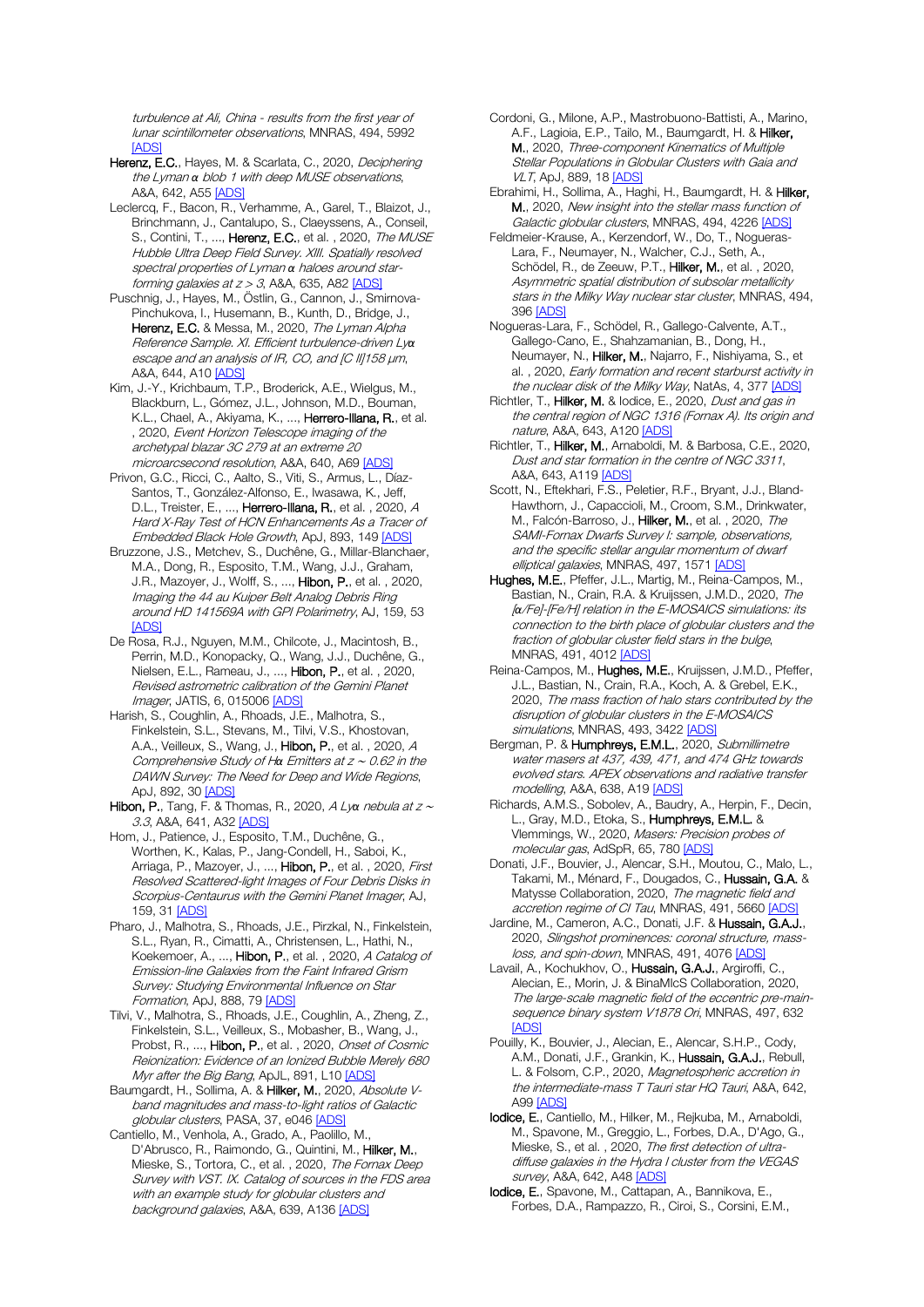D'Ago, G., Oosterloo, T., et al., 2020, VEGAS: a VST Early-type GAlaxy Survey. V. IC 1459 group: Mass assembly history in low-density environments, A&A, 635, A[3 \[ADS\]](https://ui.adsabs.harvard.edu/#abs/2020A%26A...635A...3I)

Spavone, M., Iodice, E., van de Ven, G., Falcón-Barroso, J., Raj, M.A., Hilker, M., Peletier, R.P., Capaccioli, M., Mieske, S., Venhola, A., et al., 2020, The Fornax Deep Survey with VST. VIII. Connecting the accretion history with the cluster density, A&A, 639, A1[4 \[ADS\]](https://ui.adsabs.harvard.edu/#abs/2020A%26A...639A..14S)

Asa'd, R., Kovalev, M., Davies, B., Ivanov, V.D., Rejkuba, M., Gonneau, A., Hernandez, S., Lardo, C. & Bergemann, M., 2020, Analysis of Red Supergiants in VDBH 222, ApJ, 900, 13[8 \[ADS\]](https://ui.adsabs.harvard.edu/#abs/2020ApJ...900..138A)

Bell, C.P.M., Cioni, M.-R.L., Wright, A.H., Rubele, S., Nidever, D.L., Tatton, B.L., van Loon, J.T., Zaritsky, D., Choi, Y., Choudhury, S., ..., Ivanov, V.D., et al. , 2020, The intrinsic reddening of the Magellanic Clouds as traced by background galaxies - II. The Small Magellanic Cloud, MNRAS, 499, 99[3 \[ADS\]](https://ui.adsabs.harvard.edu/#abs/2020MNRAS.499..993B)

Borissova, J., Kurtev, R., Amarinho, N., Alonso-García, J., Ramírez Alegría, S., Bernal, S., Medina, N., Chené, A.N., **Ivanov, V.D.** & Lucas, P.W., 2020, Small-scale star formation as revealed by WVX galactic cluster candidates, MNRAS, 499, 352[2 \[ADS\]](https://ui.adsabs.harvard.edu/#abs/2020MNRAS.499.3522B)

Choudhury, S., de Grijs, R., Rubele, S., Bekki, K., Cioni, M.- R.L., **Ivanov, V.D.**, van Loon, J.T., Niederhofer, F., Oliveira, J.M. & Ripepi, V., 2020, The VMC survey - XXXIX. Mapping metallicity trends in the Small Magellanic Cloud using near-infrared passbands, MNRAS, 497, 3746 [\[ADS\]](https://ui.adsabs.harvard.edu/#abs/2020MNRAS.497.3746C)

Garro, E.R., Minniti, D., Gómez, M., Alonso-García, J., Barbá, R.H., Barbuy, B., Clariá, J.J., Chené, A.N., Dias, B., Hempel, M., Ivanov, V.D., et al., 2020, VVVX-Gaia discovery of a low luminosity globular cluster in the Milky Way disk, A&A, 642, L1[9 \[ADS\]](https://ui.adsabs.harvard.edu/#abs/2020A%26A...642L..19G)

Groenewegen, M.A.T., Nanni, A., Cioni, M.R.L., Girardi, L., de Grijs, R., Ivanov, V.D., Marconi, M., Moretti, M.I., Oliveira, J.M., Petr-Gotzens, M.G., et al. , 2020, The VMC Survey. XXXVII. Pulsation periods of dustenshrouded AGB stars in the Magellanic Clouds, A&A, 636, A48 [\[ADS\]](https://ui.adsabs.harvard.edu/#abs/2020A%26A...636A..48G)

Ivanov, V.D., Beamín, J.C., Cáceres, C. & Minniti, D., 2020, A qualitative classification of extraterrestrial civilizations, A&A, 639, A9[4 \[ADS\]](https://ui.adsabs.harvard.edu/#abs/2020A%26A...639A..94I)

Lucas, P.W., Elias, J., Points, S., Guo, Z., Smith, L.C., Stecklum, B., Vorobyov, E., Morris, C., Borissova, J., Kurtev, R., ..., Ivanov, V.D., et al., 2020, Discovery of a mid-infrared protostellar outburst of exceptional amplitude, MNRAS, 499, 180[5 \[ADS\]](https://ui.adsabs.harvard.edu/#abs/2020MNRAS.499.1805L)

Lucas, P.W., Minniti, D., Kamble, A., Kaplan, D.L., Cross, N., Dekany, I., **Ivanov, V.D.**, Kurtev, R., Saito, R.K., Smith, L.C., et al., 2020, VW-WIT-01: highly obscured classical nova or protostellar collision?, MNRAS, 492, 4847 [\[ADS\]](https://ui.adsabs.harvard.edu/#abs/2020MNRAS.492.4847L)

Morelli, L., Ivanov, V.D., Pizzella, A., Gasparri, D., Coccato, L., Corsini, E.M., Dalla Bontà, E., François, P. & Cesetti, M., 2020, The Infrared Telescope Facility (IRTF) spectral library. II. New indices in Y, J, H, and L atmospheric windows, A&A, 641, A4[4 \[ADS\]](https://ui.adsabs.harvard.edu/#abs/2020A%26A...641A..44M)

Pastorelli, G., Marigo, P., Girardi, L., Aringer, B., Chen, Y., Rubele, S., Trabucchi, M., Bladh, S., Boyer, M.L., Bressan, A., ..., Ivanov, V.D., et al., 2020, Constraining the thermally pulsing asymptotic giant branch phase with resolved stellar populations in the Large Magellanic Cloud, MNRAS, 498, 3283 [\[ADS\]](https://ui.adsabs.harvard.edu/#abs/2020MNRAS.498.3283P)

Schmidt, T., Cioni, M.-R.L., Niederhofer, F., Bekki, K., Bell, C.P.M., de Grijs, R., Diaz, J., El Youssoufi, D., Emerson, J., Groenewegen, M.A.T., **Ivanov, V.D.**, et al., 2020, The VMC survey. XXXVIII. Proper motion of the Magellanic Bridge, A&A, 641, A13[4 \[ADS\]](https://ui.adsabs.harvard.edu/#abs/2020A%26A...641A.134S)

Bakx, T.J.L.C., Dannerbauer, H., Frayer, D., Eales, S.A., Pérez-Fournon, I., Cai, Z.Y., Clements, D.L., De Zotti, G., González-Nuevo, J., Ivison, R.J., et al., 2020, IRAM  $30$ -m-EMIR redshift search of  $z = 3-4$  lensed dusty

starbursts selected from the HerBS sample, MNRAS, 496, 237[2 \[ADS\]](https://ui.adsabs.harvard.edu/#abs/2020MNRAS.496.2372B)

Bouwens, R., González-López, J., Aravena, M., Decarli, R., Novak, M., Stefanon, M., Walter, F., Boogaard, L., Carilli, C., Dudzevičiūtė, U., ..., Ivison, R., et al. , 2020, The ALMA Spectroscopic Survey Large Program: The Infrared Excess of  $z = 1.5 - 10$  UV-selected Galaxies and the Implied High-redshift Star Formation History, ApJ, 902, 112 **[AD** 

Cheng, C., Ibar, E., Smail, I., Molina, J., Sobral, D., Escala, A., Best, P., Cochrane, R., Gillman, S., Swinbank, M., Ivison, R.J., et al. , 2020, A kpc-scale-resolved study of unobscured and obscured star formation activity in normal galaxies at  $z = 1.5$  and 2.2 from ALMA and HiZELS, MNRAS, 499, 5241 [\[ADS\]](https://ui.adsabs.harvard.edu/#abs/2020MNRAS.499.5241C)

Doherty, M.J., Geach, J.E., **Ivison, R.J.** & Dye, S., 2020, *[N* II] Fine-structure Emission at 122 and 205 μm in a Galaxy at  $z = 2.6$ : A Globally Dense Star-forming Interstellar Medium, ApJ, 905, 152 [\[ADS\]](https://ui.adsabs.harvard.edu/#abs/2020ApJ...905..152D)

Duivenvoorden, S., Oliver, S., Béthermin, M., Clements, D.L., De Zotti, G., Efstathiou, A., Farrah, D., Hurley, P.D., **Ivison, R.J.**, Lagache, G., et al., 2020, Have we seen all the galaxies that comprise the cosmic infrared background at 250 μm ≤ *λ* ≤ 500 μm?, MNRAS, 491, 1355 [\[ADS\]](https://ui.adsabs.harvard.edu/#abs/2020MNRAS.491.1355D)

Ivison, R.J., Biggs, A.D., Bremer, M., Arumugam, V. & Dunne, L., 2020, ALMA unveils wider environment of distant red protocluster core, MNRAS, 496, 435[8 \[ADS\]](https://ui.adsabs.harvard.edu/#abs/2020MNRAS.496.4358I)

Ivison, R.J., Richard, J., Biggs, A.D., Zwaan, M.A., Falgarone, E., Arumugam, V., van der Werf, P.P. & Rujopakarn, W., 2020, Giant star-forming clumps?, MNRAS, 495, L[1 \[ADS\]](https://ui.adsabs.harvard.edu/#abs/2020MNRAS.495L...1I)

Long, A.S., Cooray, A., Ma, J., Casey, C.M., Wardlow, J.L., Nayyeri, H., **Ivison, R.J.**, Farrah, D. & Dannerbauer, H., 2020, Emergence of an Ultrared, Ultramassive Galaxy Cluster Core at  $z = 4$ , ApJ, 898, 13[3 \[ADS\]](https://ui.adsabs.harvard.edu/#abs/2020ApJ...898..133L)

Muxlow, T.W.B., Thomson, A.P., Radcliffe, J.F., Wrigley, N.H., Beswick, R.J., Smail, I., McHardy, I.M., Garrington, S.T., **Ivison, R.J.**, Jarvis, M.J., et al., 2020, The e-MERGE Survey (e-MERLIN Galaxy Evolution Survey): overview and survey description, MNRAS, 495, 1188 [\[ADS\]](https://ui.adsabs.harvard.edu/#abs/2020MNRAS.495.1188M)

Méndez-Hernández, H., Ibar, E., Knudsen, K.K., Cassata, P., Aravena, M., Michałowski, M.J., Zhang, Z.-Y., Lara-López, M.A., **Ivison, R.J.**, van der Werf, P., et al., 2020, VALES VI: ISM enrichment in star-forming galaxies up to <sup>z</sup><sup>∼</sup> 0.2 using 12CO(1-0), 13CO(1-0), and C18O(1-0) line luminosity ratios, MNRAS, 497, 277[1 \[ADS\]](https://ui.adsabs.harvard.edu/#abs/2020MNRAS.497.2771M)

Neri, R., Cox, P., Omont, A., Beelen, A., Berta, S., Bakx, T., Lehnert, M., Baker, A.J., Buat, V., Cooray, A., ..., Ivison, R., et al., 2020, NOEMA redshift measurements of bright Herschel galaxies, A&A, 635, A7 [\[ADS\]](https://ui.adsabs.harvard.edu/#abs/2020A%26A...635A...7N)

Orellana-González, G., Ibar, E., Leiton, R., Thomson, A.P., Cheng, C., Ivison, R.J., Herrera-Camus, R., Messias, H., Calderón-Castillo, P. & Hughes, T.M., 2020, Cosmic evolution of molecular gas mass density from an empirical relationship between L1.4 GHz and L'CO, MNRAS, 495, 176[0 \[ADS\]](https://ui.adsabs.harvard.edu/#abs/2020MNRAS.495.1760O)

Riechers, D.A., Hodge, J.A., Pavesi, R., Daddi, E., Decarli, R., **Ivison, R.J.**, Sharon, C.E., Smail, I., Walter, F., Aravena, M., et al. , 2020, COLDz: A High Space Density of Massive Dusty Starburst Galaxies ∼1 Billion Years after the Big Bang, ApJ, 895, 8[1 \[ADS\]](https://ui.adsabs.harvard.edu/#abs/2020ApJ...895...81R)

Riechers, D.A., Boogaard, L.A., Decarli, R., González-López, J., Smail, I., Walter, F., Aravena, M., Carilli, C.L., Cortes, P.C., Cox, P., ..., **Ivison, R.J.**, et al., 2020, VLA-ALMA Spectroscopic Survey in the Hubble Ultra Deep Field (VLASPECS): Total Cold Gas Masses and CO Line Ratios for  $z = 2-3$  Main-sequence Galaxies, ApJL, 896, L21 [\[ADS\]](https://ui.adsabs.harvard.edu/#abs/2020ApJ...896L..21R)

Simpson, J.M., Smail, I., Dudzevičiūtė, U., Matsuda, Y., Hsieh, B.C., Wang, W.H., Swinbank, A.M., Stach, S.M., An, F.X., Birkin, J.E., ..., **Ivison, R.J.**, et al., 2020, An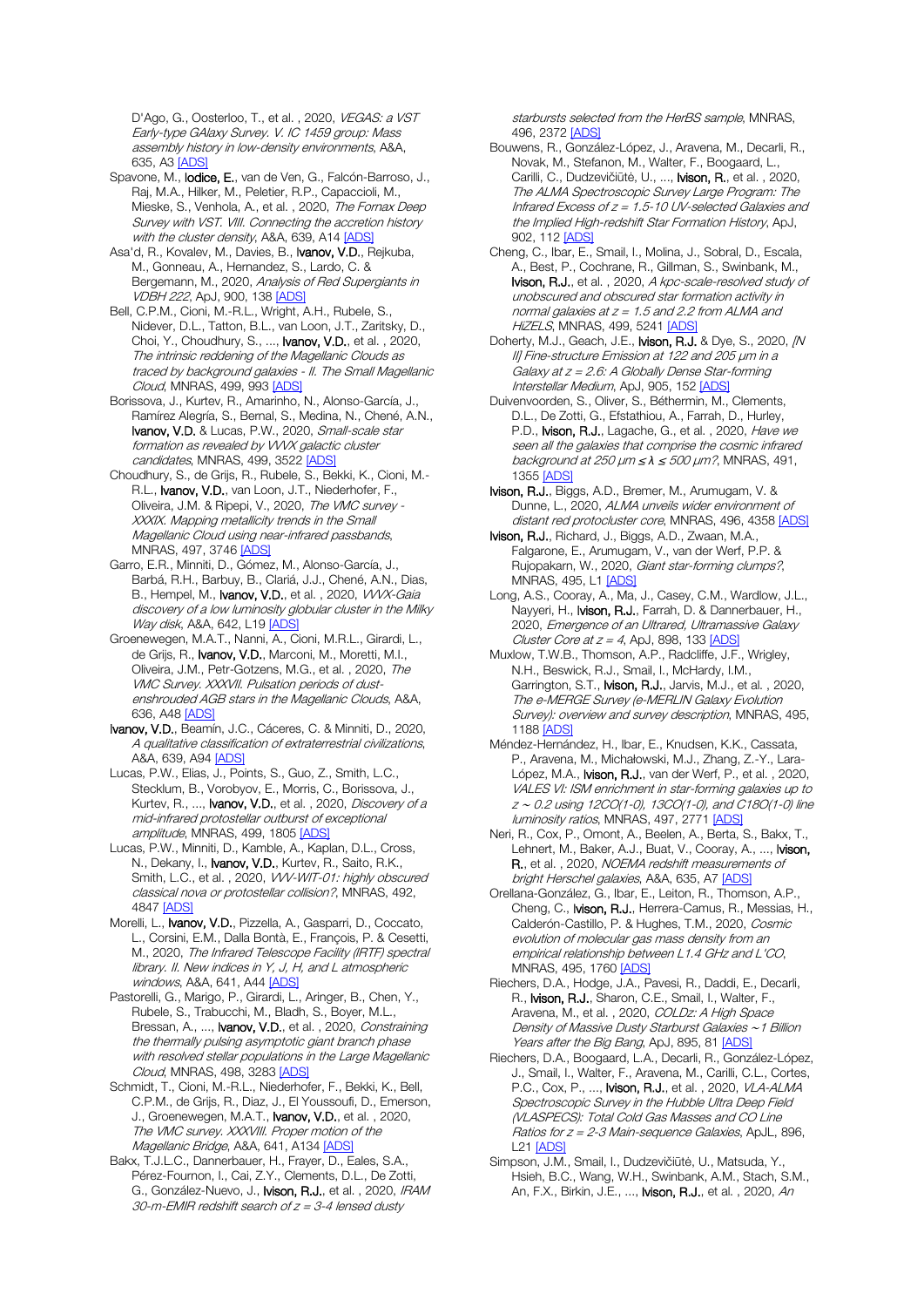ALMA survey of the brightest sub-millimetre sources in the SCUBA-2-COSMOS field, MNRAS, 495, 340[9 \[ADS\]](https://ui.adsabs.harvard.edu/#abs/2020MNRAS.495.3409S)

Vito, F., Brandt, W.N., Lehmer, B.D., Vignali, C., Zou, F., Bauer, F.E., Bremer, M., Gilli, R., Ivison, R.J. & Spingola, C., 2020, Chandra reveals a luminous Compton-thick QSO powering a Ly*α* blob in a z = 4 starbursting protocluster, A&A, 642, A14[9 \[ADS\]](https://ui.adsabs.harvard.edu/#abs/2020A%26A...642A.149V)

Yamaguchi, Y., Kohno, K., Hatsukade, B., Wang, T., Yoshimura, Y., Ao, Y., Dunlop, J.S., Egami, E., Espada, D., Fujimoto, S., ..., **Ivison, R.J.**, et al., 2020, ALMA twenty-six arcmin² survey of GOODS-S at one millimeter (ASAGAO): Millimeter properties of stellar mass selected galaxies, PASJ, 72, 69 [\[ADS\]](https://ui.adsabs.harvard.edu/#abs/2020PASJ...72...69Y)

Soler, J.D., Beuther, H., Syed, J., Wang, Y., Anderson, L.D., Glover, S.C.O., Hennebelle, P., Heyer, M., Henning, T., Izquierdo, A.F., et al., 2020, The history of dynamics and stellar feedback revealed by the H I filamentary structure in the disk of the Milky Way, A&A, 642, A163 [\[ADS\]](https://ui.adsabs.harvard.edu/#abs/2020A%26A...642A.163S)

Miyazaki, S., Sumi, T., Bennett, D.P., Udalski, A., Shvartzvald, Y., Street, R., Bozza, V., Yee, J.C., Bond, I.A., Rattenbury, N., ..., Jaimes, R.F., et al., 2020, OGLE-2013-BLG-0911Lb: A Secondary on the Browndwarf Planet Boundary around an M Dwarf, AJ, 159, 76 [\[ADS\]](https://ui.adsabs.harvard.edu/#abs/2020AJ....159...76M)

Congiu, E., Kharb, P., Tarchi, A., Berton, M., Caccianiga, A., Chen, S., Crepaldi, L., Di Mille, F., Järvelä, E., Jarvis, M.E., et al. , 2020, The radio structure of the narrow-line Seyfert 1 Mrk 783 with VLBA and e-MERLIN, MNRAS, 499, 3149 [\[ADS\]](https://ui.adsabs.harvard.edu/#abs/2020MNRAS.499.3149C)

Silpa, S., Kharb, P., Ho, L.C., Ishwara-Chandra, C.H., Jarvis, M.E. & Harrison, C., 2020, Probing the origin of low-frequency radio emission in PG quasars with the uGMRT - I, MNRAS, 499, 582[6 \[ADS\]](https://ui.adsabs.harvard.edu/#abs/2020MNRAS.499.5826S)

Wang, L., Kroupa, P., Takahashi, K. & Jerabkova, T., 2020, The possible role of stellar mergers for the formation of multiple stellar populations in globular clusters, MNRAS, 491, 44[0 \[ADS\]](https://ui.adsabs.harvard.edu/#abs/2020MNRAS.491..440W)

Brahm, R., Nielsen, L.D., Wittenmyer, R.A., Wang, S., Rodriguez, J.E., Espinoza, N., Jones, M.I., Jordán, A., Henning, T., Hobson, M., et al., 2020, TOI-481 b and TOI-892 b: Two Long-period Hot Jupiters from the Transiting Exoplanet Survey Satellite, AJ, 160, 235 **[\[ADS\]](https://ui.adsabs.harvard.edu/#abs/2020AJ....160..235B)** 

Davis, A.B., Wang, S., Jones, M., Eastman, J.D., Günther, M.N., Stassun, K.G., Addison, B.C., Collins, K.A., Quinn, S.N., Latham, D.W., et al., 2020, TOI 564 b and TOI 905 b: Grazing and Fully Transiting Hot Jupiters Discovered by TESS, AJ, 160, 229 [\[ADS\]](https://ui.adsabs.harvard.edu/#abs/2020AJ....160..229D)

Jordán, A., Brahm, R., Espinoza, N., Henning, T., Jones, M.I., Kossakowski, D., Sarkis, P., Trifonov, T., Rojas, F., Torres, P., et al., 2020, *TOI-677b: A Warm Jupiter (P =* 11.2 days) on an Eccentric Orbit Transiting a Late F-type Star, AJ, 159, 14[5 \[ADS\]](https://ui.adsabs.harvard.edu/#abs/2020AJ....159..145J)

Junker, G., 2020, Supersymmetric Dirac Hamiltonians in (1 +1 ) dimensions revisited, EPJP, 135, 46[4 \[ADS\]](https://ui.adsabs.harvard.edu/#abs/2020EPJP..135..464J)

Junker, G., 2020, Supersymmetric quantum mechanics requires g=2 for vector bosons, EL, 130, 3000[3 \[ADS\]](https://ui.adsabs.harvard.edu/#abs/2020EL....13030003J) Junker, G., 2020, Supersymmetry of Relativistic

Hamiltonians for Arbitrary Spin, Symm, 12, 159[0 \[ADS\]](https://ui.adsabs.harvard.edu/#abs/2020Symm...12.1590J) Kakkad, D., Mainieri, V., Vietri, G., Carniani, S., Harrison,

C.M., Perna, M., Scholtz, J., Circosta, C., Cresci, G., Husemann, B., et al., 2020, SUPER. II. Spatially resolved ionised gas kinematics and scaling relations in z ~ 2 AGN host galaxies, A&A, 642, A14[7 \[ADS\]](https://ui.adsabs.harvard.edu/#abs/2020A%26A...642A.147K)

Liu, T., Koss, M., Blecha, L., Ricci, C., Trakhtenbrot, B., Mushotzky, R., Harrison, F., Ichikawa, K., Kakkad, D., Oh, K., et al., 2020, The BAT AGN Spectroscopic Survey. XVIII. Searching for Supermassive Black Hole Binaries in X-Rays, ApJ, 896, 122 [\[ADS\]](https://ui.adsabs.harvard.edu/#abs/2020ApJ...896..122L)

Kammerer, J., Mérand, A., Ireland, M.J. & Lacour, S., 2020, Increasing the achievable contrast of infrared interferometry with an error correlation model, A&A, 644, A11[0 \[ADS\]](https://ui.adsabs.harvard.edu/#abs/2020A%26A...644A.110K)

Laugier, R., Martinache, F., Cvetojevic, N., Mary, D., Ceau, A., N'Diaye, M., Kammerer, J., Lozi, J., Guyon, O. & Lopez, C., 2020, Angular differential kernel phases, A&A, 636, A2[1 \[ADS\]](https://ui.adsabs.harvard.edu/#abs/2020A%26A...636A..21L)

Martinache, F., Ceau, A., Laugier, R., Kammerer, J., N'Diaye, M., Mary, D., Cvetojevic, N. & Lopez, C., 2020, Kernel-phase analysis: Aperture modeling prescriptions that minimize calibration errors, A&A, 636, A7[2 \[ADS\]](https://ui.adsabs.harvard.edu/#abs/2020A%26A...636A..72M)

Wallace, A.L., Kammerer, J., Ireland, M.J., Federrath, C. Kraus, A.L., Maddison, S.T., Rizzuto, A., Birchall, E.K. & Martinache, F., 2020, High-resolution survey for planetary companions to young stars in the Taurus molecular cloud, MNRAS, 498, 138[2 \[ADS\]](https://ui.adsabs.harvard.edu/#abs/2020MNRAS.498.1382W)

Kasper, M., Santhakumari, K.K.R., Herbst, T.M., van Boekel, R., Menard, F., Gratton, R., van Holstein, R.G., Langlois, M., Ginski, C., Boccaletti, A., et al. , 2020, A triple star in disarray. Multi-epoch observations of T Tauri with VLT-SPHERE and LBT-LUCI, A&A, 644, A11[4 \[ADS\]](https://ui.adsabs.harvard.edu/#abs/2020A%26A...644A.114K)

Lazzoni, C., Zurlo, A., Desidera, S., Mesa, D., Fontanive, C., Bonavita, M., Ertel, S., Rice, K., Vigan, A., Boccaletti, A., ..., Kasper, M., et al., 2020, The search for disks or planetary objects around directly imaged companions: a candidate around DH Tauri B, A&A, 641, A13[1 \[ADS\]](https://ui.adsabs.harvard.edu/#abs/2020A%26A...641A.131L)

Wagner, K., Apai, D., Kasper, M., McClure, M., Robberto, M. & Currie, T., 2020, Direct Imaging Discovery of a Young Brown Dwarf Companion to an A2V Star, ApJL, 902, L[6 \[ADS\]](https://ui.adsabs.harvard.edu/#abs/2020ApJ...902L...6W)

Theler, R., Jablonka, P., Lucchesi, R., Lardo, C., North, P., Irwin, M., Battaglia, G., Hill, V., Tolstoy, E., Venn, K., ..., Kaufer, A., et al. , 2020, The chemical evolution of the dwarf spheroidal galaxy Sextans, A&A, 642, A176 [\[ADS\]](https://ui.adsabs.harvard.edu/#abs/2020A%26A...642A.176T)

Doi, Y., Hasegawa, T., Furuya, R.S., Coudé, S., Hull, C.L.H., Arzoumanian, D., Bastien, P., Chen, M.C.-Y., Di Francesco, J., Friesen, R., ..., Kemper, F., et al. , 2020, The JCMT BISTRO Survey: Magnetic Fields Associated with a Network of Filaments in NGC 1333, ApJ, 899, 28 [\[ADS\]](https://ui.adsabs.harvard.edu/#abs/2020ApJ...899...28D)

Fanciullo, L., Kemper, F., Scicluna, P., Dharmawardena, T.E. & Srinivasan, S., 2020, Systematic errors in dust mass determinations: insights from laboratory opacity measurements, MNRAS, 499, 466[6 \[ADS\]](https://ui.adsabs.harvard.edu/#abs/2020MNRAS.499.4666F)

Li, Z., Li, Z., Smith, M.W.L., Wilson, C.D., Gao, Y., Eales, S.A., Ao, Y., Bureau, M., Chung, A., Davis, T.A., .. Kemper, F., et al., 2020, The HASHTAG project I. A survey of CO(3-2) emission from the star forming disc of M31, MNRAS, 492, 19[5 \[ADS\]](https://ui.adsabs.harvard.edu/#abs/2020MNRAS.492..195L)

Nayana, A.J., Naslim, N., Onishi, T., Kemper, F., Tokuda, K., Madden, S.C., Morata, O., Nasri, S. & Galametz, M., 2020, ALMA Observations of HCO<sup>+</sup> and HCN Emission in the Massive Star-forming Region N55 of the Large Magellanic Cloud, ApJ, 902, 140 [\[ADS\]](https://ui.adsabs.harvard.edu/#abs/2020ApJ...902..140N)

Scicluna, P., Kemper, F., Trejo, A., Marshall, J.P., Ertel, S. & Hillen, M., 2020, Rapid grain growth in post-AGB disc systems from far-infrared and sub-millimetre photometry, MNRAS, 494, 292[5 \[ADS\]](https://ui.adsabs.harvard.edu/#abs/2020MNRAS.494.2925S)

Scicluna, P., Kemper, F., Siebenmorgen, R., Wesson, R., Blommaert, J.A.D.L. & Wolf, S., 2020, precision: a fast python pipeline for high-contrast imaging - application to SPHERE observations of the red supergiant VX Sagitariae, MNRAS, 494, 3200 [\[ADS\]](https://ui.adsabs.harvard.edu/#abs/2020MNRAS.494.3200S)

Klitsch, A., Zwaan, M.A., Smail, I., Péroux, C., Biggs, A.D., Chen, C.-C., Ivison, R.J., Popping, G., Lagos, C., Béthermin, M., et al., 2020, ALMACAL VII: first interferometric number counts at 650 μm, MNRAS, 495, 2332 [\[ADS\]](https://ui.adsabs.harvard.edu/#abs/2020MNRAS.495.2332K)

Carvajal, R., Bauer, F.E., Bouwens, R.J., Oesch, P.A., González-López, J., Anguita, T., Aravena, M., Demarco, R., Guaita, L., Infante, L., ..., Kneissl, R., et al. , 2020, The ALMA Frontier Fields Survey. V. ALMA Stacking of Lyman-Break Galaxies in Abell 2744, Abell 370, Abell S1063, MACSJ0416.1-2403 and MACSJ1149.5+2223, A&A, 633, A16[0 \[ADS\]](https://ui.adsabs.harvard.edu/#abs/2020A%26A...633A.160C)

Hubrig, S., Järvinen, S.P., Korhonen, H., Ilyin, I., Schöller, M., Niemczura, E. & Chojnowski, S.D., 2020, Detection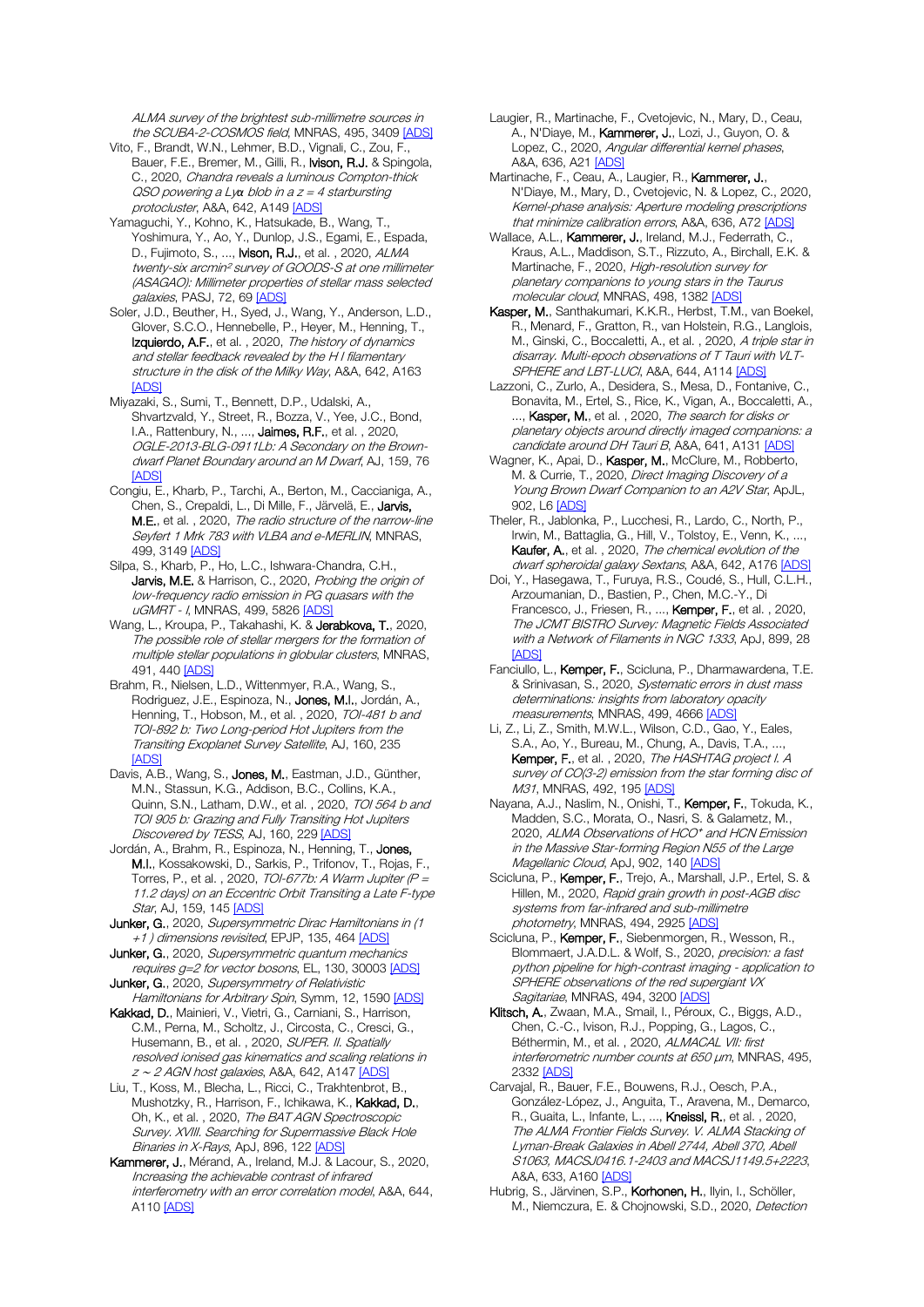of weak magnetic fields in two HgMn stars, MNRAS, 495 | 97 **[ADS]** 

Leitzinger, M., Odert, P., Greimel, R., Vida, K., Kriskovics, L., Guenther, E.W., Korhonen, H., Koller, F., Hanslmeier, A. & Kővári, Z., 2020, A census of coronal mass ejections on solar-like stars, MNRAS, 493, 4570 [\[ADS\]](https://ui.adsabs.harvard.edu/#abs/2020MNRAS.493.4570L)

Gravity Collaboration, Garcia Lopez, R., Natta, A., Caratti o Garatti, A., Ray, T.P., Fedriani, R., Koutoulaki, M., Klarmann, L., Perraut, K., Sanchez-Bermudez, J., et al. , 2020, A measure of the size of the magnetospheric accretion region in TW Hydrae, Nature, 584, 54[7 \[ADS\]](https://ui.adsabs.harvard.edu/#abs/2020Natur.584..547G)

Gravity Collaboration, Caratti o Garatti, A., Fedriani, R., Garcia Lopez, R., Koutoulaki, M., Perraut, K., Linz, H., Brandner, W., Garcia, P., Klarmann, L., et al. , 2020, The GRAVITY young stellar object survey. II. First spatially resolved observations of the CO bandhead emission in a high-mass YSO, A&A, 635, L12 [\[ADS\]](https://ui.adsabs.harvard.edu/#abs/2020A%26A...635L..12G)

Chiavassa, A., Kravchenko, K., Millour, F., Schaefer, G., Schultheis, M., Freytag, B., Creevey, O., Hocdé, V., Morand, F., Ligi, R., et al., 2020, Optical interferometry and Gaia measurement uncertainties reveal the physics of asymptotic giant branch stars, A&A, 640, A2[3 \[ADS\]](https://ui.adsabs.harvard.edu/#abs/2020A%26A...640A..23C)

Kravchenko, K., Wittkowski, M., Jorissen, A., Chiavassa, A., Van Eck, S., Anderson, R.I., Freytag, B. & Käufl, U., 2020, Tomography of cool giant and supergiant star atmospheres. III. Validation of the method on VLTI/AMBER observations of the Mira star S Ori, A&A, 642, A23[5 \[ADS\]](https://ui.adsabs.harvard.edu/#abs/2020A%26A...642A.235K)

Krajnović, D., Ural, U., Kuntschner, H., Goudfrooij, P., Wolfe, M., Cappellari, M., Davies, R., de Zeeuw, T.P., Duc, P.- A., Emsellem, E., et al., 2020, Formation channels of slowly rotating early-type galaxies\*, A&A, 635, A129 [\[ADS\]](https://ui.adsabs.harvard.edu/#abs/2020A%26A...635A.129K)

Gravity Collaboration, Nowak, M., Lacour, S., Mollière, P., Wang, J., Charnay, B., van Dishoeck, E.F., Abuter, R., Amorim, A., Berger, J.P., et al., 2020, Peering into the formation history of *β Pictoris b with VLTI/GRAVITY* long-baseline interferometry, A&A, 633, A11[0 \[ADS\]](https://ui.adsabs.harvard.edu/#abs/2020A%26A...633A.110G)

Mollière, P., Stolker, T., Lacour, S., Otten, G.P.P.L., Shangguan, J., Charnay, B., Molyarova, T., Nowak, M., Henning, T., Marleau, G.D., et al., 2020, Retrieving scattering clouds and disequilibrium chemistry in the atmosphere of HR 8799e, A&A, 640, A13[1 \[ADS\]](https://ui.adsabs.harvard.edu/#abs/2020A%26A...640A.131M)

Nowak, M., Lacour, S., Lagrange, A.M., Rubini, P., Wang, J., Stolker, T., Abuter, R., Amorim, A., Asensio-Torres, R., Bauböck, M., et al. , 2020, Direct confirmation of the radial-velocity planet *β Pictoris c*, A&A, 642, L[2 \[ADS\]](https://ui.adsabs.harvard.edu/#abs/2020A%26A...642L...2N)

Lansbury, G.B., Banerji, M., Fabian, A.C. & Temple, M.J., 2020, X-ray observations of luminous dusty quasars at z > 2, MNRAS, 495, 2652 [\[ADS\]](https://ui.adsabs.harvard.edu/#abs/2020MNRAS.495.2652L)

Arce-Tord, C., Louvet, F., Cortes, P.C., Motte, F., Hull, C.L.H., Le Gouellec, V.J.M., Garay, G., Nony, T., Didelon, P. & Bronfman, L., 2020, Outflows, cores, and magnetic field orientations in W43-MM1 as seen by ALMA, A&A, 640, A11[1 \[ADS\]](https://ui.adsabs.harvard.edu/#abs/2020A%26A...640A.111A)

Le Gouellec, V.J.M., Maury, A.J., Guillet, V., Hull, C.L.H., Girart, J.M., Verliat, A., Mignon-Risse, R., Valdivia, V., Hennebelle, P. & González, M., 2020, A statistical analysis of dust polarization properties in ALMA observations of Class 0 protostellar cores, A&A, 644, A11 [\[ADS\]](https://ui.adsabs.harvard.edu/#abs/2020A%26A...644A..11L)

Balashev, S.A., Ledoux, C., Noterdaeme, P., Srianand, R., Petitjean, P. & Gupta, N., 2020, Nature of the DLA towards Q 0528-250: High pressure and strong UV field revealed by excitation of C I,  $H_2$ , and Si II, MNRAS, 497, 1946 [\[ADS\]](https://ui.adsabs.harvard.edu/#abs/2020MNRAS.497.1946B)

Lopez, S., Tejos, N., Barrientos, L.F., Ledoux, C., Sharon, K., Katsianis, A., Florian, M.K., Rivera-Thorsen, E., Bayliss, M.B., Dahle, H., et al., 2020, Slicing the cool circumgalactic medium along the major axis of a starforming galaxy at  $z = 0.7$ , MNRAS, 491, 444[2 \[ADS\]](https://ui.adsabs.harvard.edu/#abs/2020MNRAS.491.4442L)

Ranjan, A., Noterdaeme, P., Krogager, J.K., Petitjean, P., Srianand, R., Balashev, S.A., Gupta, N. & Ledoux, C., 2020, Chemical enrichment and host galaxies of

extremely strong intervening DLAs towards quasars. Do they probe the same galactic environments as DLAs associated with *γ*-ray burst afterglows?, A&A, 633, A125 [\[ADS\]](https://ui.adsabs.harvard.edu/#abs/2020A%26A...633A.125R)

Zou, S., Petitjean, P., Noterdaeme, P., Ledoux, C., Srianand, R., Jiang, L. & Krogager, J.-K., 2020, A Carbon-enhanced Lyman Limit System: Signature of the First Generation of Stars?, ApJ, 901, 10[5 \[ADS\]](https://ui.adsabs.harvard.edu/#abs/2020ApJ...901..105Z)

Napiwotzki, R., Karl, C.A., Lisker, T., Catalán, S., Drechsel, H., Heber, U., Homeier, D., Koester, D., Leibundgut, B., Marsh, T.R., et al., 2020, The ESO supernovae type la progenitor survey (SPY). The radial velocities of 643 DA white dwarfs, A&A, 638, A131 [\[ADS\]](https://ui.adsabs.harvard.edu/#abs/2020A%26A...638A.131N)

Li, P., Lelli, F., McGaugh, S. & Schombert, J., 2020, A Comprehensive Catalog of Dark Matter Halo Models for SPARC Galaxies, ApJS, 247, 3[1 \[ADS\]](https://ui.adsabs.harvard.edu/#abs/2020ApJS..247...31L)

Petersen, J. & Lelli, F., 2020, A first attempt to differentiate between modified gravity and modified inertia with galaxy rotation curves, A&A, 636, A5[6 \[ADS\]](https://ui.adsabs.harvard.edu/#abs/2020A%26A...636A..56P)

Lillo-Box, J., Aceituno, J., Pedraz, S., Bergond, G., Galadí-Enríquez, D., Azzaro, M., Arroyo-Torres, B., Fernández-Martín, A., Guijarro, A., Hedrosa, R.P., et al. , 2020, CAFE<sub>2</sub>: an upgrade to the CAFE high-resolution spectrograph. Commissioning results and new public pipeline, MNRAS, 491, 449[6 \[ADS\]](https://ui.adsabs.harvard.edu/#abs/2020MNRAS.491.4496L)

Ko, C.-L., Liu, H.B., Lai, S.-P., Ching, T.-C., Rao, R. & Girart, J.M., 2020, Resolving Linear Polarization due to Emission and Extinction of Aligned Dust Grains on NGC 1333 IRAS4A with JVLA and ALMA, ApJ, 889, 172 [\[ADS\]](https://ui.adsabs.harvard.edu/#abs/2020ApJ...889..172K)

Mortier, A., Zapatero Osorio, M.R., Malavolta, L., Alibert, Y., Rice, K., Lillo-Box, J., Vanderburg, A., Oshagh, M., Buchhave, L., Adibekyan, V., ..., Lo Curto, G., et al. 2020, K2-111: an old system with two planets in near-resonance, MNRAS, 499, 500[4 \[ADS\]](https://ui.adsabs.harvard.edu/#abs/2020MNRAS.499.5004M)

Lucchesi, R., Lardo, C., Primas, F., Jablonka, P., North, P., Battaglia, G., Starkenburg, E., Hill, V., Irwin, M., Francois, P., et al., 2020, Homogeneity in the early chemical evolution of the Sextans dwarf spheroidal galaxy, A&A, 644, A7[5 \[ADS\]](https://ui.adsabs.harvard.edu/#abs/2020A%26A...644A..75L)

Gonneau, A., Lyubenova, M., Lançon, A., Trager, S.C. Peletier, R.F., Arentsen, A., Chen, Y.P., Coelho, P.R.T., Dries, M., Falcón-Barroso, J., et al., 2020, The Xshooter Spectral Library (XSL): Data release 2, A&A, 634, A13[3 \[ADS\]](https://ui.adsabs.harvard.edu/#abs/2020A%26A...634A.133G)

Zibetti, S., Gallazzi, A.R., Hirschmann, M., Consolandi, G., Falcón-Barroso, J., van de Ven, G. & Lyubenova, M., 2020, Insights into formation scenarios of massive earlytype galaxies from spatially resolved stellar population analysis in CALIFA, MNRAS, 491, 356[2 \[ADS\]](https://ui.adsabs.harvard.edu/#abs/2020MNRAS.491.3562Z)

Iwasawa, K., Comastri, A., Vignali, C., Gilli, R., Lanzuisi, G., Brandt, W.N., Tozzi, P., Brusa, M., Carrera, F.J., Ranalli, P., Mainieri, V., et al., 2020, The XMM deep survey in the CDFS. XI. X-ray spectral properties of 185 bright sources, A&A, 639, A51 [AD

Jarvis, M.E., Harrison, C.M., Mainieri, V., Calistro Rivera, G., Jethwa, P., Zhang, Z.Y., Alexander, D.M., Circosta, C., Costa, T., De Breuck, C., et al. , 2020, High molecular gas content and star formation rates in local galaxies that host quasars, outflows, and jets, MNRAS, 498, 1560 [\[ADS\]](https://ui.adsabs.harvard.edu/#abs/2020MNRAS.498.1560J)

Alcalá, J.M., Majidi, F.Z., Desidera, S., Frasca, A., Manara, C.F., Rigliaco, E., Gratton, R., Bonnefoy, M., Covino, E., Chauvin, G., et al. , 2020, 2MASS J15491331- 3539118: a new low-mass wide companion of the GQ Lup system, A&A, 635, L[1 \[ADS\]](https://ui.adsabs.harvard.edu/#abs/2020A%26A...635L...1A)

Bohn, A.J., Kenworthy, M.A., Ginski, C., Manara, C.F., Pecaut, M.J., de Boer, J., Keller, C.U., Mamajek, E.E., Meshkat, T., Reggiani, M., et al. , 2020, The Young Suns Exoplanet Survey: Detection of a wide-orbit planetary-mass companion to a solar-type Sco-Cen member, MNRAS, 492, 43[1 \[ADS\]](https://ui.adsabs.harvard.edu/#abs/2020MNRAS.492..431B)

Frasca, A., Manara, C.F., Alcalá, J.M., Biazzo, K., Venuti, L., Covino, E., Rosotti, G., Stelzer, B. & Fedele, D., 2020,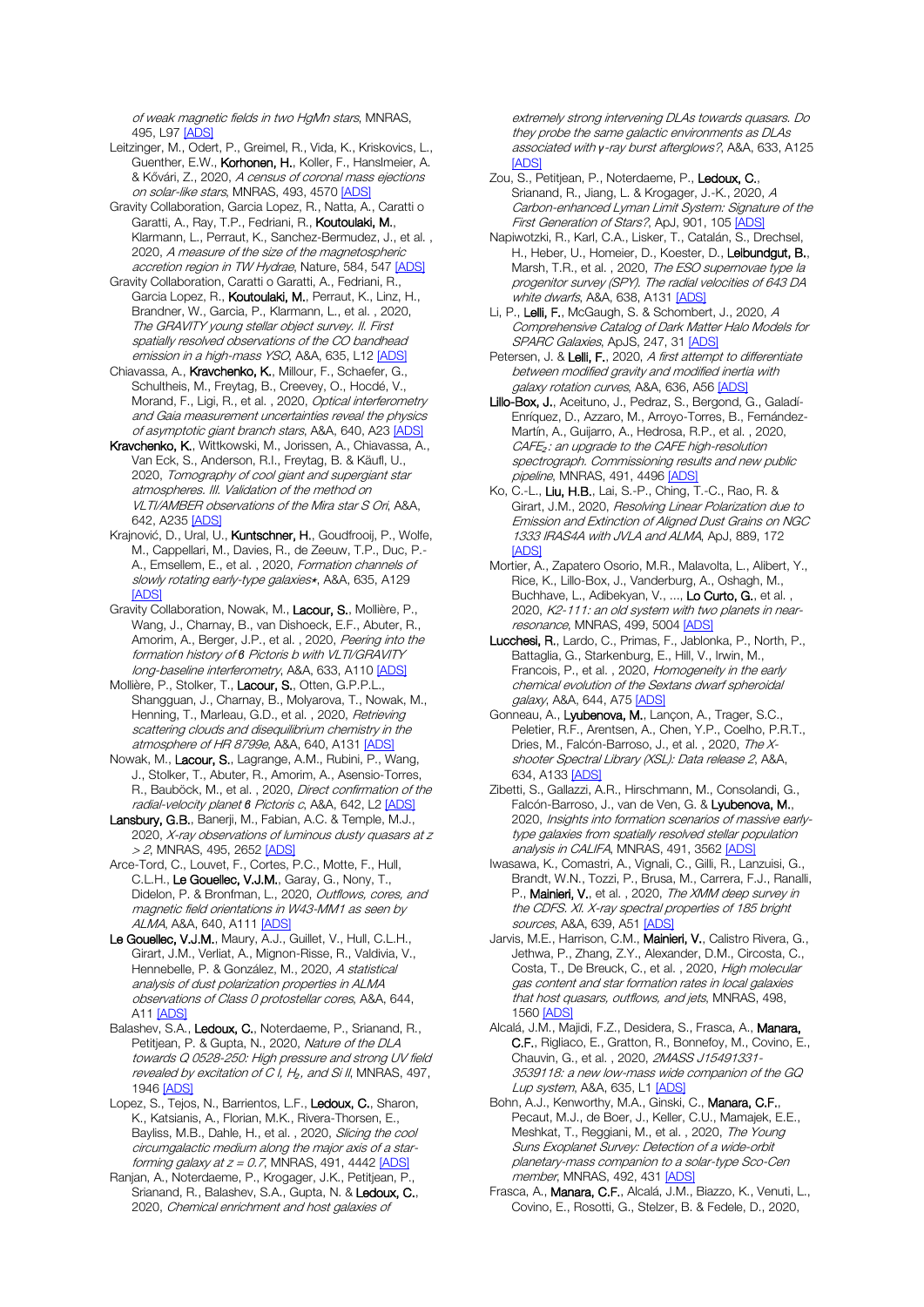ISO-ChaI 52: a weakly accreting young stellar object with a dipper light curve, A&A, 639, L[8 \[ADS\]](https://ui.adsabs.harvard.edu/#abs/2020A%26A...639L...8F)

- Gangi, M., Nisini, B., Antoniucci, S., Giannini, T., Biazzo, K., Alcalá, J.M., Frasca, A., Munari, U., Arkharov, A.A., Harutyunyan, A., Manara, C.F., et al., 2020, GIARPS High-resolution Observations of T Tauri stars (GHOsT). II. Connecting atomic and molecular winds in protoplanetary disks, A&A, 643, A3[2 \[ADS\]](https://ui.adsabs.harvard.edu/#abs/2020A%26A...643A..32G)
- Lazzoni, C., Gratton, R., Alcalá, J.M., Desidera, S., Frasca, A., Manara, C.F., Mesa, D., Rigliaco, E., Vigan, A. & Zurlo, A., 2020, *Disk of 2MASS 15491331-3539118 =* GQ Lup C as seen by HST and WISE, A&A, 635, L11 [\[ADS\]](https://ui.adsabs.harvard.edu/#abs/2020A%26A...635L..11L)
- Manara, C.F., Natta, A., Rosotti, G.P., Alcalá, J.M., Nisini, B., Lodato, G., Testi, L., Pascucci, I., Hillenbrand, L., Carpenter, J., et al., 2020, X-shooter survey of disk accretion in Upper Scorpius. I. Very high accretion rates at age > 5 Myr, A&A, 639, A58 [\[ADS\]](https://ui.adsabs.harvard.edu/#abs/2020A%26A...639A..58M)
- Sicilia-Aguilar, A., Manara, C.F., de Boer, J., Benisty, M., Pinilla, P. & Bouvier, J., 2020, Time-resolved photometry of the young dipper RX J1604.3-2130A. Unveiling the structure and mass transport through the innermost disk, A&A, 633, A3[7 \[ADS\]](https://ui.adsabs.harvard.edu/#abs/2020A%26A...633A..37S)
- Somigliana, A., Toci, C., Lodato, G., Rosotti, G. & Manara, C.F., 2020, Effects of photoevaporation on protoplanetary disc `isochrones', MNRAS, 492, 1120 [\[ADS\]](https://ui.adsabs.harvard.edu/#abs/2020MNRAS.492.1120S)
- Tychoniec, Ł., Manara, C.F., Rosotti, G.P., van Dishoeck, E.F., Cridland, A.J., Hsieh, T.-H., Murillo, N.M., Segura-Cox, D., van Terwisga, S.E. & Tobin, J.J., 2020, Dust masses of young disks: constraining the initial solid reservoir for planet formation, A&A, 640, A1[9 \[ADS\]](https://ui.adsabs.harvard.edu/#abs/2020A%26A...640A..19T)

van Terwisga, S.E., van Dishoeck, E.F., Mann, R.K., Di Francesco, J., van der Marel, N., Meyer, M., Andrews, S.M., Carpenter, J., Eisner, J.A. & Manara, C.F., 2020, Protoplanetary disk masses in NGC 2024: Evidence for two populations, A&A, 640, A27 [\[ADS\]](https://ui.adsabs.harvard.edu/#abs/2020A%26A...640A..27V)

- Rich, R.M., Johnson, C.I., Young, M., Simion, I.T., Clarkson, W.I., Pilachowski, C., Michael, S., Kunder, A., Katherina Vivas, A., Koch, A., Marchetti, T., et al., 2020, The Blanco DECam bulge survey. I. The survey description and early results, MNRAS, 499, 234[0 \[ADS\]](https://ui.adsabs.harvard.edu/#abs/2020MNRAS.499.2340R)
- Bastian, N., Lardo, C., Usher, C., Kamann, S., Larsen, S.S., Cabrera-Ziri, I., Chantereau, W., Martocchia, S., Salaris, M. & Asa'd, R., 2020, Searching for multiple populations in the integrated light of the young and extremely massive clusters in the merger remnant NGC 7252, MNRAS, 494, 33[2 \[ADS\]](https://ui.adsabs.harvard.edu/#abs/2020MNRAS.494..332B)
- Cabrera-Ziri, I., Speagle, J.S., Dalessandro, E., Usher, C., Bastian, N., Salaris, M., Martocchia, S., Kozhurina-Platais, V., Niederhofer, F., Lardo, C., et al. , 2020, Searching for globular cluster chemical anomalies on the main sequence of a young massive cluster, MNRAS, 495, 37[5 \[ADS\]](https://ui.adsabs.harvard.edu/#abs/2020MNRAS.495..375C)
- Dalgleish, H., Kamann, S., Usher, C., Baumgardt, H., Bastian, N., Veitch-Michaelis, J., Bellini, A., Martocchia, S., Da Costa, G.S., Mackey, D., et al. , 2020, The WAGGS project-III. Discrepant mass-to-light ratios of Galactic globular clusters at high metallicity, MNRAS, 492, 3859 [\[ADS\]](https://ui.adsabs.harvard.edu/#abs/2020MNRAS.492.3859D)
- Martocchia, S., Dalessandro, E., Salaris, M., Larsen, S. & Rejkuba, M., 2020, Is Fornax 4 the nuclear star cluster of the Fornax dwarf spheroidal galaxy?, MNRAS, 495, 4518 [\[ADS\]](https://ui.adsabs.harvard.edu/#abs/2020MNRAS.495.4518M)
- Salaris, M., Usher, C., Martocchia, S., Dalessandro, E., Bastian, N., Saracino, S., Cassisi, S., Cabrera-Ziri, I. & Lardo, C., 2020, Photometric characterization of multiple populations in star clusters: the impact of the first dredge-up, MNRAS, 492, 3459 [\[ADS\]](https://ui.adsabs.harvard.edu/#abs/2020MNRAS.492.3459S)
- Saracino, S., Martocchia, S., Bastian, N., Kozhurina-Platais, V., Chantereau, W., Salaris, M., Cabrera-Ziri, I., Dalessandro, E., Kacharov, N., Lardo, C., et al. , 2020, Chromosome maps of young LMC clusters: an

additional case of coeval multiple populations, MNRAS, 493, 606[0 \[ADS\]](https://ui.adsabs.harvard.edu/#abs/2020MNRAS.493.6060S)

- Aalto, S., Falstad, N., Muller, S., Wada, K., Gallagher, J.S., König, S., Sakamoto, K., Vlemmings, W., Ceccobello, C., Dasyra, K., ..., Martín, S., et al. , 2020, ALMA resolves the remarkable molecular jet and rotating wind in the extremely radio-quiet galaxy NGC 1377, A&A, 640, A10[4 \[ADS\]](https://ui.adsabs.harvard.edu/#abs/2020A%26A...640A.104A)
- Armijos-Abendaño, J., Martín-Pintado, J., López, E., Llerena, M., Harada, N., Requena-Torres, M.A., Martín, S., Rivilla, V.M., Riquelme, D. & Aldas, F., 2020, On the Effects of UV Photons/X-Rays on the Chemistry of the Sgr B2 Cloud, ApJ, 895, 57 [\[ADS\]](https://ui.adsabs.harvard.edu/#abs/2020ApJ...895...57A)
- Bizzocchi, L., Prudenzano, D., Rivilla, V.M., Pietropolli-Charmet, A., Giuliano, B.M., Caselli, P., Martín-Pintado, J., Jiménez-Serra, I., Martín, S., Requena-Torres, M.A., et al. , 2020, Propargylimine in the laboratory and in space: millimetre-wave spectroscopy and its first detection in the ISM, A&A, 640, A9[8 \[ADS\]](https://ui.adsabs.harvard.edu/#abs/2020A%26A...640A..98B)
- de Ugarte Postigo, A., Thöne, C.C., Martín, S., Japelj, J., Levan, A.J., Michałowski, M.J., Selsing, J., Kann, D.A., Schulze, S., Palmerio, J.T., et al. , 2020, GRB 190114C in the nuclear region of an interacting galaxy. A detailed host analysis using ALMA, the HST, and the VLT, A&A, 633, A6[8 \[ADS\]](https://ui.adsabs.harvard.edu/#abs/2020A%26A...633A..68D)
- Izumi, T., Nguyen, D.D., Imanishi, M., Kawamuro, T., Baba, S., Nakano, S., Kohno, K., Matsushita, S., Meier, D.S., Turner, J.L., ..., Martín, S., et al., 2020, ALMA Observations of Multiple CO and C Lines toward the Active Galactic Nucleus of NGC 7469: An X-Raydominated Region Caught in the Act, ApJ, 898, 75 [\[ADS\]](https://ui.adsabs.harvard.edu/#abs/2020ApJ...898...75I)
- Jiménez-Serra, I., Martín-Pintado, J., Rivilla, V.M., Rodríguez-Almeida, L., Alonso Alonso, E.R., Zeng, S., Cocinero, E.J., Martín, S., Requena-Torres, M. & Martín-Domenech, R., 2020, Toward the RNA-World in the Interstellar Medium—Detection of Urea and Search of 2- Amino-oxazole and Simple Sugars, AsBio, 20, 1048 **[\[ADS\]](https://ui.adsabs.harvard.edu/#abs/2020AsBio..20.1048J)**
- Kameno, S., Sawada-Satoh, S., Impellizzeri, C.M.V., Espada, D., Nakai, N., Sugai, H., Terashima, Y., Kohno, K., Lee, M. & Martín, S., 2020, A Massive Molecular Torus inside a Gas-poor Circumnuclear Disk in the Radio Galaxy NGC 1052 Discovered with ALMA, ApJ, 895, 7[3 \[ADS\]](https://ui.adsabs.harvard.edu/#abs/2020ApJ...895...73K)
- Koda, J., Sawada, T., Sakamoto, K., Hirota, A., Egusa, F., Boissier, S., Calzetti, D., Meyer, J.D., Elmegreen, B.G., de Paz, A.G., ..., Martín, S., et al., 2020, Systematic Variations of CO J = 2−1/1*─*0 Ratio and Their Implications in The Nearby Barred Spiral Galaxy M83, ApJL, 890, L1[0 \[ADS\]](https://ui.adsabs.harvard.edu/#abs/2020ApJ...890L..10K)
- Muller, S., Roueff, E., Black, J.H., Gérin, M., Guélin, M., Menten, K.M., Henkel, C., Aalto, S., Combes, F. & Martín, S., 2020, Detection of deuterated molecules, but not of lithium hydride, in the  $z = 0.89$  absorber toward PKS 1830-211, A&A, 637, A[7 \[ADS\]](https://ui.adsabs.harvard.edu/#abs/2020A%26A...637A...7M)
- Rico-Villas, F., Martín-Pintado, J., González-Alfonso, E., Martín, S. & Rivilla, V.M., 2020, Super Hot Cores in NGC 253: witnessing the formation and early evolution of super star clusters, MNRAS, 491, 457[3 \[ADS\]](https://ui.adsabs.harvard.edu/#abs/2020MNRAS.491.4573R)
- Rivilla, V.M., Martín-Pintado, J., Jiménez-Serra, I., Martín, S., Rodríguez-Almeida, L.F., Requena-Torres, M.A., Rico-Villas, F., Zeng, S. & Briones, C., 2020, Prebiotic Precursors of the Primordial RNA World in Space: Detection of NH<sub>2</sub>OH, ApJL, 899, L2[8 \[ADS\]](https://ui.adsabs.harvard.edu/#abs/2020ApJ...899L..28R)
- Scourfield, M., Viti, S., García-Burillo, S., Saintonge, A., Combes, F., Fuente, A., Henkel, C., Alonso-Herrero, A., Harada, N., Takano, S., ..., Martín, S., et al. , 2020, ALMA observations of CS in NGC 1068: chemistry and excitation, MNRAS, 496, 5308 [\[ADS\]](https://ui.adsabs.harvard.edu/#abs/2020MNRAS.496.5308S)
- Järvinen, S.P., Hubrig, S., Mathys, G., Khalack, V., Ilyin, I. & Adigozalzade, H., 2020, The anomalous atmospheric structure of the strongly magnetic Ap star HD 166473, MNRAS, 499, 273[4 \[ADS\]](https://ui.adsabs.harvard.edu/#abs/2020MNRAS.499.2734J)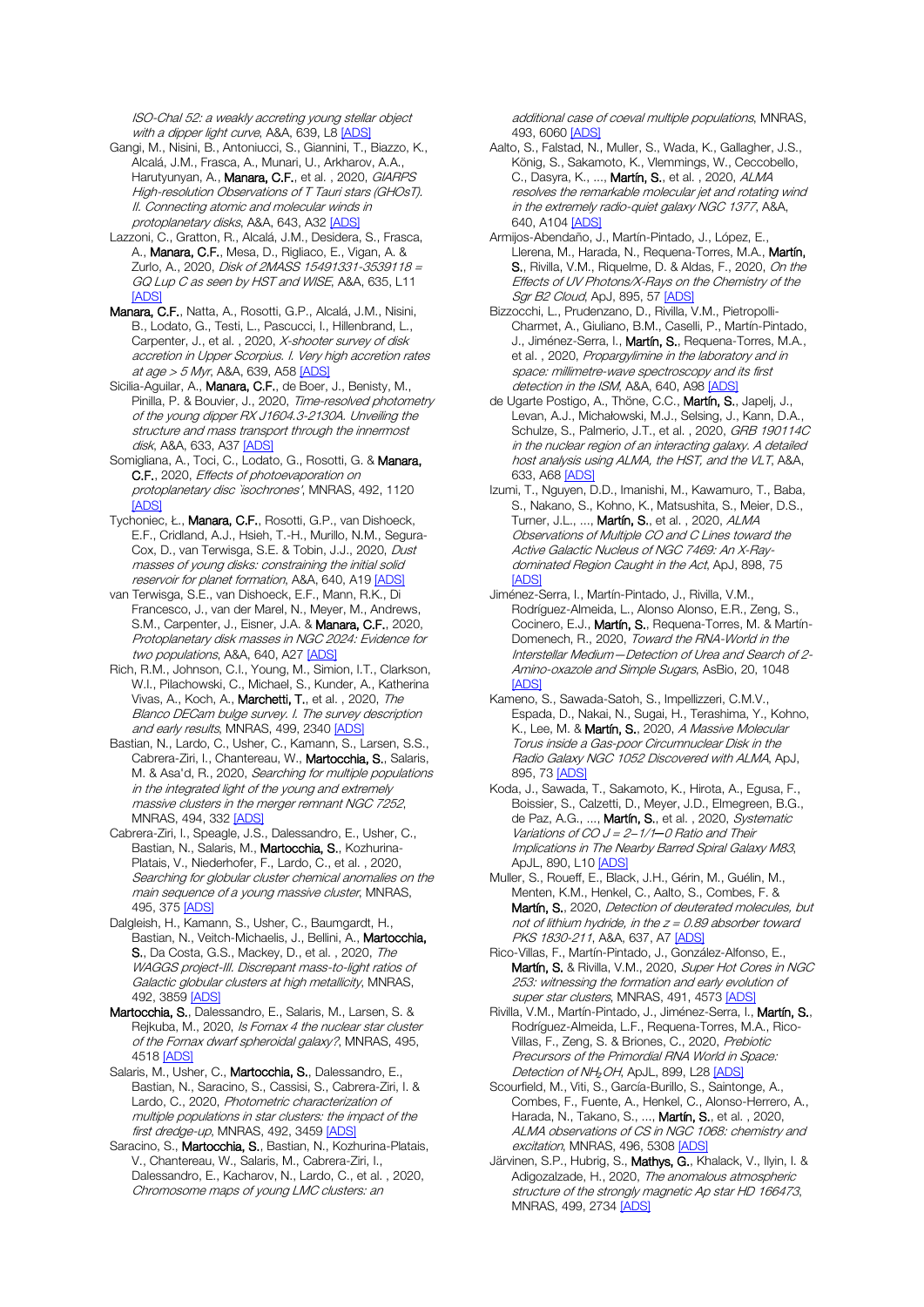Mathys, G., Kurtz, D.W. & Holdsworth, D.L., 2020, Longperiod Ap stars discovered with TESS data, A&A, 639, A31 [\[ADS\]](https://ui.adsabs.harvard.edu/#abs/2020A%26A...639A..31M)

Mathys, G., Khalack, V. & Landstreet, J.D., 2020, The 10.5 year rotation period of the strongly magnetic rapidly oscillating Ap star HD 166473, A&A, 636, A[6 \[ADS\]](https://ui.adsabs.harvard.edu/#abs/2020A%26A...636A...6M)

Asaki, Y., Maud, L.T., Fomalont, E.B., Dent, W.R.F., Barcos-Muñoz, L., Phillips, N.M., Hirota, A., Takahashi, S., Corder, S. & Carpenter, J.M., 2020, ALMA Band-toband Phase Referencing: Imaging Capabilities on Long Baselines and High Frequencies, AJ, 160, 5[9 \[ADS\]](https://ui.adsabs.harvard.edu/#abs/2020AJ....160...59A)

Asaki, Y., Maud, L.T., Fomalont, E.B., Phillips, N.M., Hirota, A., Sawada, T., Barcos-Muñoz, L., Richards, A.M.S., Dent, W.R.F., Takahashi, S., et al., 2020, ALMA Highfrequency Long Baseline Campaign in 2017: Band-toband Phase Referencing in Submillimeter Waves, ApJS, 247, 23 [\[ADS\]](https://ui.adsabs.harvard.edu/#abs/2020ApJS..247...23A)

Bianchi, E., Chandler, C.J., Ceccarelli, C., Codella, C., Sakai, N., López-Sepulcre, A., Maud, L.T., Moellenbrock, G., Svoboda, B., Watanabe, Y., et al. , 2020, FAUST I. The hot corino at the heart of the prototypical Class I protostar L1551 IRS5, MNRAS, 498, L8[7 \[ADS\]](https://ui.adsabs.harvard.edu/#abs/2020MNRAS.498L..87B)

Goddi, C., Ginsburg, A., Maud, L.T., Zhang, Q. & Zapata, L.A., 2020, Multidirectional Mass Accretion and Collimated Outflows on Scales of 100-2000 au in Early Stages of High-mass Protostars, ApJ, 905, 2[5 \[ADS\]](https://ui.adsabs.harvard.edu/#abs/2020ApJ...905...25G)

Harsono, D., Persson, M.V., Ramos, A., Murillo, N.M., Maud, L.T., Hogerheijde, M.R., Bosman, A.D., Kristensen, L.E., Jørgensen, J.K., Bergin, E.A., et al. , 2020, Missing water in Class I protostellar disks, A&A, 636, A26 [\[ADS\]](https://ui.adsabs.harvard.edu/#abs/2020A%26A...636A..26H)

Johnston, K.G., Hoare, M.G., Beuther, H., Kuiper, R., Kee, N.D., Linz, H., Boley, P., Maud, L.T., Ahmadi, A. & Robitaille, T.P., 2020, Spiral arms and instability within the AFGL 4176 mm1 disc, A&A, 634, L11 [\[ADS\]](https://ui.adsabs.harvard.edu/#abs/2020A%26A...634L..11J)

Maud, L.T., Asaki, Y., Fomalont, E.B., Dent, W.R.F., Hirota, A., Matsushita, S., Phillips, N.M., Carpenter, J.M., Takahashi, S., Villard, E., et al. , 2020, ALMA Highfrequency Long-baseline Campaign in 2017: A Comparison of the Band-to-band and In-band Phase Calibration Techniques and Phase-calibrator Separation Angles, ApJS, 250, 1[8 \[ADS\]](https://ui.adsabs.harvard.edu/#abs/2020ApJS..250...18M)

Tobin, J.J., Sheehan, P.D., Megeath, S.T., Díaz-Rodríguez, A.K., Offner, S.S.R., Murillo, N.M., van 't Hoff, M.L.R., van Dishoeck, E.F., Osorio, M., Anglada, G., ..., Maud, L., et al., 2020, The VLA/ALMA Nascent Disk and Multiplicity (VANDAM) Survey of Orion Protostars. II. A Statistical Characterization of Class 0 and Class I Protostellar Disks, ApJ, 890, 13[0 \[ADS\]](https://ui.adsabs.harvard.edu/#abs/2020ApJ...890..130T)

Andika, I.T., Jahnke, K., Onoue, M., Bañados, E., Mazzucchelli, C., Novak, M., Eilers, A.-C., Venemans, B.P., Schindler, J.-T., Walter, F., et al., 2020, Probing the Nature of High-redshift Weak Emission Line Quasars: A Young Quasar with a Starburst Host Galaxy, ApJ, 903, 34 [\[ADS\]](https://ui.adsabs.harvard.edu/#abs/2020ApJ...903...34A)

Connor, T., Bañados, E., Mazzucchelli, C., Stern, D., Decarli, R., Fan, X., Farina, E.P., Lusso, E., Neeleman, M. & Walter, F., 2020, X-Ray Observations of a [C II]bright, z = 6.59 Quasar/Companion System, ApJ, 900, 18[9 \[ADS\]](https://ui.adsabs.harvard.edu/#abs/2020ApJ...900..189C)

Drake, A.B., Walter, F., Novak, M., Farina, E.P., Neeleman, M., Riechers, D., Carilli, C., Decarli, R., Mazzucchelli, C. & Onoue, M., 2020, The Ionized- and Cool-gas Content of the BR1202-0725 System as Seen by MUSE and ALMA, ApJ, 902, 3[7 \[ADS\]](https://ui.adsabs.harvard.edu/#abs/2020ApJ...902...37D)

Eilers, A.-C., Hennawi, J.F., Decarli, R., Davies, F.B., Venemans, B., Walter, F., Bañados, E., Fan, X., Farina, E.P., Mazzucchelli, C., et al., 2020, Detecting and Characterizing Young Quasars. I. Systemic Redshifts and Proximity Zone Measurements, ApJ, 900, 3[7 \[ADS\]](https://ui.adsabs.harvard.edu/#abs/2020ApJ...900...37E)

Li, Q., Wang, R., Fan, X., Wu, X.-B., Jiang, L., Bañados, E., Venemans, B., Shao, Y., Li, J., Zhang, Y., ..., Mazzucchelli, C., et al., 2020, SCUBA2 High Redshift

Bright Quasar Survey: Far-infrared Properties and Weak-line Features, ApJ, 900, 1[2 \[ADS\]](https://ui.adsabs.harvard.edu/#abs/2020ApJ...900...12L)

Novak, M., Venemans, B.P., Walter, F., Neeleman, M., Kaasinen, M., Liang, L., Feldmann, R., Bañados, E., Carilli, C., Decarli, R., ..., Mazzucchelli, C., et al., 2020, No Evidence for [C II] Halos or High-velocity Outflows in z ≥ 6 Quasar Host Galaxies, ApJ, 904, 13[1 \[ADS\]](https://ui.adsabs.harvard.edu/#abs/2020ApJ...904..131N)

Onoue, M., Bañados, E., Mazzucchelli, C., Venemans, B.P., Schindler, J.-T., Walter, F., Hennawi, J.F., Andika, I.T., Davies, F.B., Decarli, R., et al., 2020, No Redshift Evolution in the Broad-line-region Metallicity up to  $z =$ 7.54: Deep Near-infrared Spectroscopy of ULAS J1342+0928, ApJ, 898, 105 [\[ADS\]](https://ui.adsabs.harvard.edu/#abs/2020ApJ...898..105O)

Schindler, J.-T., Farina, E.P., Bañados, E., Eilers, A.-C. Hennawi, J.F., Onoue, M., Venemans, B.P., Walter, F., Wang, F., Davies, F.B., ..., Mazzucchelli, C., et al., 2020, The X-SHOOTER/ALMA Sample of Quasars in the Epoch of Reionization. I. NIR Spectral Modeling, Iron Enrichment, and Broad Emission Line Properties, ApJ, 905, 5[1 \[ADS\]](https://ui.adsabs.harvard.edu/#abs/2020ApJ...905...51S)

Venemans, B.P., Walter, F., Neeleman, M., Novak, M., Otter, J., Decarli, R., Bañados, E., Drake, A., Farina, E.P., Kaasinen, M., Mazzucchelli, C., et al. , 2020, Kiloparsec-scale ALMA Imaging of [C II] and Dust Continuum Emission of 27 Quasar Host Galaxies at z <sup>∼</sup> 6, ApJ, 904, 130 [\[ADS\]](https://ui.adsabs.harvard.edu/#abs/2020ApJ...904..130V)

Allan, A.P., Groh, J.H., Mehner, A., Smith, N., Boian, I., Farrell, E.J. & Andrews, J.E., 2020, The possible disappearance of a massive star in the low-metallicity galaxy PHL 293B, MNRAS, 496, 1902 [\[ADS\]](https://ui.adsabs.harvard.edu/#abs/2020MNRAS.496.1902A)

Kamiński, T., Menten, K.M., Tylenda, R., Wong, K.T., Belloche, A., Mehner, A., Schmidt, M.R. & Patel, N.A., 2020, Molecular remnant of Nova 1670 (CK Vulpeculae). I. Properties and enigmatic origin of the gas, A&A, 644, **A59 [\[ADS\]](https://ui.adsabs.harvard.edu/#abs/2020A%26A...644A..59K)** 

Morris, P.W., Charnley, S.B., Corcoran, M., Cordiner, M., Damineli, A., Groh, J.H., Gull, T.R., Loinard, L., Madura, T., Mehner, A., et al., 2020, CO, Water, and Tentative Methanol in *η* Carinae Approaching Periastron, ApJL, 892, L23 [\[ADS\]](https://ui.adsabs.harvard.edu/#abs/2020ApJ...892L..23M)

Smith, K.L., Mushotzky, R.F., Koss, M., Trakhtenbrot, B., Ricci, C., Wong, O.I., Bauer, F.E., Ricci, F., Vogel, S., Stern, D., ..., Mejia-Restrepo, J., et al., 2020, BAT AGN spectroscopic survey - XV: the high frequency radio cores of ultra-hard X-ray selected AGN, MNRAS, 492, 4216 [\[ADS\]](https://ui.adsabs.harvard.edu/#abs/2020MNRAS.492.4216S)

Bourrier, V., Ehrenreich, D., Lendl, M., Cretignier, M., Allart, R., Dumusque, X., Cegla, H.M., Suárez-Mascareño, A., Wyttenbach, A., Hoeijmakers, H.J., Melo, C., et al. 2020, Hot Exoplanet Atmospheres Resolved with Transit Spectroscopy (HEARTS). III. Atmospheric structure of the misaligned ultra-hot Jupiter WASP-121b, A&A, 635, A205 [\[ADS\]](https://ui.adsabs.harvard.edu/#abs/2020A%26A...635A.205B)

Bourrier, V., Kitzmann, D., Kuntzer, T., Nascimbeni, V., Lendl, M., Lavie, B., Hoeijmakers, H.J., Pino, L., Ehrenreich, D., Heng, K., ..., Melo, C., et al. , 2020, Optical phase curve of the ultra-hot Jupiter WASP-121b, A&A, 637, A3[6 \[ADS\]](https://ui.adsabs.harvard.edu/#abs/2020A%26A...637A..36B)

Cloutier, R., Eastman, J.D., Rodriguez, J.E., Astudillo-Defru, N., Bonfils, X., Mortier, A., Watson, C.A., Stalport, M., Pinamonti, M., Lienhard, F., ..., Melo, C., et al., 2020, A Pair of TESS Planets Spanning the Radius Valley around the Nearby Mid-M Dwarf LTT 3780, AJ, 160, [3 \[ADS\]](https://ui.adsabs.harvard.edu/#abs/2020AJ....160....3C)

de Albuquerque, R.M.G., Gameiro, J.F., Alencar, S.H.P., Lima, J.J.G., Sauty, C. & Melo, C., 2020, Accretion in low-mass members of the Orion Nebula Cluster with young transition disks, A&A, 636, A86 [\[ADS\]](https://ui.adsabs.harvard.edu/#abs/2020A%26A...636A..86D)

Hoeijmakers, H.J., Seidel, J.V., Pino, L., Kitzmann, D., Sindel, J.P., Ehrenreich, D., Oza, A.V., Bourrier, V., Allart, R., Gebek, A., ..., Melo, C., et al., 2020, Hot Exoplanet Atmospheres Resolved with Transit Spectroscopy (HEARTS). IV. A spectral inventory of atoms and molecules in the high-resolution transmission spectrum of WASP-121 b, A&A, 641, A123 [\[ADS\]](https://ui.adsabs.harvard.edu/#abs/2020A%26A...641A.123H)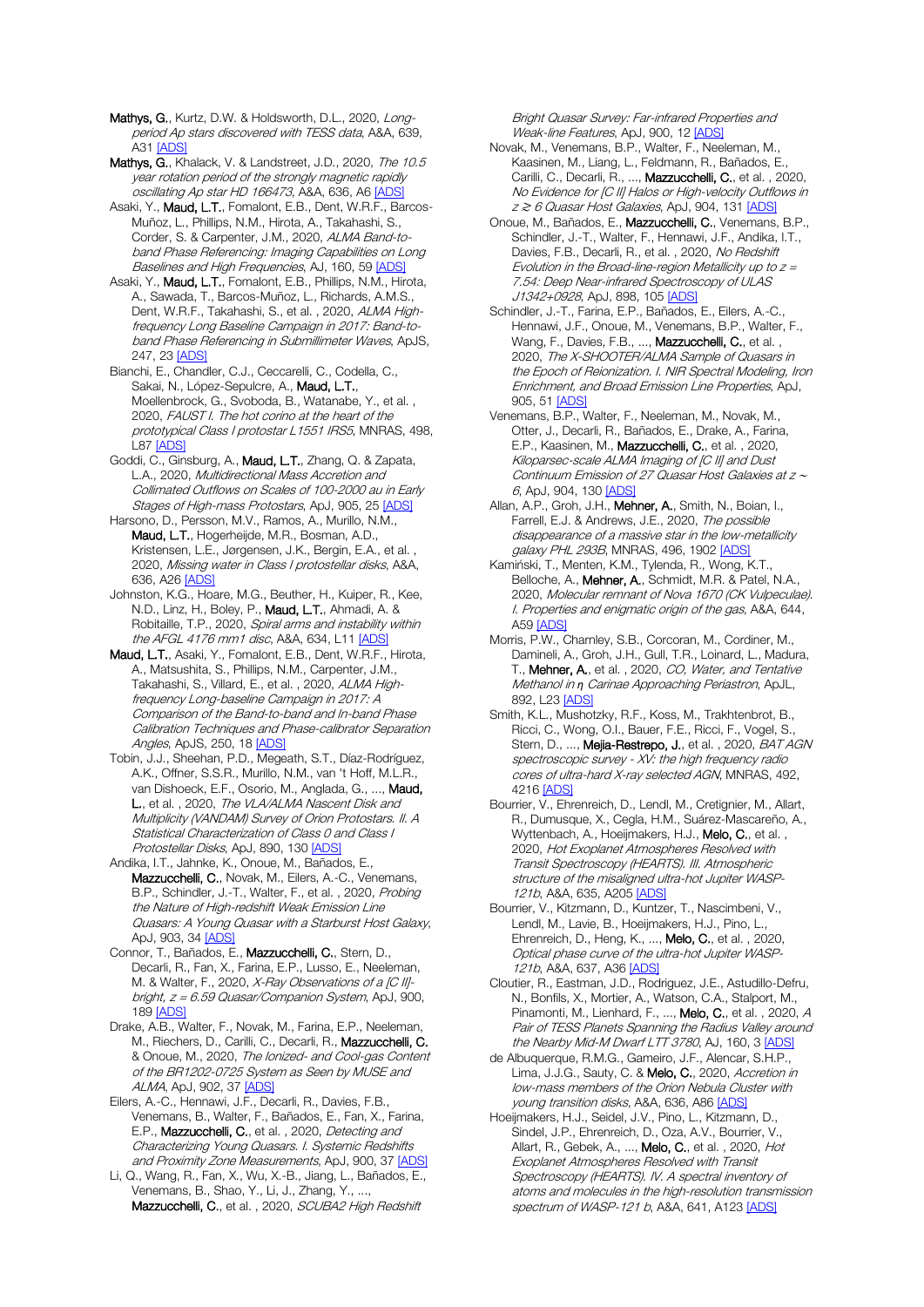- Seidel, J.V., Ehrenreich, D., Bourrier, V., Allart, R., Attia, O., Hoeijmakers, H.J., Lendl, M., Linder, E., Wyttenbach, A., Astudillo-Defru, N., ..., Melo, C., et al. , 2020, Hot Exoplanet Atmospheres Resolved with Transit Spectroscopy (HEARTS). V. Detection of sodium on the bloated super-Neptune WASP-166b, A&A, 641, L7 [\[ADS\]](https://ui.adsabs.harvard.edu/#abs/2020A%26A...641L...7S)
- Seidel, J.V., Lendl, M., Bourrier, V., Ehrenreich, D., Allart, R., Sousa, S.G., Cegla, H.M., Bonfils, X., Conod, U., Grandjean, A., ..., Melo, C., et al., 2020, Hot Exoplanet Atmospheres Resolved with Transit Spectroscopy (HEARTS). VI. Non-detection of sodium with HARPS on the bloated super-Neptune WASP-127b, A&A, 643, A45 **[\[ADS\]](https://ui.adsabs.harvard.edu/#abs/2020A%26A...643A..45S)**
- Cooke, K.C., Kirkpatrick, A., Estrada, M., Messias, H., Peca, A., Cappelluti, N., Ananna, T.T., Brewster, J., Glikman, E., LaMassa, S., et al. , 2020, Dying of the Light: An X-Ray Fading Cold Quasar at z <sup>∼</sup> 0.405, ApJ, 903, 106 [\[ADS\]](https://ui.adsabs.harvard.edu/#abs/2020ApJ...903..106C)
- Meza, N. & Anderson, J.P., 2020, Stripped-envelope corecollapse supernova 56Ni masses. Persistently larger values than supernovae type II, A&A, 641, A17[7 \[ADS\]](https://ui.adsabs.harvard.edu/#abs/2020A%26A...641A.177M)
- Morgan, R., Soares-Santos, M., Annis, J., Herner, K., Garcia, A., Palmese, A., Drlica-Wagner, A., Kessler, R., García-Bellido, J., Bachmann, T.G., ..., Meza, N., et al., 2020, Constraints on the Physical Properties of GW190814 through Simulations Based on DECam Follow-up Observations by the Dark Energy Survey, ApJ, 901, 83 [\[ADS\]](https://ui.adsabs.harvard.edu/#abs/2020ApJ...901...83M)
- Milaković, D., Pasquini, L., Webb, J.K. & Lo Curto, G., 2020, Precision and consistency of astrocombs, MNRAS, 493, 3997 [\[ADS\]](https://ui.adsabs.harvard.edu/#abs/2020MNRAS.493.3997M)
- Probst, R.A., Milaković, D., Toledo-Padrón, B., Lo Curto, G., Avila, G., Brucalassi, A., Canto Martins, B.L., de Castro Leão, I., Esposito, M., González Hernández, J.I., et al. , 2020, A crucial test for astronomical spectrograph calibration with frequency combs, NatAs, 4, 603 [\[ADS\]](https://ui.adsabs.harvard.edu/#abs/2020NatAs...4..603P)
- Wilczynska, M.R., Webb, J.K., Bainbridge, M., Barrow, J.D., Bosman, S.E.I., Carswell, R.F., Dąbrowski, D.M.P., Dumont, V., Lee, C.-C., Leite, A.C., ..., Milaković, D., et al., 2020, Four direct measurements of the finestructure constant 13 billion years ago, SciA, 6, eaay967[2 \[ADS\]](https://ui.adsabs.harvard.edu/#abs/2020SciA....6.9672W)
- Deeg, H.J., Klagyivik, P., Armstrong, J.D., Nespral, D., Tal-Or, L., Alonso, R., Cabatic, R., Chaffey, C., Gauza, B., Hoyer, S., ..., Miles-Paez, P., et al., 2020, Maintaining the Ephemeris of 20 CoRoT Planets: Transit Minimum Times and Potential Transit Timing Variations, JAVSO, 48, 201 [\[ADS\]](https://ui.adsabs.harvard.edu/#abs/2020JAVSO..48..201D)
- Lew, B.W.P., Apai, D., Marley, M., Saumon, D., Schneider, G., Zhou, Y., Cowan, N.B., Karalidi, T., Manjavacas, E., Bedin, L.R. & Miles-Páez, P.A., 2020, Cloud Atlas: Unraveling the Vertical Cloud Structure with the Timeseries Spectrophotometry of an Unusually Red Brown Dwarf, ApJ, 903, 1[5 \[ADS\]](https://ui.adsabs.harvard.edu/#abs/2020ApJ...903...15L)
- Lew, B.W.P., Apai, D., Zhou, Y., Radigan, J., Marley, M., Schneider, G., Cowan, N.B., Miles-Páez, P.A., Manjavacas, E., Karalidi, T., et al., 2020, Cloud Atlas: Weak Color Modulations Due to Rotation in the Planetary-mass Companion GU Psc b and 11 Other Brown Dwarfs, AJ, 159, 125 [\[ADS\]](https://ui.adsabs.harvard.edu/#abs/2020AJ....159..125L)
- Zhou, Y., Apai, D., Bedin, L.R., Lew, B.W.P., Schneider, G., Burgasser, A.J., Manjavacas, E., Karalidi, T., Metchev, S., Miles-Páez, P.A., et al., 2020, Cloud Atlas: Highprecision HST/WFC3/IR Time-resolved Observations of Directly Imaged Exoplanet HD 106906b, AJ, 159, 140 [\[ADS\]](https://ui.adsabs.harvard.edu/#abs/2020AJ....159..140Z)
- Beltramo-Martin, O., Marasco, A., Fusco, T., Massari, D., Milli, J., Fiorentino, G. & Neichel, B., 2020, Pushing point-spread function reconstruction to the next level: application to SPHERE/ZIMPOL, MNRAS, 494, 775 [\[ADS\]](https://ui.adsabs.harvard.edu/#abs/2020MNRAS.494..775B)
- Cantalloube, F., Farley, O.J.D., Milli, J., Bharmal, N., Brandner, W., Correia, C., Dohlen, K., Henning, T.,

Osborn, J., Por, E., et al., 2020, Wind-driven halo in high-contrast images. I. Analysis of the focal-plane images of SPHERE, A&A, 638, A98 [\[ADS\]](https://ui.adsabs.harvard.edu/#abs/2020A%26A...638A..98C)

- Cantalloube, F., Milli, J., Böhm, C., Crewell, S., Navarrete, J., Rehfeld, K., Sarazin, M. & Sommani, A., 2020, The impact of climate change on astronomical observations, NatAs, 4, 82[6 \[ADS\]](https://ui.adsabs.harvard.edu/#abs/2020NatAs...4..826C)
- Engler, N., Lazzoni, C., Gratton, R., Milli, J., Schmid, H.M., Chauvin, G., Kral, Q., Pawellek, N., Thébault, P., Boccaletti, A., et al., 2020, HD 117214 debris disk: scattered-light images and constraints on the presence of planets, A&A, 635, A1[9 \[ADS\]](https://ui.adsabs.harvard.edu/#abs/2020A%26A...635A..19E)
- Grady, C.A., Wisniewski, J.P., Schneider, G., Boccaletti, A., Gaspar, A., Debes, J.H., Hines, D.C., Stark, C.C., Thalmann, C., Lagrange, A.M., ..., Milli, J., et al. , 2020, The Eroding Disk of AU Mic, ApJL, 889, L2[1 \[ADS\]](https://ui.adsabs.harvard.edu/#abs/2020ApJ...889L..21G)
- Gratton, R., Zurlo, A., Le Coroller, H., Damasso, M., Del Sordo, F., Langlois, M., Mesa, D., Milli, J., Chauvin, G., Desidera, S., et al., 2020, Searching for the nearinfrared counterpart of Proxima c using multi-epoch high-contrast SPHERE data at VLT★, A&A, 638, A120 [\[ADS\]](https://ui.adsabs.harvard.edu/#abs/2020A%26A...638A.120G)
- Hunziker, S., Schmid, H.M., Mouillet, D., Milli, J., Zurlo, A., Delorme, P., Abe, L., Avenhaus, H., Baruffolo, A., Bazzon, A., et al., 2020, RefPlanets: Search for reflected light from extrasolar planets with SPHERE/ZIMPOL, A&A, 634, A6[9 \[ADS\]](https://ui.adsabs.harvard.edu/#abs/2020A%26A...634A..69H)
- Levasseur-Regourd, A.C., Baruteau, C., Lasue, J., Milli, J. & Renard, J.B., 2020, Linking studies of tiny meteoroids, zodiacal dust, cometary dust and circumstellar disks, P&SS, 186, 104896 [\[ADS\]](https://ui.adsabs.harvard.edu/#abs/2020P%26SS..18604896L)
- Massari, D., Marasco, A., Beltramo-Martin, O., Milli, J., Fiorentino, G., Tolstoy, E. & Kerber, F., 2020, Successful application of PSF-R techniques to the case of the globular cluster NGC 6121 (M 4), A&A, 634, L[5 \[ADS\]](https://ui.adsabs.harvard.edu/#abs/2020A%26A...634L...5M)
- Potier, A., Galicher, R., Baudoz, P., Huby, E., Milli, J., Wahhaj, Z., Boccaletti, A., Vigan, A., N'Diaye, M. & Sauvage, J.F., 2020, Increasing the raw contrast of VLT/SPHERE with the dark hole technique. I. Simulations and validation on the internal source, A&A, 638, A11[7 \[ADS\]](https://ui.adsabs.harvard.edu/#abs/2020A%26A...638A.117P)
- Minniti, J.H., Sbordone, L., Rojas-Arriagada, A., Zoccali, M., Contreras Ramos, R., Minniti, D., Marconi, M., Braga, V.F., Catelan, M., Duffau, S., et al., 2020, Using classical Cepheids to study the far side of the Milky Way disk. I. Spectroscopic classification and the metallicity gradient, A&A, 640, A9[2 \[ADS\]](https://ui.adsabs.harvard.edu/#abs/2020A%26A...640A..92M)
- Arulanantham, N., France, K., Cazzoletti, P., Miotello, A., Manara, C.F., Schneider, P.C., Hoadley, K., van Dishoeck, E.F. & Günther, H.M., 2020, Probing UVsensitive Pathways for CN and HCN Formation in Protoplanetary Disks with the Hubble Space Telescope, AJ, 159, 16[8 \[ADS\]](https://ui.adsabs.harvard.edu/#abs/2020AJ....159..168A)
- Kama, M., Trapman, L., Fedele, D., Bruderer, S., Hogerheijde, M.R., Miotello, A., van Dishoeck, E.F., Clarke, C. & Bergin, E.A., 2020, Mass constraints for 15 protoplanetary discs from HD 1-0, A&A, 634, A88 [\[ADS\]](https://ui.adsabs.harvard.edu/#abs/2020A%26A...634A..88K)
- van't Hoff, M.L.R., Harsono, D., Tobin, J.J., Bosman, A.D., van Dishoeck, E.F., Jørgensen, J.K., Miotello, A., Murillo, N.M. & Walsh, C., 2020, Temperature Structures of Embedded Disks: Young Disks in Taurus Are Warm, ApJ, 901, 16[6 \[ADS\]](https://ui.adsabs.harvard.edu/#abs/2020ApJ...901..166V)
- Eden, D.J., Moore, T.J.T., Currie, M.J., Rigby, A.J., Rosolowsky, E., Su, Y., Kim, K.-T., Parsons, H., Morata, O., Chen, H.R., et al., 2020, CHIMPS2: survey description and 12CO emission in the Galactic Centre, MNRAS, 498, 593[6 \[ADS\]](https://ui.adsabs.harvard.edu/#abs/2020MNRAS.498.5936E)
- Moulane, Y., Jehin, E., Rousselot, P., Manfroid, J., Shinnaka, Y., Pozuelos, F.J., Hutsemékers, D., Opitom, C., Yang, B. & Benkhaldoun, Z., 2020, Photometry and high-resolution spectroscopy of comet 21P/Giacobini-Zinner during its 2018 apparition, A&A, 640, A54 [\[ADS\]](https://ui.adsabs.harvard.edu/#abs/2020A%26A...640A..54M)
- González-Gaitán, S., Mourão, A.M., Patat, F., Anderson, J.P., Cikota, A., Wiersema, K., Higgins, A.B. & Silva, K.,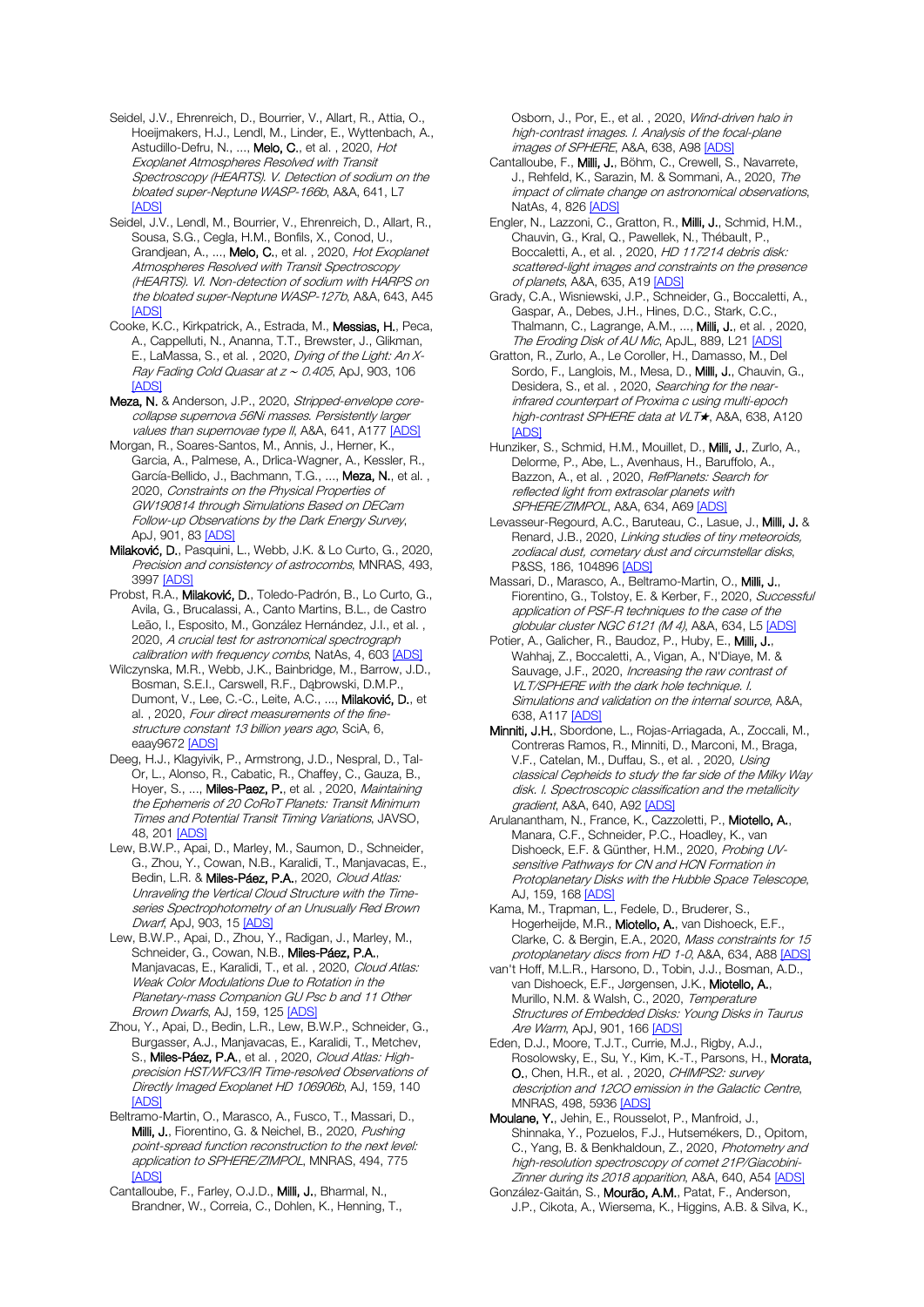2020, Tips and tricks in linear imaging polarimetry of extended sources with FORS2 at the VLT, A&A, 634, A70 [\[ADS\]](https://ui.adsabs.harvard.edu/#abs/2020A%26A...634A..70G)

Di Mascolo, L., Mroczkowski, T., Churazov, E., Moravec, E., Brodwin, M., Gonzalez, A., Decker, B.B., Eisenhardt, P.R.M., Stanford, S.A., Stern, D., et al. , 2020, The Massive and Distant Clusters of WISE Survey. SZ effect of Verification with the Atacama Compact Array - Localization and Cluster Analysis, A&A, 638, A70 [\[ADS\]](https://ui.adsabs.harvard.edu/#abs/2020A%26A...638A..70D)

Dicker, S.R., Romero, C.E., Di Mascolo, L., Mroczkowski, T., Sievers, J., Moravec, E., Bhandarkar, T., Brodwin, M., Connor, T., Decker, B., et al., 2020, The Massive and Distant Clusters of WISE Survey. X. Initial Results from a Sunyaev-Zeldovich Effect Study of Massive Galaxy Clusters at  $z > 1$  Using MUSTANG2 on the GBT, ApJ, 902, 144 [\[ADS\]](https://ui.adsabs.harvard.edu/#abs/2020ApJ...902..144D)

Ginsburg, A., Anderson, L.D., Dicker, S., Romero, C., Svoboda, B., Devlin, M., Galván-Madrid, R., Indebetouw, R., Liu, H.B., Mason, B., Mroczkowski, T., et al., 2020, The MUSTANG Galactic Plane Survey (MGPS90) Pilot, ApJS, 248, 24 [\[ADS\]](https://ui.adsabs.harvard.edu/#abs/2020ApJS..248...24G)

Lacy, M., Baum, S.A., Chandler, C.J., Chatterjee, S., Clarke, T.E., Deustua, S., English, J., Farnes, J., Gaensler, B.M., Gugliucci, N., ..., Mroczkowski, T., et al., 2020, The Karl G. Jansky Very Large Array Sky Survey (VLASS). Science Case and Survey Design, PASP, 132, 035001 [\[ADS\]](https://ui.adsabs.harvard.edu/#abs/2020PASP..132c5001L)

Mason, B., Dicker, S., Sadavoy, S., Stanchfield, S., Mroczkowski, T., Romero, C., Friesen, R., Sarazin, C., Sievers, J. & Stanke, T., 2020, Confirmation of Enhanced Long-wavelength Dust Emission in OMC 2/3, ApJ, 893, 13 [\[ADS\]](https://ui.adsabs.harvard.edu/#abs/2020ApJ...893...13M)

Moravec, E., Gonzalez, A.H., Dicker, S., Alberts, S., Brodwin, M., Clarke, T.E., Connor, T., Decker, B., Devlin, M., Eisenhardt, P.R.M., ..., Mroczkowski, T., et al. , 2020, The Massive and Distant Clusters of WISE Survey. IX. High Radio Activity in a Merging Cluster, ApJ, 898, 14[5 \[ADS\]](https://ui.adsabs.harvard.edu/#abs/2020ApJ...898..145M)

Paul, S., Salunkhe, S., Sonkamble, S., Gupta, P., Mroczkowski, T. & Raychaudhury, S., 2020, Radio relic and the diffuse emission trail discovered in low-mass galaxy cluster Abell 1697, A&A, 633, A5[9 \[ADS\]](https://ui.adsabs.harvard.edu/#abs/2020A%26A...633A..59P)

Romero, C.E., Sievers, J., Ghirardini, V., Dicker, S., Giacintucci, S., Mroczkowski, T., Mason, B.S., Sarazin, C., Devlin, M., Gaspari, M., et al., 2020, Pressure Profiles and Mass Estimates Using High-resolution Sunyaev-Zel'dovich Effect Observations of Zwicky 3146 with MUSTANG-2, ApJ, 891, 9[0 \[ADS\]](https://ui.adsabs.harvard.edu/#abs/2020ApJ...891...90R)

Xie, C., van Weeren, R.J., Lovisari, L., Andrade-Santos, F., Botteon, A., Brüggen, M., Bulbul, E., Churazov, E., Clarke, T.E., Forman, W.R., ..., Mroczkowski, T., et al., 2020, The discovery of radio halos in the frontier fields clusters Abell S1063 and Abell 370, A&A, 636, A3 [\[ADS\]](https://ui.adsabs.harvard.edu/#abs/2020A%26A...636A...3X)

Kawabata, M., Maeda, K., Yamanaka, M., Nakaoka, T., Kawabata, K.S., Adachi, R., Akitaya, H., Burgaz, U., Hanayama, H., Horiuchi, T., ..., Nagao, T., et al., 2020, SN 2019ein: New Insights into the Similarities and Diversity among High-velocity Type Ia Supernovae, ApJ, 893, 14[3 \[ADS\]](https://ui.adsabs.harvard.edu/#abs/2020ApJ...893..143K)

Nagao, T., Maeda, K. & Ouchi, R., 2020, Early light curves of Type II supernovae interacting with a circumstellar disc, MNRAS, 497, 539[5 \[ADS\]](https://ui.adsabs.harvard.edu/#abs/2020MNRAS.497.5395N)

Piatti, A.E., Carballo-Bello, J.A., Mora, M.D., Cenzano, C., Navarrete, C. & Catelan, M., 2020, The elusive tidal tails of the Milky Way globular cluster NGC 7099, A&A, 643, A15 [\[ADS\]](https://ui.adsabs.harvard.edu/#abs/2020A%26A...643A..15P)

Abraham, Z., Beaklini, P.P.B., Cox, P., Falceta-Gonçalves, D. & Nyman, Lars-Åke, 2020, *η* Carinae: high angular resolution continuum, H30*α* and He30*α* ALMA images, MNRAS, 499, 2493 [\[ADS\]](https://ui.adsabs.harvard.edu/#abs/2020MNRAS.499.2493A)

Ayala Solares, H.A., Coutu, S., Cowen, D.F., DeLaunay, J.J., Fox, D.B., Keivani, A., Mostafá, M., Murase, K., Oikonomou, F., Seglar-Arroyo, M., et al., 2020, The Astrophysical Multimessenger Observatory Network

(AMON): Performance and science program, APh, 114, 68 [\[ADS\]](https://ui.adsabs.harvard.edu/#abs/2020APh...114...68A)

- Petropoulou, M., Oikonomou, F., Mastichiadis, A., Murase, K., Padovani, P., Vasilopoulos, G. & Giommi, P., 2020, Comprehensive Multimessenger Modeling of the Extreme Blazar 3HSP J095507.9+355101 and Predictions for IceCube, ApJ, 899, 11[3 \[ADS\]](https://ui.adsabs.harvard.edu/#abs/2020ApJ...899..113P)
- Toomey, M.W., Oikonomou, F. & Murase, K., 2020, Gamma-ray counterparts of 2WHSP high-synchrotronpeaked BL Lac objects as possible signatures of ultrahigh-energy cosmic ray emission, MNRAS, 497, 2455 [\[ADS\]](https://ui.adsabs.harvard.edu/#abs/2020MNRAS.497.2455T)
- Zhang, B.T., Petropoulou, M., Murase, K. & Oikonomou, F., 2020, A Neutral Beam Model for High-energy Neutrino Emission from the Blazar TXS 0506+056, ApJ, 889, 118 [\[ADS\]](https://ui.adsabs.harvard.edu/#abs/2020ApJ...889..118Z)
- Álvarez-Muñiz, J., Alves Batista, R., Balagopal V., A., Bolmont, J., Bustamante, M., Carvalho, W., Charrier, D., Cognard, I., Decoene, V., Denton, P.B., ..., Oikonomou, F., et al. , 2020, The Giant Radio Array for Neutrino Detection (GRAND): Science and design, SCPMA, 63, 21950[1 \[ADS\]](https://ui.adsabs.harvard.edu/#abs/2020SCPMA..6319501A)
- Opitom, C., Guilbert-Lepoutre, A., Besse, S., Yang, B. & Snodgrass, C., 2020, MUSE observations of comet 67P/Churyumov-Gerasimenko. A reference for future comet observations with MUSE, A&A, 644, A14[3 \[ADS\]](https://ui.adsabs.harvard.edu/#abs/2020A%26A...644A.143O)
- Raghuram, S., Hutsemékers, D., Opitom, C., Jehin, E., Bhardwaj, A. & Manfroid, J., 2020, Forbidden atomic carbon, nitrogen, and oxygen emission lines in the water-poor comet C/2016 R2 (Pan-STARRS), A&A, 635, A10[8 \[ADS\]](https://ui.adsabs.harvard.edu/#abs/2020A%26A...635A.108R)

Strøm, P.A., Bodewits, D., Knight, M.M., Kiefer, F., Jones, G.H., Kral, Q., Matrà, L., Bodman, E., Capria, M.T., Cleeves, I., ..., Opitom, C., et al., 2020, Exocomets from a Solar System Perspective, PASP, 132, 101001 [\[ADS\]](https://ui.adsabs.harvard.edu/#abs/2020PASP..132j1001S)

Bongiovanni, Á., Ramón-Pérez, M., Pérez García, A.M., Cerviño, M., Cepa, J., Nadolny, J., Pérez Martínez, R., Alfaro, E.J., Castañeda, H.O., Cedrés, B., ..., Oteo Gómez, I., et al., 2020, The OTELO survey. A case study of [O III] *λ*4959,5007 emitters at ⟨z⟩ = 0.83, A&A, 635, A3[5 \[ADS\]](https://ui.adsabs.harvard.edu/#abs/2020A%26A...635A..35B)

Agostini, M., Böhmer, M., Bosma, J., Clark, K., Danninger, M., Fruck, C., Gernhäuser, R., Gärtner, A., Grant, D., Henningsen, F., ..., Padovani, P., et al., 2020, The Pacific Ocean Neutrino Experiment, NatAs, 4, 913 [\[ADS\]](https://ui.adsabs.harvard.edu/#abs/2020NatAs...4..913A)

- Biteau, J., Prandini, E., Costamante, L., Lemoine, M., Padovani, P., Pueschel, E., Resconi, E., Tavecchio, F., Taylor, A. & Zech, A., 2020, Progress in unveiling extreme particle acceleration in persistent astrophysical jets, NatAs, 4, 124 [\[ADS\]](https://ui.adsabs.harvard.edu/#abs/2020NatAs...4..124B)
- Giommi, P., Padovani, P., Oikonomou, F., Glauch, T., Paiano, S. & Resconi, E., 2020, 3HSP J095507.9+355101: A flaring extreme blazar coincident in space and time with IceCube-200107A, A&A, 640, L4 [\[ADS\]](https://ui.adsabs.harvard.edu/#abs/2020A%26A...640L...4G)
- Giommi, P., Glauch, T., Padovani, P., Resconi, E., Turcati, A. & Chang, Y.L., 2020, Dissecting the regions around IceCube high-energy neutrinos: growing evidence for the blazar connection, MNRAS, 497, 86[5 \[ADS\]](https://ui.adsabs.harvard.edu/#abs/2020MNRAS.497..865G)
- Giommi, P., Chang, Y.L., Turriziani, S., Glauch, T., Leto, C., Verrecchia, F., Padovani, P., Penacchioni, A.V., Arneodo, F., Barres de Almeida, U., et al. , 2020, Open Universe survey of Swift-XRT GRB fields: Flux-limited sample of HBL blazars, A&A, 642, A141 [\[ADS\]](https://ui.adsabs.harvard.edu/#abs/2020A%26A...642A.141G)
- Paiano, S., Falomo, R., Padovani, P., Giommi, P., Gargiulo, A., Uslenghi, M., Rossi, A. & Treves, A., 2020, The redshift and the host galaxy of the neutrino candidate 4FGL J0955.1+3551 (3HSP J095507.9+355101), MNRAS, 495, L10[8 \[ADS\]](https://ui.adsabs.harvard.edu/#abs/2020MNRAS.495L.108P)

Ashley, R.P., Marsh, T.R., Breedt, E., Gänsicke, B.T., Pala, A.F., Toloza, O., Chote, P., Thorstensen, J.R. & Burleigh, M.R., 2020, V1460 Her: a fast spinning white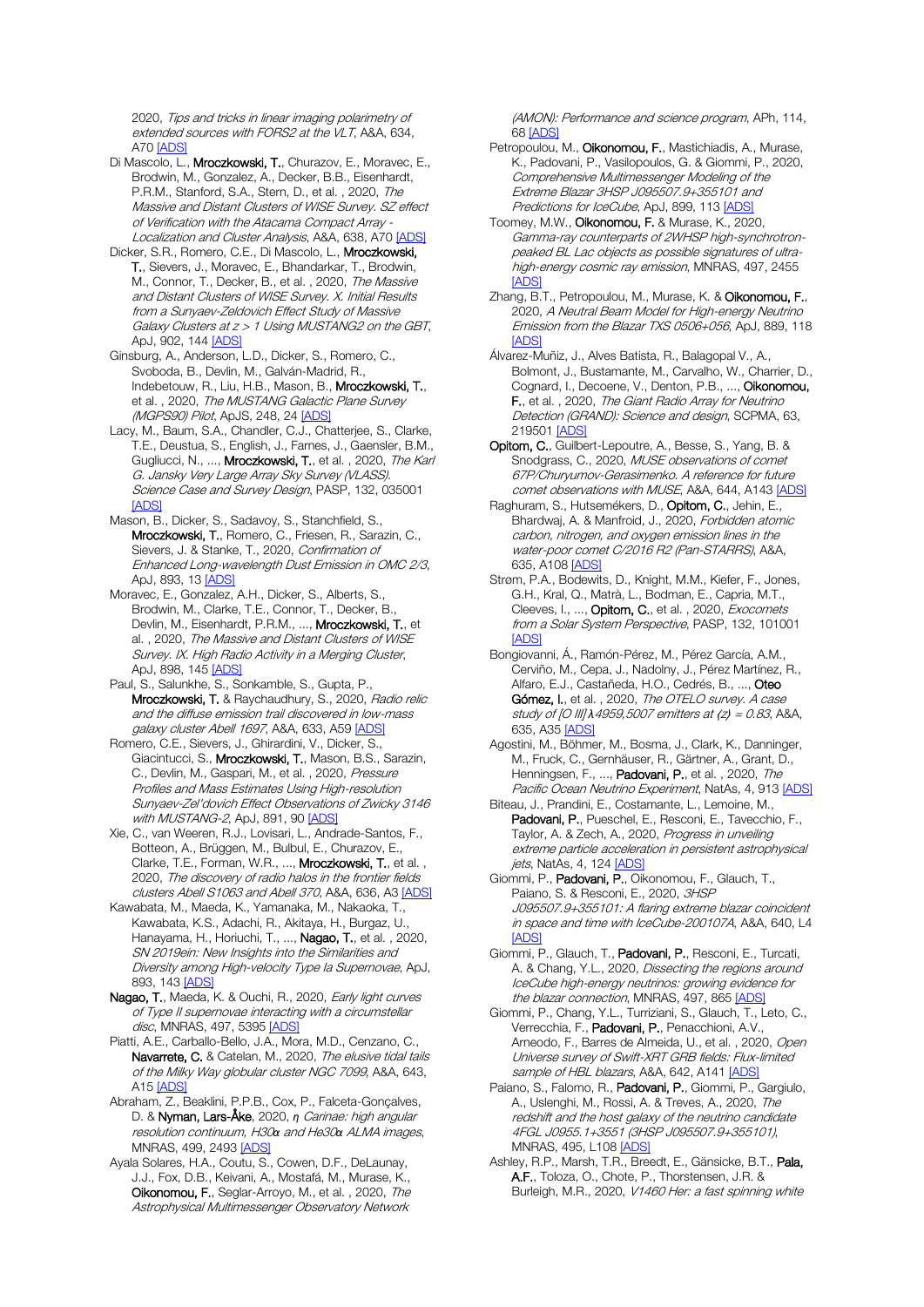dwarf accreting from an evolved donor star, MNRAS, 499, 14[9 \[ADS\]](https://ui.adsabs.harvard.edu/#abs/2020MNRAS.499..149A)

- Belloni, D., Schreiber, M.R., Pala, A.F., Gänsicke, B.T., Zorotovic, M. & Rodrigues, C.V., 2020, Evidence for reduced magnetic braking in polars from binary population models, MNRAS, 491, 5717 [\[ADS\]](https://ui.adsabs.harvard.edu/#abs/2020MNRAS.491.5717B)
- Pala, A.F., Gänsicke, B.T., Breedt, E., Knigge, C., Hermes, J.J., Gentile Fusillo, N.P., Hollands, M.A., Naylor, T., Pelisoli, I., Schreiber, M.R., et al., 2020, A Volumelimited Sample of Cataclysmic Variables from Gaia DR2: Space Density and Population Properties, MNRAS, 494, 3799 [\[ADS\]](https://ui.adsabs.harvard.edu/#abs/2020MNRAS.494.3799P)
- Pala, A.F., Ederoclite, A., Gänsicke, B.T., Gentile Fusillo, N.P., Abril, J., Raddi, R., Vázquez Ramió, H. & Rebassa-Mansergas, A., 2020, The Compact binary HIgh CAdence Survey (CHiCaS): An overview, AdSpR, 66, 123[5 \[ADS\]](https://ui.adsabs.harvard.edu/#abs/2020AdSpR..66.1235P)
- Doan, L., Ramstedt, S., Vlemmings, W.H.T., Mohamed, S., Höfner, S., De Beck, E., Kerschbaum, F., Lindqvist, M., Maercker, M. & Paladini, C., 2020, The extended molecular envelope of the asymptotic giant branch star  $π<sup>1</sup>$  Gruis as seen by ALMA. II. The spiral-outflow observed at high-angular resolution, A&A, 633, A13 [\[ADS\]](https://ui.adsabs.harvard.edu/#abs/2020A%26A...633A..13D)
- Khouri, T., Vlemmings, W.H.T., Paladini, C., Ginski, C., Lagadec, E., Maercker, M., Kervella, P., De Beck, E., Decin, L. & de Koter, A., 2020, Inner dusty envelope of the AGB stars W Hydrae, SW Virginis, and R Crateris using SPHERE/ZIMPOL, A&A, 635, A20[0 \[ADS\]](https://ui.adsabs.harvard.edu/#abs/2020A%26A...635A.200K)
- Weilbacher, P.M., Palsa, R., Streicher, O., Bacon, R., Urrutia, T., Wisotzki, L., Conseil, S., Husemann, B., Jarno, A., Kelz, A., et al., 2020, The data processing pipeline for the MUSE instrument, A&A, 641, A28 [\[ADS\]](https://ui.adsabs.harvard.edu/#abs/2020A%26A...641A..28W)
- Romano, D., Matteucci, F., Zhang, Z.Y., Papadopoulos, P.P. & Ivison, R.J., 2020, *Erratum: The evolution of CNO* isotopes: a new window on cosmic star formation history and the stellar IMF in the age of ALMA, MNRAS, 499, 52[3 \[ADS\]](https://ui.adsabs.harvard.edu/#abs/2020MNRAS.499..523R)
- Carini, R., Biazzo, K., Brocato, E., Pulone, L. & Pasquini, L., 2020, MUSE Observations of NGC330 in the Small Magellanic Cloud: Helium Abundance of Bright Main-sequence Stars, AJ, 159, 152 [\[ADS\]](https://ui.adsabs.harvard.edu/#abs/2020AJ....159..152C)
- Damasso, M., Sozzetti, A., Lovis, C., Barros, S.C.C., Sousa, S.G., Demangeon, O.D.S., Faria, J.P., Lillo-Box, J., Cristiani, S., Pepe, F., ..., Pasquini, L., et al. , 2020, A precise architecture characterization of the π Mensae planetary system, A&A, 642, A31 [\[ADS\]](https://ui.adsabs.harvard.edu/#abs/2020A%26A...642A..31D)
- González Hernández, J.I., Rebolo, R., Pasquini, L., Lo Curto, G., Molaro, P., Caffau, E., Ludwig, H.G., Steffen, M., Esposito, M., Suárez Mascareño, A., et al. , 2020, The solar gravitational redshift from HARPS-LFC Moon spectra\*. A test of the general theory of relativity, A&A, 643, A14[6 \[ADS\]](https://ui.adsabs.harvard.edu/#abs/2020A%26A...643A.146G)
- Randich, S., Pasquini, L., Franciosini, E., Magrini, L., Jackson, R.J., Jeffries, R.D., d'Orazi, V., Romano, D., Sanna, N., Tautvaišienė, G., et al., 2020, The Gaia-ESO Survey: Galactic evolution of lithium at high metallicity, A&A, 640, L[1 \[ADS\]](https://ui.adsabs.harvard.edu/#abs/2020A%26A...640L...1R)
- Maund, J.R., Leloudas, G., Malesani, D.B., Patat, F., Sollerman, J. & de Ugarte Postigo, A., 2020, Polarimetry of the superluminous transient ASASSN-15lh, MNRAS, 498, 3730 [\[ADS\]](https://ui.adsabs.harvard.edu/#abs/2020MNRAS.498.3730M)
- Turchi, A., Masciadri, E., Pathak, P. & Kasper, M., 2020, High-accuracy short-term precipitable water-vapour operational forecast at the Very Large Telescope and perspectives for sky background forecast, MNRAS, 497, 4910 [\[ADS\]](https://ui.adsabs.harvard.edu/#abs/2020MNRAS.497.4910T)
- Bielby, R.M., Fumagalli, M., Fossati, M., Rafelski, M., Oppenheimer, B., Cantalupo, S., Christensen, L., Fynbo, J.P.U., Lopez, S., Morris, S.L., ...& Peroux, C., 2020, Into the Ly *α* jungle: exploring the circumgalactic medium of galaxies at z ~ 4-5 with MUSE, MNRAS, 493, 5336 [\[ADS\]](https://ui.adsabs.harvard.edu/#abs/2020MNRAS.493.5336B)
- Petit dit de la Roche, D.J.M., van den Ancker, M.E., Kissler-Patig, M., Ivanov, V.D. & Fedele, D., 2020, New constraints on the HR 8799 planetary system from midinfrared direct imaging, MNRAS, 491, 179[5 \[ADS\]](https://ui.adsabs.harvard.edu/#abs/2020MNRAS.491.1795P)
- Tokovinin, A., Petr-Gotzens, M.G. & Briceño, C., 2020, Statistics of Wide Pre-main-sequence Binaries in the Orion OB1 Association, AJ, 160, 26[8 \[ADS\]](https://ui.adsabs.harvard.edu/#abs/2020AJ....160..268T)
- Petry, D. & Ivanov, V.D., 2020, A search for millimeter emission from the coldest and closest brown dwarf with ALMA, A&A, 642, A9[6 \[ADS\]](https://ui.adsabs.harvard.edu/#abs/2020A%26A...642A..96P)
- Dexter, J., Lutz, D., Shimizu, T.T., Shangguan, J., Davies, R.I., de Zeeuw, P.T., Sturm, E., Eisenhauer, F., Förster-Schreiber, N.M., Gao, F., ..., Pfuhl, O., et al. , 2020, Determining Subparsec Supermassive Black Hole Binary Orbits with Infrared Interferometry, ApJ, 905, 3[3 \[ADS\]](https://ui.adsabs.harvard.edu/#abs/2020ApJ...905...33D)
- Gravity Collaboration, Bouarour, Y.I., Perraut, K., Ménard, F., Brandner, W., Caratti O Garatti, A., Caselli, P., van Dishoeck, E., Dougados, C., Garcia-Lopez, R., ..., Pfuhl, O., et al., 2020, The GRAVITY young stellar object survey. III. The dusty disk of RY Lup, A&A, 642, A162 [\[ADS\]](https://ui.adsabs.harvard.edu/#abs/2020A%26A...642A.162G)
- Gravity Collaboration, Dexter, J., Shangguan, J., Hönig, S., Kishimoto, M., Lutz, D., Netzer, H., Davies, R., Sturm, E., Pfuhl, O., et al., 2020, The resolved size and structure of hot dust in the immediate vicinity of AGN, A&A, 635, A9[2 \[ADS\]](https://ui.adsabs.harvard.edu/#abs/2020A%26A...635A..92G)
- Markoff, S., Russell, D.M., Dexter, J., Pfuhl, O., Eisenhauer, F., Abuter, R., Miller-Jones, J.C.A. & Russell, T.D., 2020, Infrared interferometry to spatially and spectrally resolve jets in X-ray binaries, MNRAS, 495, 525 [\[ADS\]](https://ui.adsabs.harvard.edu/#abs/2020MNRAS.495..525M)
- Zhu, L., van de Ven, G., Leaman, R., Grand, R.J.J., Falcón-Barroso, J., Jethwa, P., Watkins, L.L., Mao, S., Poci, A. & McDermid, R.M., 2020, Disentangling the formation history of galaxies via population-orbit superposition: method validation, MNRAS, 496, 1579 [\[ADS\]](https://ui.adsabs.harvard.edu/#abs/2020MNRAS.496.1579Z)
- Cramer, W.J., Kenney, J.D.P., Cortes, J.R., Cortes P. C., Vlahakis, C., Jáchym, P., Pompei, E. & Rubio, M., 2020, ALMA Evidence for Ram Pressure Compression and Stripping of Molecular Gas in the Virgo Cluster Galaxy NGC 4402, ApJ, 901, 9[5 \[ADS\]](https://ui.adsabs.harvard.edu/#abs/2020ApJ...901...95C)
- Fridlund, M., Livingston, J., Gandolfi, D., Persson, C.M., Lam, K.W.F., Stassun, K.G., Hellier, C., Korth, J., Hatzes, A.P., Malavolta, L., ..., Pompei, E., et al. , 2020, The TOI-763 system: sub-Neptunes orbiting a Sun-like star, MNRAS, 498, 4503 [\[ADS\]](https://ui.adsabs.harvard.edu/#abs/2020MNRAS.498.4503F)
- Ricci, M., Adam, R., Eckert, D., Ade, P., André, P., Andrianasolo, A., Altieri, B., Aussel, H., Beelen, A., Benoist, C., ..., **Pompei, E.**, et al., 2020, *The XXL* Survey. XLIV. Sunyaev-Zel'dovich mapping of a lowmass cluster at z <sup>∼</sup> 1: a multi-wavelength approach, A&A, 642, A12[6 \[ADS\]](https://ui.adsabs.harvard.edu/#abs/2020A%26A...642A.126R)
- Boogaard, L.A., van der Werf, P., Weiss, A., Popping, G., Decarli, R., Walter, F., Aravena, M., Bouwens, R., Riechers, D., González-López, J., et al. , 2020, The ALMA Spectroscopic Survey in the Hubble Ultra Deep Field: CO Excitation and Atomic Carbon in Star-forming Galaxies at  $z = 1-3$ , ApJ, 902, 109  $[ADS]$
- Decarli, R., Aravena, M., Boogaard, L., Carilli, C., González-López, J., Walter, F., Cortes, P.C., Cox, P., da Cunha, E., Daddi, E., ..., **Popping, G.**, et al., 2020, *The ALMA* Spectroscopic Survey in the Hubble Ultra Deep Field: Multiband Constraints on Line-luminosity Functions and the Cosmic Density of Molecular Gas, ApJ, 902, 110 [\[ADS\]](https://ui.adsabs.harvard.edu/#abs/2020ApJ...902..110D)
- González-López, J., Novak, M., Decarli, R., Walter, F., Aravena, M., Carilli, C., Boogaard, L., Popping, G., Weiss, A., Assef, R.J., et al. , 2020, The ALMA Spectroscopic Survey in the HUDF: Deep 1.2 mm Continuum Number Counts, ApJ, 897, 9[1 \[ADS\]](https://ui.adsabs.harvard.edu/#abs/2020ApJ...897...91G)
- Inami, H., Decarli, R., Walter, F., Weiss, A., Carilli, C., Aravena, M., Boogaard, L., Gonzaĺez-López, J., Popping, G., da Cunha, E., et al., 2020, The ALMA Spectroscopic Survey in the Hubble Ultra Deep Field: Constraining the Molecular Content at log(M\*/M☉) <sup>∼</sup> 9.5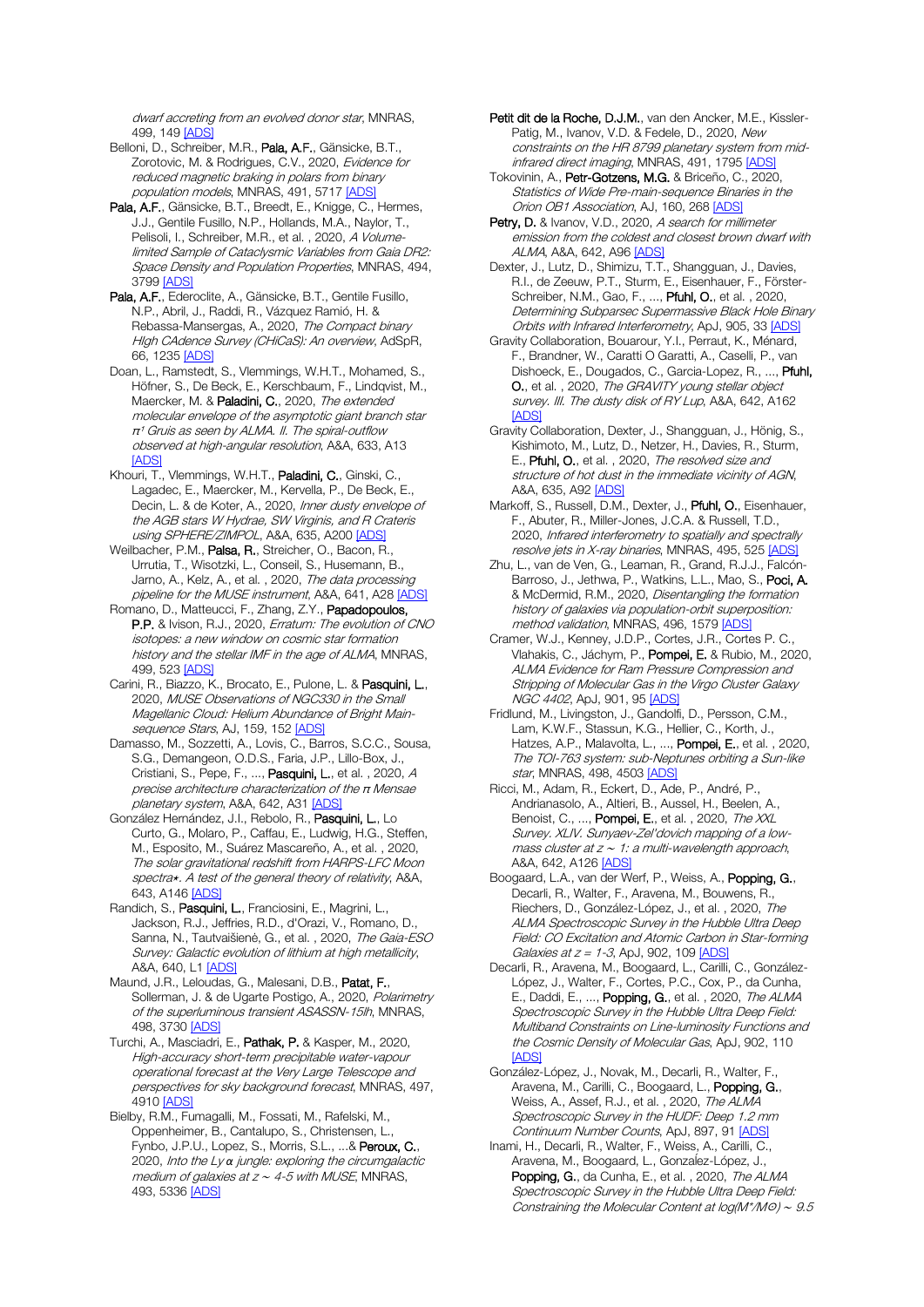with CO Stacking of MUSE-detected z ~ 1.5 Galaxies, ApJ, 902, 11[3 \[ADS\]](https://ui.adsabs.harvard.edu/#abs/2020ApJ...902..113I)

Kaasinen, M., Walter, F., Novak, M., Neeleman, M., Smail, I., Boogaard, L., Cunha, E.d., Weiss, A., Liu, D., Decarli, R., Popping, G., et al., 2020, A Comparison of the Stellar, CO, and Dust-continuum Emission from Three Star-forming HUDF Galaxies at z <sup>∼</sup> <sup>2</sup>, ApJ, 899, 37 **[\[ADS\]](https://ui.adsabs.harvard.edu/#abs/2020ApJ...899...37K)** 

Leung, T.K.D., Olsen, K.P., Somerville, R.S., Davé, R., Greve, T.R., Hayward, C.C., Narayanan, D. & Popping, G., 2020, Predictions of the L[C II]-SFR and [CII] Luminosity Function at the Epoch of Reionization, ApJ, 905, 10[2 \[ADS\]](https://ui.adsabs.harvard.edu/#abs/2020ApJ...905..102L)

Magnelli, B., Boogaard, L., Decarli, R., Gónzalez-López, J., Novak, M., Popping, G., Smail, I., Walter, F., Aravena, M., Assef, R.J., et al., 2020, The ALMA Spectroscopic Survey in the HUDF: The Cosmic Dust and Gas Mass Densities in Galaxies up to  $z \sim 3$ , ApJ, 892, 6[6 \[ADS\]](https://ui.adsabs.harvard.edu/#abs/2020ApJ...892...66M)

Popping, G., Walter, F., Behroozi, P., González-López, J., Hayward, C.C., Somerville, R.S., van der Werf, P., Aravena, M., Assef, R.J., Boogaard, L., et al. , 2020, The ALMA Spectroscopic Survey in the HUDF: A Model to Explain Observed 1.1 and 0.85 mm Dust Continuum Number Counts, ApJ, 891, 135 [\[ADS\]](https://ui.adsabs.harvard.edu/#abs/2020ApJ...891..135P)

Schulz, S., Popping, G., Pillepich, A., Nelson, D., Vogelsberger, M., Marinacci, F. & Hernquist, L., 2020, A redshift-dependent IRX-*β* dust attenuation relation for TNG50 galaxies, MNRAS, 497, 4773 [\[ADS\]](https://ui.adsabs.harvard.edu/#abs/2020MNRAS.497.4773S)

Valentino, F., Magdis, G.E., Daddi, E., Liu, D., Aravena, M., Bournaud, F., Cortzen, I., Gao, Y., Jin, S., Juneau, S., ..., Popping, G., et al., 2020, The Properties of the Interstellar Medium of Galaxies across Time as Traced by the Neutral Atomic Carbon [C i], ApJ, 890, 2[4 \[ADS\]](https://ui.adsabs.harvard.edu/#abs/2020ApJ...890...24V)

Walter, F., Carilli, C., Neeleman, M., Decarli, R., Popping, G., Somerville, R.S., Aravena, M., Bertoldi, F., Boogaard, L., Cox, P., et al. , 2020, The Evolution of the Baryons Associated with Galaxies Averaged over Cosmic Time and Space, ApJ, 902, 11[1 \[ADS\]](https://ui.adsabs.harvard.edu/#abs/2020ApJ...902..111W)

Yung, L.Y.A., Somerville, R.S., Popping, G. & Finkelstein, S.L., 2020, Semi-analytic forecasts for JWST - III. Intrinsic production efficiency of Lyman-continuum radiation, MNRAS, 494, 1002 [\[ADS\]](https://ui.adsabs.harvard.edu/#abs/2020MNRAS.494.1002Y)

Yung, L.Y.A., Somerville, R.S., Finkelstein, S.L., Popping, G., Davé, R., Venkatesan, A., Behroozi, P. & Ferguson, H.C., 2020, Semi-analytic forecasts for JWST - IV. Implications for cosmic reionization and LyC escape fraction, MNRAS, 496, 4574 [\[ADS\]](https://ui.adsabs.harvard.edu/#abs/2020MNRAS.496.4574Y)

Herrera, C.N., Pety, J., Hughes, A., Meidt, S.E., Kreckel, K., Querejeta, M., Saito, T., Lang, P., Jiménez-Donaire, M.J., Pessa, I., et al., 2020, The headlight cloud in NGC 628: An extreme giant molecular cloud in a typical galaxy disk, A&A, 634, A12[1 \[ADS\]](https://ui.adsabs.harvard.edu/#abs/2020A%26A...634A.121H)

Meidt, S.E., Glover, S.C.O., Kruijssen, J.M.D., Leroy, A.K., Rosolowsky, E., Hughes, A., Schinnerer, E., Schruba, A., Usero, A., Bigiel, F., ..., Querejeta, M., et al., 2020, A Model for the Onset of Self-gravitation and Star Formation in Molecular Gas Governed by Galactic Forces. II. The Bottleneck to Collapse Set by Cloud-Environment Decoupling, ApJ, 892, 7[3 \[ADS\]](https://ui.adsabs.harvard.edu/#abs/2020ApJ...892...73M)

Sun, J., Leroy, A.K., Schinnerer, E., Hughes, A., Rosolowsky, E., Querejeta, M., Schruba, A., Liu, D., Saito, T., Herrera, C.N., et al., 2020, Molecular Gas Properties on Cloud Scales across the Local Star-forming Galaxy Population, ApJL, 901, L8 [\[ADS\]](https://ui.adsabs.harvard.edu/#abs/2020ApJ...901L...8S)

Raj, M.A., Iodice, E., Napolitano, N.R., Hilker, M., Spavone, M., Peletier, R.F., Su, H.S., Falcón-Barroso, J., van de Ven, G., Cantiello, M., et al., 2020, The Fornax Deep Survey with VST. X. The assembly history of the bright galaxies and intra-group light in the Fornax A subgroup, A&A, 640, A137 [\[ADS\]](https://ui.adsabs.harvard.edu/#abs/2020A%26A...640A.137R)

Randall, S.K., Trejo, A., Humphreys, E.M.L., Kim, H., Wittkowski, M., Boboltz, D. & Ramstedt, S., 2020, Discovery of a complex spiral-shell structure around the oxygen-rich AGB star GX Monocerotis, A&A, 636, A123  $[ADS]$ 

Chevance, M., Kruijssen, J.M.D., Hygate, A.P.S., Schruba, A., Longmore, S.N., Groves, B., Henshaw, J.D., Herrera, C.N., Hughes, A., Jeffreson, S.M.R., ..., Razza, A., et al. , 2020, The lifecycle of molecular clouds in nearby star-forming disc galaxies, MNRAS, 493, 2872 [\[ADS\]](https://ui.adsabs.harvard.edu/#abs/2020MNRAS.493.2872C)

Bhardwaj, A., Rejkuba, M., de Grijs, R., Herczeg, G.J., Singh, H.P., Kanbur, S. & Ngeow, C.-C., 2020, Nearinfrared Census of RR Lyrae Variables in the Messier 3 Globular Cluster and the Period-Luminosity Relations, AJ, 160, 22[0 \[ADS\]](https://ui.adsabs.harvard.edu/#abs/2020AJ....160..220B)

Hermosa Muñoz, L., Taibi, S., Battaglia, G., Iorio, G., Rejkuba, M., Leaman, R., Cole, A.A., Irwin, M., Jablonka, P., Kacharov, N., et al., 2020, Kinematic and metallicity properties of the Aquarius dwarf galaxy from FORS2 MXU spectroscopy, A&A, 634, A1[0 \[ADS\]](https://ui.adsabs.harvard.edu/#abs/2020A%26A...634A..10H)

Martocchia, S., Kamann, S., Saracino, S., Usher, C., Bastian, N., Rejkuba, M., Latour, M., Lardo, C., Cabrera-Ziri, I., Dreizler, S., et al. , 2020, Leveraging HST with MUSE: II. Na-abundance variations in intermediate age star clusters, MNRAS, 499, 1200 [\[ADS\]](https://ui.adsabs.harvard.edu/#abs/2020MNRAS.499.1200M)

Taibi, S., Battaglia, G., Rejkuba, M., Leaman, R., Kacharov, N., Iorio, G., Jablonka, P. & Zoccali, M., 2020, The Tucana dwarf spheroidal galaxy: not such a massive failure after all, A&A, 635, A152 [\[ADS\]](https://ui.adsabs.harvard.edu/#abs/2020A%26A...635A.152T)

Wang, J., Hammer, F., Rejkuba, M., Crnojević, D. & Yang, Y., 2020, A recent major merger tale for the closest giant elliptical galaxy Centaurus A, MNRAS, 498, 2766 [\[ADS\]](https://ui.adsabs.harvard.edu/#abs/2020MNRAS.498.2766W)

Poblete, P.P., Calcino, J., Cuello, N., Macías, E., Ribas, Á., Price, D.J., Cuadra, J. & Pinte, C., 2020, Binary-induced spiral arms inside the disc cavity of AB Aurigae, MNRAS, 496, 236[2 \[ADS\]](https://ui.adsabs.harvard.edu/#abs/2020MNRAS.496.2362P)

Ribas, Á., Espaillat, C.C., Macías, E. & Sarro, L.M., 2020, Modeling protoplanetary disk SEDs with artificial neural networks. Revisiting the viscous disk model and updated disk masses, A&A, 642, A17[1 \[ADS\]](https://ui.adsabs.harvard.edu/#abs/2020A%26A...642A.171R)

Rivinius, T., Baade, D., Hadrava, P., Heida, M. & Klement, R., 2020, A naked-eye triple system with a nonaccreting black hole in the inner binary, A&A, 637, L[3 \[ADS\]](https://ui.adsabs.harvard.edu/#abs/2020A%26A...637L...3R)

Shultz, M.E., Owocki, S., Rivinius, T., Wade, G.A., Neiner, C., Alecian, E., Kochukhov, O., Bohlender, D., ud-Doula, A., Landstreet, J.D., et al., 2020, The magnetic early Btype stars - IV. Breakout or leakage? H *α* emission as a diagnostic of plasma transport in centrifugal magnetospheres, MNRAS, 499, 5379 [\[ADS\]](https://ui.adsabs.harvard.edu/#abs/2020MNRAS.499.5379S)

Carleo, I., Gandolfi, D., Barragán, O., Livingston, J.H., Persson, C.M., Lam, K.W.F., Vidotto, A., Lund, M.B., D'Angelo, C.V., Collins, K.A., ..., Rodler, F., et al. , 2020, The Multiplanet System TOI-421, AJ, 160, 11[4 \[ADS\]](https://ui.adsabs.harvard.edu/#abs/2020AJ....160..114C)

Hidalgo, D., Pallé, E., Alonso, R., Gandolfi, D., Fridlund, M., Nowak, G., Luque, R., Hirano, T., Justesen, A.B., Cochran, W.D., ..., Rodler, F., et al., 2020, Three planets transiting the evolved star EPIC 249893012: a hot 8.8-M⊕ super-Earth and two warm 14.7 and 10.2- M⊕ sub-Neptunes, A&A, 636, A8[9 \[ADS\]](https://ui.adsabs.harvard.edu/#abs/2020A%26A...636A..89H)

McGruder, C.D., López-Morales, M., Espinoza, N., Rackham, B.V., Apai, D., Jordán, A., Osip, D.J., Alam, M.K., Bixel, A., Fortney, J.J., ..., Rodler, F., et al. , 2020, ACCESS: Confirmation of No Potassium in the Atmosphere of WASP-31b, AJ, 160, 230 [\[ADS\]](https://ui.adsabs.harvard.edu/#abs/2020AJ....160..230M)

Nielsen, L.D., Gandolfi, D., Armstrong, D.J., Jenkins, J.S., Fridlund, M., Santos, N.C., Dai, F., Adibekyan, V., Luque, R., Steffen, J.H., ..., Rodler, F., et al. , 2020, Mass determinations of the three mini-Neptunes transiting TOI-125, MNRAS, 492, 5399 [\[ADS\]](https://ui.adsabs.harvard.edu/#abs/2020MNRAS.492.5399N)

Nowak, G., Palle, E., Gandolfi, D., Deeg, H.J., Hirano, T., Barragán, O., Kuzuhara, M., Dai, F., Luque, R., Persson, C.M., ..., Rodler, F., et al., 2020, K2-280 b - a low density warm sub-Saturn around a mildly evolved star, MNRAS, 497, 442[3 \[ADS\]](https://ui.adsabs.harvard.edu/#abs/2020MNRAS.497.4423N)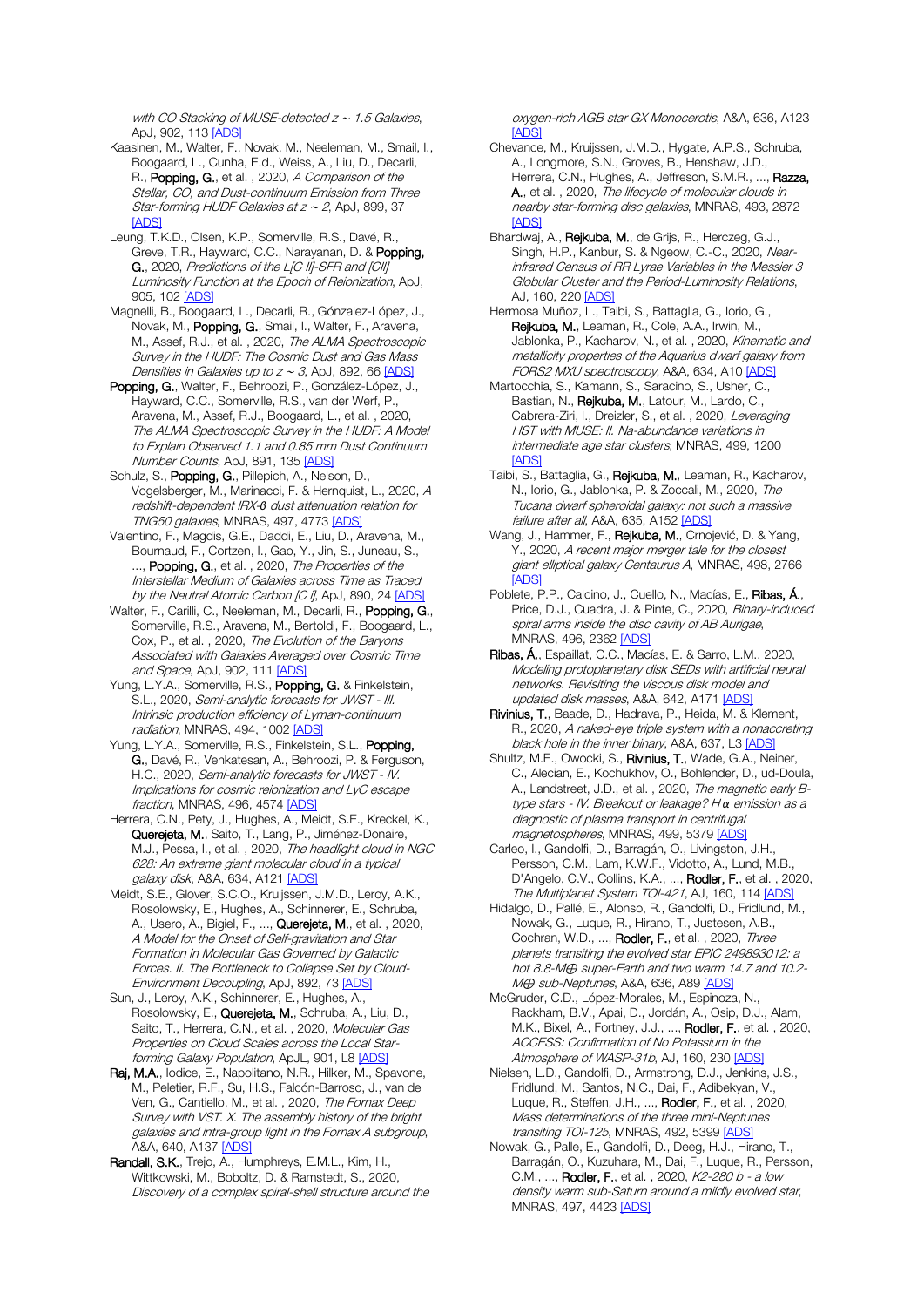Weaver, I.C., López-Morales, M., Espinoza, N., Rackham, B.V., Osip, D.J., Apai, D., Jordán, A., Bixel, A., Lewis, N.K., Alam, M.K., ..., Rodler, F., et al., 2020, ACCESS: A Visual toNear-infrared Spectrum of the Hot Jupiter WASP-43b with Evidence of H<sub>2</sub>O, but No Evidence of Na or K, AJ, 159, 1[3 \[ADS\]](https://ui.adsabs.harvard.edu/#abs/2020AJ....159...13W)

Rojas, A.F., Sani, E., Gavignaud, I., Ricci, C., Lamperti, I., Koss, M., Trakhtenbrot, B., Schawinski, K., Oh, K., Bauer, F.E., et al., 2020, BAT AGN Spectroscopic Survey - XIX. Type 1 versus type 2 AGN dichotomy from the point of view of ionized outflows, MNRAS, 491, 5867 [\[ADS\]](https://ui.adsabs.harvard.edu/#abs/2020MNRAS.491.5867R)

Pian, E., Mazzali, P.A., Moriya, T.J., Rubin, A., Gal-Yam, A., Arcavi, I., Ben-Ami, S., Blagorodnova, N., Bufano, F., Filippenko, A.V., et al., 2020, PTF11rka: an interacting supernova at the crossroads of stripped-envelope and H-poor superluminous stellar core collapses, MNRAS, 497, 3542 **[ADS]** 

Soumagnac, M.T., Ganot, N., Irani, I., Gal-yam, A., Ofek, E.O., Waxman, E., Morag, J., Yaron, O., Schulze, S., Yang, Y., Rubin, A., et al., 2020, SN 2018fif: The Explosion of a Large Red Supergiant Discovered in Its Infancy by the Zwicky Transient Facility, ApJ, 902, 6 [\[ADS\]](https://ui.adsabs.harvard.edu/#abs/2020ApJ...902....6S)

Tartaglia, L., Pastorello, A., Sollerman, J., Fransson, C., Mattila, S., Fraser, M., Taddia, F., Tomasella, L., Turatto, M., Morales-Garoffolo, A., ..., Rubin, A., et al. , 2020, The long-lived Type IIn SN 2015da: Infrared echoes and strong interaction within an extended massive shell, A&A, 635, A3[9 \[ADS\]](https://ui.adsabs.harvard.edu/#abs/2020A%26A...635A..39T)

Sanchis, E., Testi, L., Natta, A., Manara, C.F., Ercolano, B., Preibisch, T., Henning, T., Facchini, S., Miotello, A., de Gregorio-Monsalvo, I., et al. , 2020, Demographics of disks around young very low-mass stars and brown dwarfs in Lupus, A&A, 633, A114 [\[ADS\]](https://ui.adsabs.harvard.edu/#abs/2020A%26A...633A.114S)

Sanchis, E., Testi, L., Natta, A., Manara, C.F., Ercolano, B., Preibisch, T., Henning, T., Facchini, S., Miotello, A., de Gregorio-Monsalvo, I., et al., 2020, Demographics of disks around young very low-mass stars and brown dwarfs in Lupus (Corrigendum), A&A, 638, C[4 \[ADS\]](https://ui.adsabs.harvard.edu/#abs/2020A%26A...638C...4S)

Sanchis, E., Picogna, G., Ercolano, B., Testi, L. & Rosotti, G., 2020, Detectability of embedded protoplanets from hydrodynamical simulations, MNRAS, 492, 344[0 \[ADS\]](https://ui.adsabs.harvard.edu/#abs/2020MNRAS.492.3440S)

Carraro, R., Rodighiero, G., Cassata, P., Brusa, M., Shankar, F., Baronchelli, I., Daddi, E., Delvecchio, I., Franceschini, A., Griffiths, R., ..., Sani, E., et al., 2020, Coevolution of black hole accretion and star formation in galaxies up to  $z = 3.5$ , A&A, 642, A65  $[ADS]$ 

Duras, F., Bongiorno, A., Ricci, F., Piconcelli, E., Shankar, F., Lusso, E., Bianchi, S., Fiore, F., Maiolino, R., Marconi, A., ..., Sani, E., et al., 2020, Universal bolometric corrections for active galactic nuclei over seven luminosity decades, A&A, 636, A73 [\[ADS\]](https://ui.adsabs.harvard.edu/#abs/2020A%26A...636A..73D)

Vanzella, E., Meneghetti, M., Caminha, G.B., Castellano, M., Calura, F., Rosati, P., Grillo, C., Dijkstra, M., Gronke, M., Sani, E., et al., 2020, Candidate Population III stellar complex at  $z = 6.629$  in the MUSE Deep Lensed Field, MNRAS, 494, L8[1 \[ADS\]](https://ui.adsabs.harvard.edu/#abs/2020MNRAS.494L..81V)

Vanzella, E., Caminha, G.B., Calura, F., Cupani, G., Meneghetti, M., Castellano, M., Rosati, P., Mercurio, A., Sani, E., Grillo, C., et al., 2020, Ionizing the intergalactic medium by star clusters: the first empirical evidence, MNRAS, 491, 1093 [\[ADS\]](https://ui.adsabs.harvard.edu/#abs/2020MNRAS.491.1093V)

Vanzella, E., Meneghetti, M., Pastorello, A., Calura, F., Sani, E., Cupani, G., Caminha, G.B., Castellano, M., Rosati, P., D'Odorico, V., et al., 2020, Probing the circumstellar medium 2.8 Gyr after the big bang: detection of Bowen fluorescence in the Sunburst arc, MNRAS, 499, L67 **[\[ADS\]](https://ui.adsabs.harvard.edu/#abs/2020MNRAS.499L..67V)** 

Santamaría-Miranda, A., de Gregorio-Monsalvo, I., Huélamo, N., Plunkett, A.L., Ribas, Á., Comerón, F., Schreiber, M.R., López, C., Mužić, K. & Testi, L., 2020, Bipolar molecular outflow of the very low-mass star ParLup3-4. Evidence for scaled-down low-mass star formation, A&A, 640, A13 [\[ADS\]](https://ui.adsabs.harvard.edu/#abs/2020A%26A...640A..13S)

Butterley, T., Wilson, R.W., Sarazin, M., Dubbeldam, C.M., Osborn, J. & Clark, P., 2020, Characterization of the ground layer of turbulence at Paranal using a robotic SLODAR system, MNRAS, 492, 93[4 \[ADS\]](https://ui.adsabs.harvard.edu/#abs/2020MNRAS.492..934B)

Cavazzani, S., Ortolani, S., Bertolo, A., Binotto, R., Fiorentin, P., Carraro, G., Saviane, I. & Zitelli, V., 2020, Sky Quality Meter and satellite correlation for night cloud-cover analysis at astronomical sites, MNRAS, 493, 2463 [\[ADS\]](https://ui.adsabs.harvard.edu/#abs/2020MNRAS.493.2463C)

Muñoz, C., Villanova, S., Geisler, D., Cortés, C.C., Moni Bidin, C., Cohen, R.E., Saviane, I., Dias, B., Tang, B. & Mauro, F., 2020, The vertical Na-O relation in the bulge globular cluster NGC 6553, MNRAS, 492, 3742 [\[ADS\]](https://ui.adsabs.harvard.edu/#abs/2020MNRAS.492.3742M)

Sameshima, H., Yoshii, Y., Matsunaga, N., Kobayashi, N., Ikeda, Y., Kondo, S., Hamano, S., Mizumoto, M., Arai, A., Yasui, C., ...& Saviane, I., 2020, Mg II and Fe II Fluxes of Luminous Quasars at z <sup>∼</sup> 2.7 and the Evaluation of the Baldwin Effect in the Flux-toabundance Conversion Method for Quasars, ApJ, 904, 16[2 \[ADS\]](https://ui.adsabs.harvard.edu/#abs/2020ApJ...904..162S)

Ackley, K., Amati, L., Barbieri, C., Bauer, F.E., Benetti, S., Bernardini, M.G., Bhirombhakdi, K., Botticella, M.T., Branchesi, M., Brocato, E., ..., Sbordone, L., et al., 2020, Observational constraints on the optical and nearinfrared emission from the neutron star-black hole binary merger candidate S190814bv, A&A, 643, A113 [\[ADS\]](https://ui.adsabs.harvard.edu/#abs/2020A%26A...643A.113A)

Baratella, M., D'Orazi, V., Carraro, G., Desidera, S., Randich, S., Magrini, L., Adibekyan, V., Smiljanic, R., Spina, L., Tsantaki, M., ..., Sbordone, L., et al. , 2020, The Gaia-ESO Survey: a new approach to chemically characterising young open clusters. I. Stellar parameters, and iron-peak, *α*-, and proton-capture elements, A&A, 634, A3[4 \[ADS\]](https://ui.adsabs.harvard.edu/#abs/2020A%26A...634A..34B)

Bonito, R., Prisinzano, L., Venuti, L., Damiani, F., Micela, G., Sacco, G., Traven, G., Biazzo, K., Sbordone, L., Masseron, T., et al., 2020, The Gaia-ESO Survey: new diagnostic for accretion and outflow activity in the young cluster NGC 2264, A&A, 642, A5[6 \[ADS\]](https://ui.adsabs.harvard.edu/#abs/2020A%26A...642A..56B)

Caffau, E., Monaco, L., Bonifacio, P., Sbordone, L., Haywood, M., Spite, M., Di Matteo, P., Spite, F., Mucciarelli, A. & François, P., 2020, High-speed stars: Galactic hitchhikers\*, A&A, 638, A122 [\[ADS\]](https://ui.adsabs.harvard.edu/#abs/2020A%26A...638A.122C)

Caffau, E., Bonifacio, P., Sbordone, L., Matas Pinto, A.M., François, P., Jablonka, P., Lardo, C., Martin, N.F., Starkenburg, E., Aguado, D., et al. , 2020, The Pristine survey XI: the FORS2 sample, MNRAS, 493, 467[7 \[ADS\]](https://ui.adsabs.harvard.edu/#abs/2020MNRAS.493.4677C)

Franchini, M., Morossi, C., Di Marcantonio, P., Chavez, M., Adibekyan, V.Z., Bayo, A., Bensby, T., Bragaglia, A., Calura, F., Duffau, S., ..., Sbordone, L., et al. , 2020, The Gaia*─*ESO Survey: Carbon Abundance in the Galactic Thin and Thick Disks, ApJ, 888, 5[5 \[ADS\]](https://ui.adsabs.harvard.edu/#abs/2020ApJ...888...55F)

Sbordone, L., Hansen, C.J., Monaco, L., Cristallo, S., Bonifacio, P., Caffau, E., Villanova, S. & Amigo, P., 2020, A wide angle view of the Sagittarius dwarf spheroidal galaxy. II. A CEMP-r/s star in the Sagittarius dwarf spheroidal galaxy, A&A, 641, A135 [\[ADS\]](https://ui.adsabs.harvard.edu/#abs/2020A%26A...641A.135S)

Worley, C.C., Jofré, P., Rendle, B., Miglio, A., Magrini, L., Feuillet, D., Gavel, A., Smiljanic, R., Lind, K., Korn, A., ..., Sbordone, L., et al., 2020, The Gaia-ESO Survey: Spectroscopic-asteroseismic analysis of K2 stars in Gaia-ESO. The K2 Galactic Caps Project, A&A, 643, A83 [\[ADS\]](https://ui.adsabs.harvard.edu/#abs/2020A%26A...643A..83W)

Tappert, C., Vogt, N., Ederoclite, A., Schmidtobreick, L., Vučković, M. & Becegato, L.L., 2020, The luminosity evolution of nova shells. I. A new analysis of old data, A&A, 641, A12[2 \[ADS\]](https://ui.adsabs.harvard.edu/#abs/2020A%26A...641A.122T)

Scholtz, J., Harrison, C.M., Rosario, D.J., Alexander, D.M., Chen, C.C., Kakkad, D., Mainieri, V., Tiley, A.L., Turner, O., Cirasuolo, M., et al. , 2020, KASHz: No evidence for ionised outflows instantaneously suppressing star formation in moderate luminosity AGN at  $\tilde{z}$  1.4-2.6, MNRAS, 492, 319[4 \[ADS\]](https://ui.adsabs.harvard.edu/#abs/2020MNRAS.492.3194S)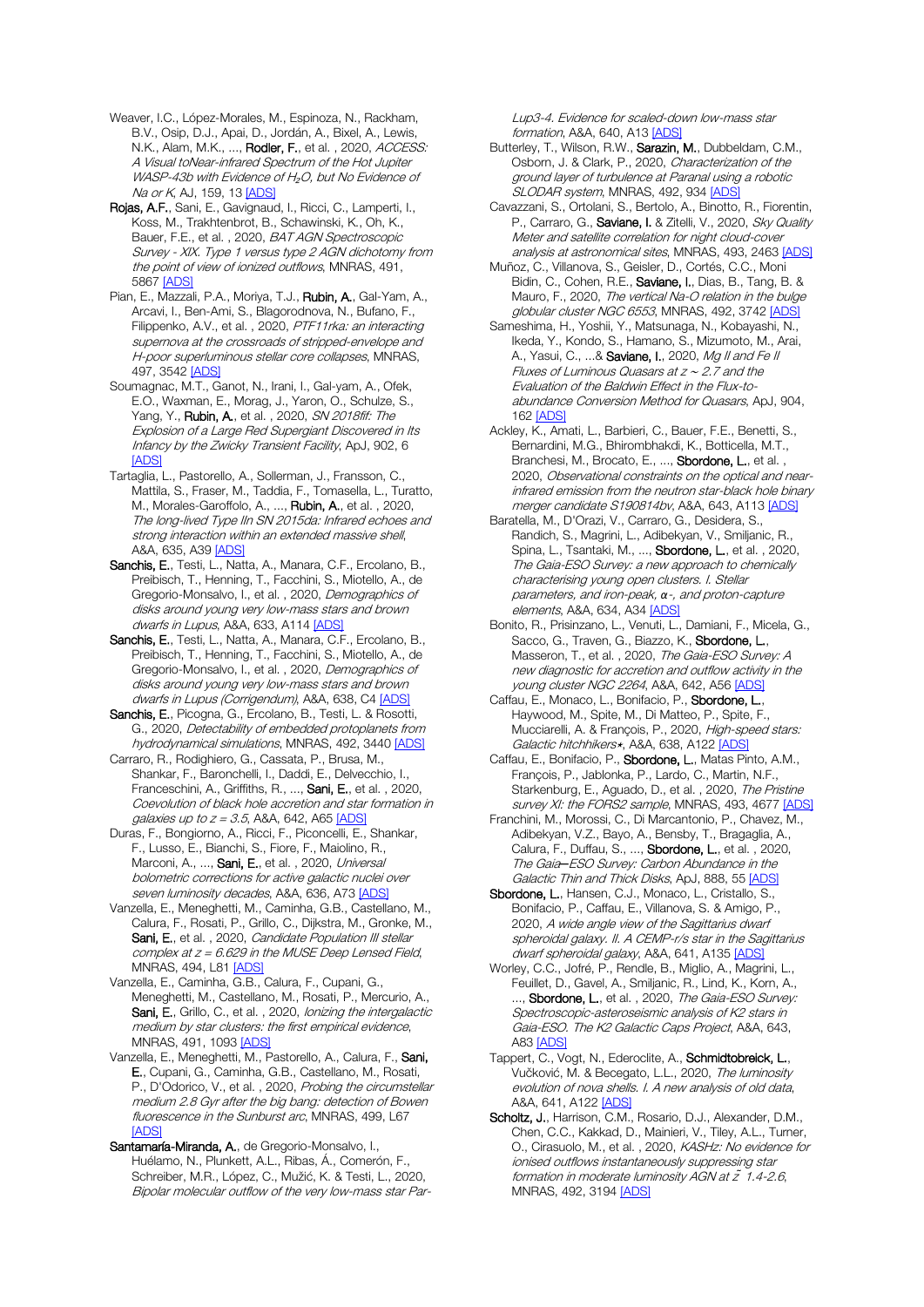Dharmawardena, T.E., Mairs, S., Scicluna, P., Bell, G., McDonald, I., Menten, K., Weiss, A. & Zijlstra, A., 2020, Betelgeuse Fainter in the Submillimeter Too: An Analysis of JCMT and APEX Monitoring during the Recent Optical Minimum, ApJL, 897, L[9 \[ADS\]](https://ui.adsabs.harvard.edu/#abs/2020ApJ...897L...9D)

Boldt, S., Oshagh, M., Dreizler, S., Mallonn, M., Santos, N.C., Claret, A., Reiners, A. & Sedaghati, E., 2020, Stellar activity consequence on the retrieved transmission spectra through chromatic Rossiter-McLaughlin observations, A&A, 635, A123 [\[ADS\]](https://ui.adsabs.harvard.edu/#abs/2020A%26A...635A.123B)

Rodeghiero, G., Häberle, M., Sauter, J., Sawczuck, M., Pott, J.-U., Münch, N., Ramos, J.R., Naranjo, V., Kausch, W., Sabha, N.B., ..., Seemann, U., et al. , 2020, Development of the MICADO Flat-field and Wavelength Calibration Unit: From Design to Prototyping, PASP, 132, 12450[1 \[ADS\]](https://ui.adsabs.harvard.edu/#abs/2020PASP..132l4501R)

Shelest, A. & Lelli, F., 2020, From spirals to lenticulars: Evidence from the rotation curves and mass models of three early-type galaxies, A&A, 641, A31 [\[ADS\]](https://ui.adsabs.harvard.edu/#abs/2020A%26A...641A..31S)

Do-Duy, T., Wright, C.M., Fujiyoshi, T., Glasse, A., Siebenmorgen, R., Smith, R., Stecklum, B. & Sterzik, M., 2020, Crystalline silicate absorption at 11.1 μm: ubiquitous and abundant in embedded YSOs and the interstellar medium, MNRAS, 493, 4463 [ADS

Krełowski, J., Galazutdinov, G.A. & Siebenmorgen, R., 2020, On the Relation between Diffuse Bands and Other Interstellar Features, ApJL, 899, L[2 \[ADS\]](https://ui.adsabs.harvard.edu/#abs/2020ApJ...899L...2K)

Siebenmorgen, R., Krełowski, J., Smoker, J., Galazutdinov, G. & Bagnulo, S., 2020, Dark dust and single-cloud sightlines in the ISM, A&A, 641, A3[5 \[ADS\]](https://ui.adsabs.harvard.edu/#abs/2020A%26A...641A..35S)

Oliveira, A.S., Rodrigues, C.V., Martins, M., Palhares, M.S., Silva, K.M.G., Lima, I.J. & Jablonski, F.J., 2020, Exploratory Spectroscopy of Magnetic Cataclysmic Variables Candidates and Other Variable Objects. II, AJ, 159, 11[4 \[ADS\]](https://ui.adsabs.harvard.edu/#abs/2020AJ....159..114O)

Aguirre, V.S., Stello, D., Stokholm, A., Mosumgaard, J.R., Ball, W.H., Basu, S., Bossini, D., Bugnet, L., Buzasi, D., Campante, T.L., ..., Slumstrup, D., et al. , 2020, Detection and Characterization of Oscillating Red Giants: First Results from the TESS Satellite, ApJL, 889, L3[4 \[ADS\]](https://ui.adsabs.harvard.edu/#abs/2020ApJ...889L..34S)

Solarz, A., Thomas, R., Montenegro-Montes, F.M., Gromadzki, M., Donoso, E., Koprowski, M., Wyrzykowski, L., Diaz, C.G., Sani, E. & Bilicki, M., 2020, Spectroscopic observations of the machine-learning selected anomaly catalogue from the AllWISE Sky Survey, A&A, 642, A10[3 \[ADS\]](https://ui.adsabs.harvard.edu/#abs/2020A%26A...642A.103S)

Millon, M., Galan, A., Courbin, F., Treu, T., Suyu, S.H., Ding, X., Birrer, S., Chen, G.C.F., Shajib, A.J., Sluse, D., ..., Spiniello, C., et al., 2020, TDCOSMO. I. An exploration of systematic uncertainties in the inference of  $H<sub>0</sub>$  from time-delay cosmography, A&A, 639, A101 [ADS

Scognamiglio, D., Tortora, C., Spavone, M., Spiniello, C., Napolitano, N.R., D'Ago, G., Barbera, F.L., Getman, F., Roy, N., Raj, M.A., et al., 2020, Building the Largest Spectroscopic Sample of Ultracompact Massive Galaxies with the Kilo Degree Survey, ApJ, 893, 4 [\[ADS\]](https://ui.adsabs.harvard.edu/#abs/2020ApJ...893....4S)

Shajib, A.J., Birrer, S., Treu, T., Agnello, A., Buckley-Geer, E.J., Chan, J.H.H., Christensen, L., Lemon, C., Lin, H., Millon, M., ..., Spiniello, C., et al., 2020, STRIDES: a 3.9 per cent measurement of the Hubble constant from the strong lens system DES J0408-5354, MNRAS, 494, 6072 [\[ADS\]](https://ui.adsabs.harvard.edu/#abs/2020MNRAS.494.6072S)

Fischer, W.J., Megeath, S.T., Furlan, E., Stutz, A.M., Stanke, T., Tobin, J.J., Osorio, M., Manoj, P., Di Francesco, J., Allen, L.E., et al., 2020, The Herschel Orion Protostar Survey: Far-infrared Photometry and Colors of Protostars and Their Variations across Orion A and B, ApJ, 905, 11[9 \[ADS\]](https://ui.adsabs.harvard.edu/#abs/2020ApJ...905..119F)

Nagy, Z., Menechella, A., Megeath, S.T., Tobin, J.J., Booker, J.J., Fischer, W.J., Manoj, P., Stanke, T., Stutz, A. & Wyrowski, F., 2020, An APEX survey of outflow and infall toward the youngest protostars in Orion, A&A, 642, A13[7 \[ADS\]](https://ui.adsabs.harvard.edu/#abs/2020A%26A...642A.137N)

Grandjean, A., Lagrange, A.M., Keppler, M., Meunier, N., Mignon, L., Borgniet, S., Chauvin, G., Desidera, S., Galland, F., Messina, S., Sterzik, M., et al. , 2020, A HARPS RV search for planets around young nearby stars, A&A, 633, A4[4 \[ADS\]](https://ui.adsabs.harvard.edu/#abs/2020A%26A...633A..44G)

Sterzik, M.F., Bagnulo, S., Emde, C. & Manev, M., 2020, The cloudbow of planet Earth observed in polarisation, A&A, 639, A8[9 \[ADS\]](https://ui.adsabs.harvard.edu/#abs/2020A%26A...639A..89S)

Calhau, J., Sobral, D., Santos, S., Matthee, J., Paulino-Afonso, A., Stroe, A., Simmons, B., Barlow-Hall, C. & Adams, B., 2020, The X-ray and radio activity of typical and luminous Ly *α* emitters from z <sup>∼</sup> 2 to z <sup>∼</sup> 6: evidence for a diverse, evolving population, MNRAS, 493, 334[1 \[ADS\]](https://ui.adsabs.harvard.edu/#abs/2020MNRAS.493.3341C)

Gramajo, L.V., Palma, T., Minniti, D., Saito, R.K., Clariá, J.J., Kammers, R. & Surot, F., 2020, A hundred new eclipsing binary system candidates studied in a nearinfrared window in the VVV survey, PASA, 37, e054 [\[ADS\]](https://ui.adsabs.harvard.edu/#abs/2020PASA...37...54G)

Léget, P.F., Gangler, E., Mondon, F., Aldering, G., Antilogus, P., Aragon, C., Bailey, S., Baltay, C., Barbary, K., Bongard, S., ..., Taubenberger, S., et al. , 2020, SUGAR: An improved empirical model of Type Ia supernovae based on spectral features, A&A, 636, A46 [\[ADS\]](https://ui.adsabs.harvard.edu/#abs/2020A%26A...636A..46L)

Rigault, M., Brinnel, V., Aldering, G., Antilogus, P., Aragon, C., Bailey, S., Baltay, C., Barbary, K., Bongard, S., Boone, K., ..., Taubenberger, S., et al., 2020, Strong dependence of Type Ia supernova standardization on the local specific star formation rate, A&A, 644, A176 [\[ADS\]](https://ui.adsabs.harvard.edu/#abs/2020A%26A...644A.176R)

Belloche, A., Maury, A.J., Maret, S., Anderl, S., Bacmann, A., André, P., Bontemps, S., Cabrit, S., Codella, C., Gaudel, M., ...& Testi, L., 2020, Questioning the spatial origin of complex organic molecules in young protostars with the CALYPSO survey, A&A, 635, A19[8 \[ADS\]](https://ui.adsabs.harvard.edu/#abs/2020A%26A...635A.198B)

Benedettini, M., Molinari, S., Baldeschi, A., Beltrán, M.T., Brand, J., Cesaroni, R., Elia, D., Fontani, F., Merello, M., Olmi, L., ..., Testi, L., et al., 2020, The Forgotten Quadrant Survey. 12CO and 13CO (1-0) survey of the Galactic plane in the range 220°, A&A, 633, A14[7 \[ADS\]](https://ui.adsabs.harvard.edu/#abs/2020A%26A...633A.147B)

Codella, C., Podio, L., Garufi, A., Perrero, J., Ugliengo, P., Fedele, D., Favre, C., Bianchi, E., Ceccarelli, C., Mercimek, S., ...& Testi, L., 2020, ALMA chemical survey of disk-outflow sources in Taurus (ALMA-DOT). IV. Thioformaldehyde (H<sub>2</sub>CS) in protoplanetary discs: spatial distributions and binding energies, A&A, 644, A12[0 \[ADS\]](https://ui.adsabs.harvard.edu/#abs/2020A%26A...644A.120C)

De Simone, M., Ceccarelli, C., Codella, C., Svoboda, B.E., Chandler, C., Bouvier, M., Yamamoto, S., Sakai, N., Caselli, P., Favre, C., ...& Testi, L., 2020, Hot Corinos Chemical Diversity: Myth or Reality?, ApJL, 896, L3 [\[ADS\]](https://ui.adsabs.harvard.edu/#abs/2020ApJ...896L...3D)

Favre, C., Vastel, C., Jimenez-Serra, I., Quénard, D., Caselli, P., Ceccarelli, C., Chacón-Tanarro, A., Fontani, F., Holdship, J., Oya, Y., ..., Testi, L., et al., 2020, Seeds of Life in Space (SOLIS). VII. Discovery of a cold dense methanol blob toward the L1521F VeLLO system, A&A, 635, A18[9 \[ADS\]](https://ui.adsabs.harvard.edu/#abs/2020A%26A...635A.189F)

Gaudel, M., Maury, A.J., Belloche, A., Maret, S., André, P., Hennebelle, P., Galametz, M., Testi, L., Cabrit, S., Palmeirim, P., et al., 2020, Angular momentum profiles of Class 0 protostellar envelopes, A&A, 637, A9[2 \[ADS\]](https://ui.adsabs.harvard.edu/#abs/2020A%26A...637A..92G)

Hendler, N., Pascucci, I., Pinilla, P., Tazzari, M., Carpenter, J., Malhotra, R. & Testi, L., 2020, The Evolution of Dust Disk Sizes from a Homogeneous Analysis of 1-10 Myr old Stars, ApJ, 895, 12[6 \[ADS\]](https://ui.adsabs.harvard.edu/#abs/2020ApJ...895..126H)

Maureira, M.J., Pineda, J.E., Segura-Cox, D.M., Caselli, P., Testi, L., Lodato, G., Loinard, L. & Hernández-Gómez, A., 2020, Orbital and Mass Constraints of the Young Binary System IRAS 16293-2422 A, ApJ, 897, 5[9 \[ADS\]](https://ui.adsabs.harvard.edu/#abs/2020ApJ...897...59M)

Mininni, C., Beltrán, M.T., Rivilla, V.M., Sánchez-Monge, A., Fontani, F., Möller, T., Cesaroni, R., Schilke, P., Viti, S., Jiménez-Serra, I., ...& Testi, L., 2020, The GUAPOS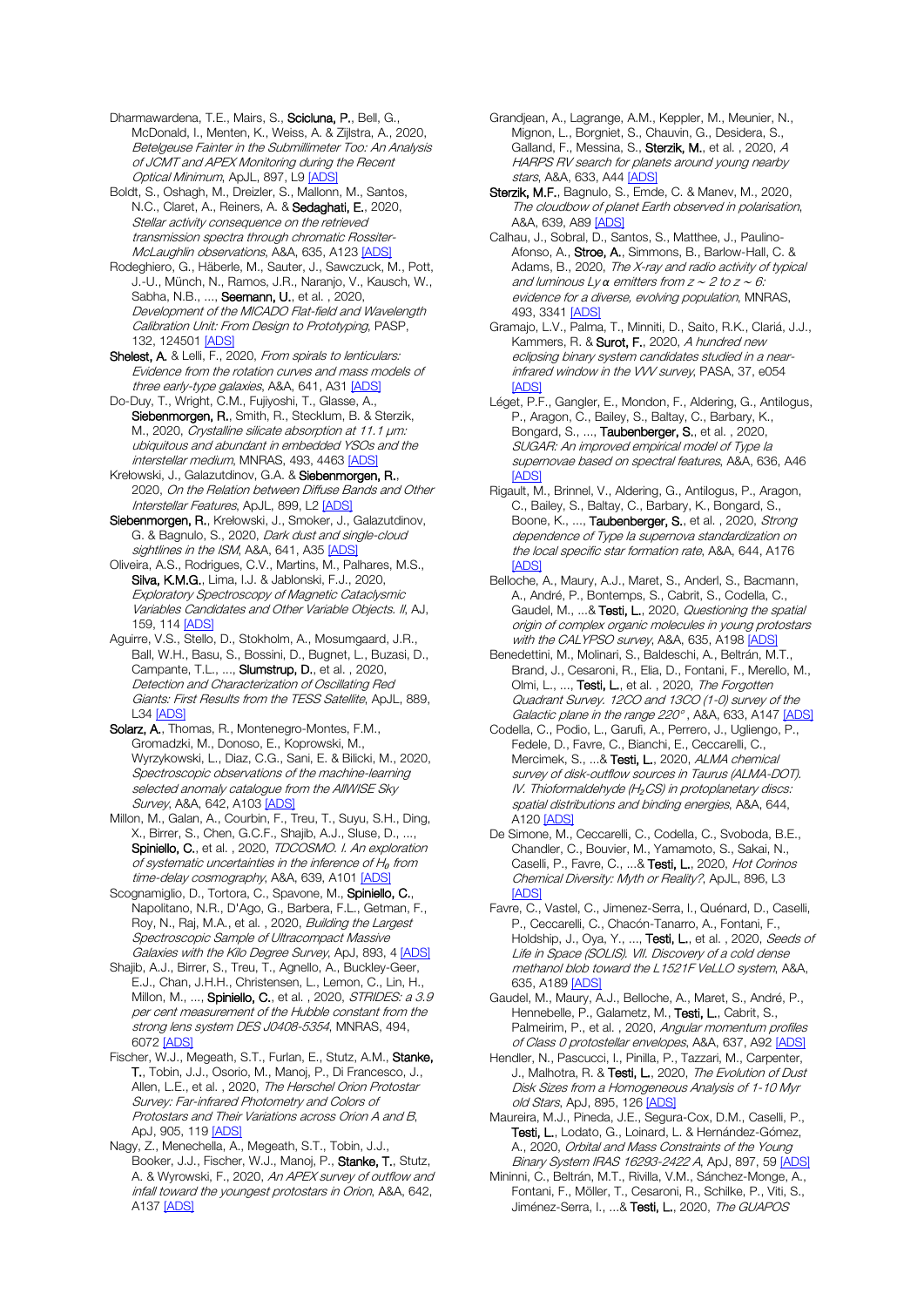project: G31.41+0.31 Unbiased ALMA sPectral Observational Survey. I. Isomers of  $C_2H_4O_2$ , A&A, 644, A84 [\[ADS\]](https://ui.adsabs.harvard.edu/#abs/2020A%26A...644A..84M)

- Podio, L., Garufi, A., Codella, C., Fedele, D., Bianchi, E., Bacciotti, F., Ceccarelli, C., Favre, C., Mercimek, S., Rygl, K. & Testi, L., 2020, ALMA chemical survey of disk-outflow sources in Taurus (ALMA-DOT). II. Vertical stratification of CO, CS, CN,  $H<sub>2</sub>CO$ , and CH $<sub>3</sub>OH$  in a</sub> Class I disk, A&A, 642, L[7 \[ADS\]](https://ui.adsabs.harvard.edu/#abs/2020A%26A...642L...7P)
- Podio, L., Garufi, A., Codella, C., Fedele, D., Rygl, K., Favre, C., Bacciotti, F., Bianchi, E., Ceccarelli, C., Mercimek, S., ...& Testi, L., 2020, ALMA chemical survey of diskoutflow sources in Taurus (ALMA-DOT). III. The interplay between gas and dust in the protoplanetary disk of DG Tau, A&A, 644, A11[9 \[ADS\]](https://ui.adsabs.harvard.edu/#abs/2020A%26A...644A.119P)
- Rivilla, V.M., Drozdovskaya, M.N., Altwegg, K., Caselli, P., Beltrán, M.T., Fontani, F., van der Tak, F.F.S., Cesaroni, R., Vasyunin, A., Rubin, M., ..., Testi, L., et al. , 2020, ALMA and ROSINA detections of phosphorus-bearing molecules: the interstellar thread between star-forming regions and comets, MNRAS, 492, 118[0 \[ADS\]](https://ui.adsabs.harvard.edu/#abs/2020MNRAS.492.1180R)
- Schisano, E., Molinari, S., Elia, D., Benedettini, M., Olmi, L., Pezzuto, S., Traficante, A., Brescia, M., Cavuoti, S., di Giorgio, A.M., ..., Testi, L., et al., 2020, The Hi-GAL catalogue of dusty filamentary structures in the Galactic plane, MNRAS, 492, 5420 [\[ADS\]](https://ui.adsabs.harvard.edu/#abs/2020MNRAS.492.5420S)
- Toci, C., Lodato, G., Fedele, D., Testi, L. & Pinte, C., 2020, Long-lived Dust Rings around HD 169142, ApJL, 888, L4 [\[ADS\]](https://ui.adsabs.harvard.edu/#abs/2020ApJ...888L...4T)
- Toci, C., Lodato, G., Christiaens, V., Fedele, D., Pinte, C., Price, D.J. & Testi, L., 2020, Planet migration, resonant locking, and accretion streams in PDS 70: comparing models and data, MNRAS, 499, 201[5 \[ADS\]](https://ui.adsabs.harvard.edu/#abs/2020MNRAS.499.2015T)
- Uyama, T., Muto, T., Mawet, D., Christiaens, V., Hashimoto, J., Kudo, T., Kuzuhara, M., Ruane, G., Beichman, C., Absil, O., ..., Testi, L., et al., 2020, Near-infrared Imaging of a Spiral in the CQ Tau Disk, AJ, 159, 118 [\[ADS\]](https://ui.adsabs.harvard.edu/#abs/2020AJ....159..118U)
- Khusanova, Y., Le Fèvre, O., Cassata, P., Cucciati, O., Lemaux, B.C., Tasca, L.A.M., Thomas, R., Garilli, B., Le Brun, V., Maccagni, D., et al. , 2020, UV and Ly*α* luminosity functions of galaxies and star formation rate density at the end of HI reionization from the VIMOS UltraDeep Survey (VUDS), A&A, 634, A9[7 \[ADS\]](https://ui.adsabs.harvard.edu/#abs/2020A%26A...634A..97K)
- Le Fèvre, O., Béthermin, M., Faisst, A., Jones, G.C., Capak, P., Cassata, P., Silverman, J.D., Schaerer, D., Yan, L., Amorin, R., ..., Thomas, R., et al., 2020, The ALPINE-ALMA [CII] survey. Survey strategy, observations, and sample properties of 118 star-forming galaxies at 4 < z  $<$  6, A&A, 643, A1 [ADS
- Thomas, R., 2020, SEDOBS: A tool to create simulated galaxy observations, A&C, 30, 10035[4 \[ADS\]](https://ui.adsabs.harvard.edu/#abs/2020A%26C....3000354T)
- Thomas, R., Pentericci, L., Le Fevre, O., Zamorani, G., Schaerer, D., Amorin, R., Castellano, M., Carnall, A.C., Cristiani, S., Cullen, F., et al. , 2020, The intergalactic medium transmission towards  $z \gtrsim 4$  galaxies with VANDELS and the impact of dust attenuation, A&A, 634, A11[0 \[ADS\]](https://ui.adsabs.harvard.edu/#abs/2020A%26A...634A.110T)
- Robberto, M., Gennaro, M., Ubeira Gabellini, M.G., Hillenbrand, L.A., Pacifici, C., Ubeda, L., Andersen, M., Barman, T., Bellini, A., Da Rio, N., et al., 2020, HST Survey of the Orion Nebula Cluster in the  $H<sub>2</sub>O$  1.4  $\mu$ m Absorption Band. I. A Census of Substellar and Planetary-mass Objects, ApJ, 896, 7[9 \[ADS\]](https://ui.adsabs.harvard.edu/#abs/2020ApJ...896...79R)
- Ubeira-Gabellini, M.G., Christiaens, V., Lodato, G., Ancker, M.v.d., Fedele, D., Manara, C.F. & Price, D.J., 2020, Discovery of a Low-mass Companion Embedded in the Disk of the Young Massive Star MWC 297 with VLT/SPHERE, ApJL, 890, L[8 \[ADS\]](https://ui.adsabs.harvard.edu/#abs/2020ApJ...890L...8U)
- Sahoo, S.K., Baran, A.S., Heber, U., Ostrowski, J., Sanjayan, S., Silvotti, R., Irrgang, A., Uzundag, M., Reed, M.D., Shoaf, K.A., et al. , 2020, Mode identification in three pulsating hot subdwarfs observed with TESS satellite, MNRAS, 495, 284[4 \[ADS\]](https://ui.adsabs.harvard.edu/#abs/2020MNRAS.495.2844S)
- Bono, G., Braga, V.F., Crestani, J., Fabrizio, M., Sneden, C., Marconi, M., Preston, G.W., Mullen, J.P., Gilligan, C.K., Fiorentino, G., ..., Valenti, E., et al. , 2020, On the Metamorphosis of the Bailey Diagram for RR Lyrae Stars, ApJL, 896, L1[5 \[ADS\]](https://ui.adsabs.harvard.edu/#abs/2020ApJ...896L..15B)
- Surot, F., Valenti, E., Gonzalez, O.A., Zoccali, M., Sökmen, E., Hidalgo, S.L. & Minniti, D., 2020, Mapping the stellar age of the Milky Way bulge with the VW. III. High-resolution reddening map, A&A, 644, A14[0 \[ADS\]](https://ui.adsabs.harvard.edu/#abs/2020A%26A...644A.140S)
- Boecker, A., Leaman, R., van de Ven, G., Norris, M.A., Mackereth, J.T. & Crain, R.A., 2020, A galaxy's accretion history unveiled from its integrated spectrum, MNRAS, 491, 82[3 \[ADS\]](https://ui.adsabs.harvard.edu/#abs/2020MNRAS.491..823B)
- Jin, Y., Zhu, L., Long, R.J., Mao, S., Wang, L. & van de Ven, G., 2020, SDSS-IV MaNGA: Internal mass distributions and orbital structures of early-type galaxies and their dependence on environment, MNRAS, 491, 1690 [\[ADS\]](https://ui.adsabs.harvard.edu/#abs/2020MNRAS.491.1690J)
- Yang, M., Zhu, L., Weijmans, A.-M., van de Ven, G., Boardman, N., Morganti, R. & Oosterloo, T., 2020, Mapping the dark matter halo of early-type galaxy NGC 2974 through orbit-based models with combined stellar and cold gas kinematics, MNRAS, 491, 422[1 \[ADS\]](https://ui.adsabs.harvard.edu/#abs/2020MNRAS.491.4221Y)
- Ginski, C., Ménard, F., Rab, C., Mamajek, E.E., van Holstein, R.G., Benisty, M., Manara, C.F., Asension Torres, R., Bohn, A., Birnstiel, T., ..., van den Ancker, M., et al., 2020, Disk Evolution Study Through Imaging of Nearby Young Stars (DESTINYS): A close low-mass companion to ET Cha, A&A, 642, A11[9 \[ADS\]](https://ui.adsabs.harvard.edu/#abs/2020A%26A...642A.119G)
- Forrest, B., Annunziatella, M., Wilson, G., Marchesini, D., Muzzin, A., Cooper, M.C., Marsan, Z.C., McConachie, I., Chan, J.C.C., Gomez, P., ...& van der Burg, R.F.J., 2020, An Extremely Massive Quiescent Galaxy at  $z =$ 3.493: Evidence of Insufficiently Rapid Quenching Mechanisms in Theoretical Models, ApJL, 890, L[1 \[ADS\]](https://ui.adsabs.harvard.edu/#abs/2020ApJ...890L...1F)
- Forrest, B., Marsan, Z.C., Annunziatella, M., Wilson, G., Muzzin, A., Marchesini, D., Cooper, M.C., Chan, J.C.C., McConachie, I., Gomez, P., ...& van der Burg, R.F.J., 2020, The Massive Ancient Galaxies at  $z > 3$  NEarinfrared (MAGAZ3NE) Survey: Confirmation of Extremely Rapid Star Formation and Quenching Timescales for Massive Galaxies in the Early Universe, ApJ, 903, 47 [\[ADS\]](https://ui.adsabs.harvard.edu/#abs/2020ApJ...903...47F)
- Herbonnet, R., Sifón, C., Hoekstra, H., Bahé, Y., van der Burg, R.F.J., Melin, J.-B., von der Linden, A., Sand, D., Kay, S. & Barnes, D., 2020, CCCP and MENeaCS: (updated) weak-lensing masses for 100 galaxy clusters, MNRAS, 497, 468[4 \[ADS\]](https://ui.adsabs.harvard.edu/#abs/2020MNRAS.497.4684H)
- Matharu, J., Muzzin, A., Brammer, G.B., van der Burg, R.F.J., Auger, M.W., Hewett, P.C., Chan, J.C.C., Demarco, R., van Dokkum, P., Marchesini, D., et al. , 2020, HST/WFC3 grism observations of z <sup>∼</sup> 1 clusters: evidence for evolution in the mass-size relation of quiescent galaxies from post-starburst galaxies, MNRAS, 493, 601[1 \[ADS\]](https://ui.adsabs.harvard.edu/#abs/2020MNRAS.493.6011M)
- Nantais, J., Wilson, G., Muzzin, A., Old, L.J., Demarco, R., Cerulo, P., Balogh, M., Rudnick, G., Chan, J., Cooper, M.C., van der Burg, R., ...& van Kampen, E., 2020, The H *α* star formation main sequence in cluster and field galaxies at z ~ 1.6, MNRAS, 499, 306[1 \[ADS\]](https://ui.adsabs.harvard.edu/#abs/2020MNRAS.499.3061N)
- Old, L.J., Balogh, M.L., van der Burg, R.F.J., Biviano, A., Yee, H.K.C., Pintos-Castro, I., Webb, K., Muzzin, A., Rudnick, G., Vulcani, B., et al. , 2020, The GOGREEN survey: the environmental dependence of the starforming galaxy main sequence at 1.0 < z < 1.5, MNRAS, 493, 598[7 \[ADS\]](https://ui.adsabs.harvard.edu/#abs/2020MNRAS.493.5987O)
- Rong, Y., Dong, X.-Y., Puzia, T.H., Galaz, G., Sánchez-Janssen, R., Cao, T., van der Burg, R.F.J., Sifón, C., Mancera Piña, P.E., Marcelo, M., et al. , 2020, Intrinsic Morphology of Ultra-diffuse Galaxies, ApJ, 899, 78 [\[ADS\]](https://ui.adsabs.harvard.edu/#abs/2020ApJ...899...78R)
- van der Burg, R.F.J., Rudnick, G., Balogh, M.L., Muzzin, A., Lidman, C., Old, L.J., Shipley, H., Gilbank, D., McGee, S., Biviano, A., et al., 2020, The GOGREEN Survey: A deep stellar mass function of cluster galaxies at 1.0 < z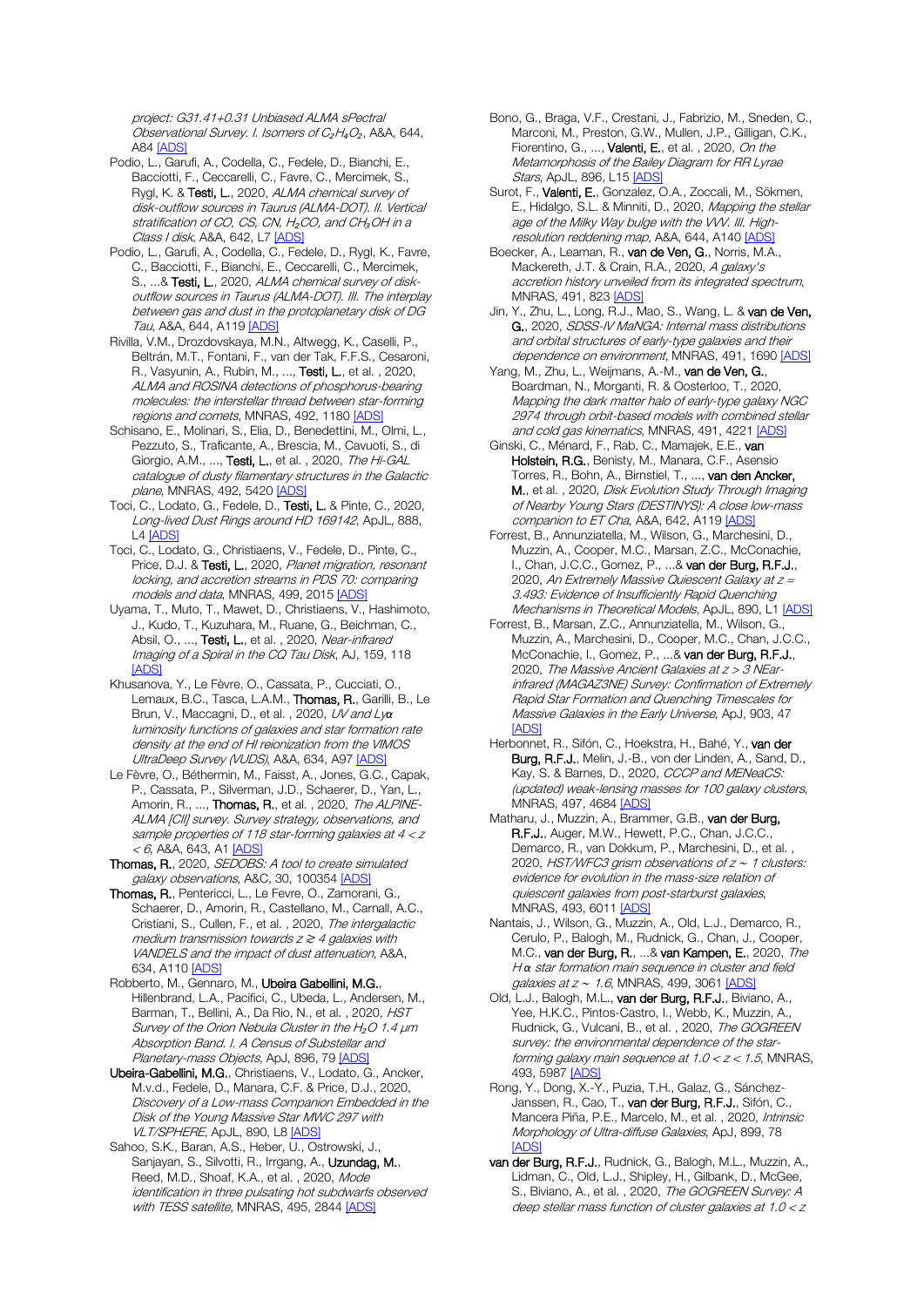< 1.4 and the complex nature of satellite quenching, A&A, 638, A112 [\[ADS\]](https://ui.adsabs.harvard.edu/#abs/2020A%26A...638A.112V)

Webb, K., Balogh, M.L., Leja, J., van der Burg, R.F.J., Rudnick, G., Muzzin, A., Boak, K., Cerulo, P., Gilbank, D., Lidman, C., et al., 2020, The GOGREEN survey: post-infall environmental quenching fails to predict the observed age difference between quiescent field and cluster galaxies at  $z > 1$ , MNRAS, 498, 531[7 \[ADS\]](https://ui.adsabs.harvard.edu/#abs/2020MNRAS.498.5317W)

de Boer, J., Langlois, M., van Holstein, R.G., Girard, J.H., Mouillet, D., Vigan, A., Dohlen, K., Snik, F., Keller, C.U., Ginski. C., et al., 2020, Polarimetric imaging mode of VLT/SPHERE/IRDIS. I. Description, data reduction, and observing strategy, A&A, 633, A63 [\[ADS\]](https://ui.adsabs.harvard.edu/#abs/2020A%26A...633A..63D)

Garufi, A., Avenhaus, H., Pérez, S., Quanz, S.P., van Holstein, R.G., Bertrang, G.H.M., Casassus, S., Cieza, L., Principe, D.A. & van der Plas, G., 2020, Disks Around T Tauri Stars with SPHERE (DARTTS-S). II. Twenty-one new polarimetric images of young stellar disks, A&A, 633, A8[2 \[ADS\]](https://ui.adsabs.harvard.edu/#abs/2020A%26A...633A..82G)

Ginski, C., Ménard, F., Rab, C., Mamajek, E.E., van Holstein, R.G., Benisty, M., Manara, C.F., Asensio Torres, R., Bohn, A., Birnstiel, T., ..., van den Ancker, M., et al., 2020, Disk Evolution Study Through Imaging of Nearby Young Stars (DESTINYS): A close low-mass companion to ET Cha, A&A, 642, A11[9 \[ADS\]](https://ui.adsabs.harvard.edu/#abs/2020A%26A...642A.119G)

Haffert, S.Y., van Holstein, R.G., Ginski, C., Brinchmann, J., Snellen, I.A.G., Milli, J., Stolker, T., Keller, C.U. & Girard, J., 2020, CS Cha B: A disc-obscured M-type star mimicking a polarised planetary companion, A&A, 640, L1[2 \[ADS\]](https://ui.adsabs.harvard.edu/#abs/2020A%26A...640L..12H)

Jensen-Clem, R., Millar-Blanchaer, M.A., van Holstein, R.G., Mawet, D., Graham, J., Sengupta, S., Marley, M.S., Snik, F., Vigan, A., Hinkley, S., et al., 2020, A Search for Polarized Thermal Emission from Directly Imaged Exoplanets and Brown Dwarf Companions to Nearby Stars, AJ, 160, 28[6 \[ADS\]](https://ui.adsabs.harvard.edu/#abs/2020AJ....160..286J)

Kennedy, G.M., Ginski, C., Kenworthy, M.A., Benisty, M., Henning, T., van Holstein, R.G., Kral, Q., Ménard, F., Milli, J., Quiroga-Nuñez, L.H., et al., 2020, A low-mass stellar companion to the young variable star RZ Psc, MNRAS, 496, L7[5 \[ADS\]](https://ui.adsabs.harvard.edu/#abs/2020MNRAS.496L..75K)

Keppler, M., Penzlin, A., Benisty, M., van Boekel, R., Henning, T., van Holstein, R.G., Kley, W., Garufi, A., Ginski, C., Brandner, W., et al., 2020, Gap, shadows, spirals, and streamers: SPHERE observations of binary-disk interactions in GG Tauri A, A&A, 639, A62 [\[ADS\]](https://ui.adsabs.harvard.edu/#abs/2020A%26A...639A..62K)

Muro-Arena, G.A., Ginski, C., Dominik, C., Benisty, M., Pinilla, P., Bohn, A.J., Moldenhauer, T., Kley, W., Harsono, D., Henning, T., van Holstein, R.G., et al., 2020, Spirals inside the millimeter cavity of transition disk SR 21, A&A, 636, L[4 \[ADS\]](https://ui.adsabs.harvard.edu/#abs/2020A%26A...636L...4M)

Ren, B., Dong, R., van Holstein, R.G., Ruffio, J.-B., Calvin, B.A., Girard, J.H., Benisty, M., Boccaletti, A., Esposito, T.M., Choquet, É., et al., 2020, Dynamical Evidence of a Spiral Arm-driving Planet in the MWC 758 Protoplanetary Disk, ApJL, 898, L3[8 \[ADS\]](https://ui.adsabs.harvard.edu/#abs/2020ApJ...898L..38R)

Rigliaco, E., Gratton, R., Kóspál, Á., Mesa, D., D'Orazi, V., Ábrahám, P., Desidera, S., Ginski, C., van Holstein, R.G., Dominik, C., et al., 2020, The circumstellar environment of EX Lupi: SPHERE and SINFONI views, A&A, 641, A3[3 \[ADS\]](https://ui.adsabs.harvard.edu/#abs/2020A%26A...641A..33R)

van Holstein, R.G., Girard, J.H., de Boer, J., Snik, F., Milli, J., Stam, D.M., Ginski, C., Mouillet, D., Wahhaj, Z., Schmid, H.M., et al., 2020, Polarimetric imaging mode of VLT/SPHERE/IRDIS. II. Characterization and correction of instrumental polarization effects, A&A, 633, A64 [\[ADS\]](https://ui.adsabs.harvard.edu/#abs/2020A%26A...633A..64V)

Nantais, J., Wilson, G., Muzzin, A., Old, L.J., Demarco, R., Cerulo, P., Balogh, M., Rudnick, G., Chan, J., Cooper, M.C., van der Burg, R., ...& van Kampen, E., 2020, The H *α* star formation main sequence in cluster and field galaxies at z ~ 1.6, MNRAS, 499, 3061 [\[ADS\]](https://ui.adsabs.harvard.edu/#abs/2020MNRAS.499.3061N)

Fusco, T., Bacon, R., Kamann, S., Conseil, S., Neichel, B., Correia, C., Beltramo-Martin, O., Vernet, J., Kolb, J. &

Madec, P.Y., 2020, Reconstruction of the ground-layer adaptive-optics point spread function for MUSE wide field mode observations, A&A, 635, A208 [\[ADS\]](https://ui.adsabs.harvard.edu/#abs/2020A%26A...635A.208F)

Vietri, G., Mainieri, V., Kakkad, D., Netzer, H., Perna, M., Circosta, C., Harrison, C.M., Zappacosta, L., Husemann, B., Padovani, P., et al., 2020, SUPER. III. Broad line region properties of AGNs at z <sup>∼</sup> <sup>2</sup>, A&A, 644, A17[5 \[ADS\]](https://ui.adsabs.harvard.edu/#abs/2020A%26A...644A.175V)

Ménard, F., Cuello, N., Ginski, C., van der Plas, G., Villenave, M., Gonzalez, J.F., Pinte, C., Benisty, M., Boccaletti, A., Price, D.J., et al. , 2020, Ongoing flyby in the young multiple system UX Tauri, A&A, 639, L[1 \[ADS\]](https://ui.adsabs.harvard.edu/#abs/2020A%26A...639L...1M)

Villenave, M., Ménard, F., Dent, W.R.F., Duchêne, G., Stapelfeldt, K.R., Benisty, M., Boehler, Y., van der Plas, G., Pinte, C., Telkamp, Z., et al. , 2020, Observations of edge-on protoplanetary disks with ALMA. I. Results from continuum data, A&A, 642, A164 [\[ADS\]](https://ui.adsabs.harvard.edu/#abs/2020A%26A...642A.164V)

Baracaglia, E. & Vogt, F.P.A., 2020, E0102-VR: Explorina the scientific potential of Virtual Reality for observational astrophysics, A&C, 30, 10035[2 \[ADS\]](https://ui.adsabs.harvard.edu/#abs/2020A%26C....3000352B)

Lagrange, A.M., Rubini, P., Nowak, M., Lacour, S., Grandjean, A., Boccaletti, A., Langlois, M., Delorme, P., Gratton, R., Wang, J., ..., Wahhaj, Z., et al. , 2020, Unveiling the *β* Pictoris system, coupling high contrast imaging, interferometric, and radial velocity data, A&A, 642, A1[8 \[ADS\]](https://ui.adsabs.harvard.edu/#abs/2020A%26A...642A..18L)

Monreal-Ibero, A. & Walsh, J.R., 2020, The MUSE view of the planetary nebula NGC 3132, A&A, 634, A4[7 \[ADS\]](https://ui.adsabs.harvard.edu/#abs/2020A%26A...634A..47M)

Walsh, J.R. & Monreal-Ibero, A., 2020, Integral Field Spectroscopy of Planetary Nebulae with MUSE, Galax, 8, 31 [\[ADS\]](https://ui.adsabs.harvard.edu/#abs/2020Galax...8...31W)

Tatematsu, K., Liu, T., Kim, G., Yi, H.-W., Lee, J.-E., Hirano, N., Liu, S.-Y., Ohashi, S., Sanhueza, P., Francesco, J.D., ..., **Wang, K.**, et al., 2020, ALMA ACA and Nobeyama Observations of Two Orion Cores in Deuterated Molecular Lines, ApJ, 895, 11[9 \[ADS\]](https://ui.adsabs.harvard.edu/#abs/2020ApJ...895..119T)

Zhang, G.-Y., André, P., Men'shchikov, A. & Wang, K., 2020, Fragmentation of star-forming filaments in the Xshaped nebula of the California molecular cloud, A&A, 642, A7[6 \[ADS\]](https://ui.adsabs.harvard.edu/#abs/2020A%26A...642A..76Z)

Alfaro-Cuello, M., Kacharov, N., Neumayer, N., Bianchini, P., Mastrobuono-Battisti, A., Lützgendorf, N., Seth, A.C., Böker, T., Kamann, S., Leaman, R., Watkins, L.L., et al. 2020, A Deep View into the Nucleus of the Sagittarius Dwarf Spheroidal Galaxy with MUSE. II. Kinematic Characterization of the Stellar Populations, ApJ, 892, 20 **[\[ADS\]](https://ui.adsabs.harvard.edu/#abs/2020ApJ...892...20A)** 

Kamann, S., Dalessandro, E., Bastian, N., Brinchmann, J., den Brok, M., Dreizler, S., Giesers, B., Göttgens, F., Husser, T.O., Krajnović, D., ..., Watkins, L.L., et al., 2020, The peculiar kinematics of the multiple populations in the globular cluster Messier 80 (NGC 6093), MNRAS, 492, 96[6 \[ADS\]](https://ui.adsabs.harvard.edu/#abs/2020MNRAS.492..966K)

Climent, J.B., Wittkowski, M., Chiavassa, A., Baron, F., Marcaide, J.M., Guirado, J.C., Freytag, B., Höfner, S., Haubois, X. & Woillez, J., 2020, VLTI-PIONIER imaging of the red supergiant V602 Carinae, A&A, 635, A160 [\[ADS\]](https://ui.adsabs.harvard.edu/#abs/2020A%26A...635A.160C)

Kluska, J., Olofsson, H., Van Winckel, H., Khouri, T., Wittkowski, M., de Wit, W.J., Humphreys, E.M.L., Lindqvist, M., Maercker, M., Ramstedt, S., et al. , 2020, VLTI/PIONIER reveals the close environment of the evolved system HD 101584, A&A, 642, A15[2 \[ADS\]](https://ui.adsabs.harvard.edu/#abs/2020A%26A...642A.152K)

Comerford, J.M., Negus, J., Müller-Sánchez, F., Eracleous, M., Wylezalek, D., Storchi-Bergmann, T., Greene, J.E., Barrows, R.S., Nevin, R. & Roy, N., 2020, A Catalog of 406 AGNs in MaNGA: A Connection between Radiomode AGNs and Star Formation Quenching, ApJ, 901, 15[9 \[ADS\]](https://ui.adsabs.harvard.edu/#abs/2020ApJ...901..159C)

Mo, W., Gonzalez, A., Brodwin, M., Decker, B., Eisenhardt, P., Moravec, E., Stanford, S.A., Stern, D. & Wylezalek, D., 2020, The Massive and Distant Clusters of WISE Survey. VIII. Radio Activity in Massive Galaxy Clusters, ApJ, 901, 13[1 \[ADS\]](https://ui.adsabs.harvard.edu/#abs/2020ApJ...901..131M)